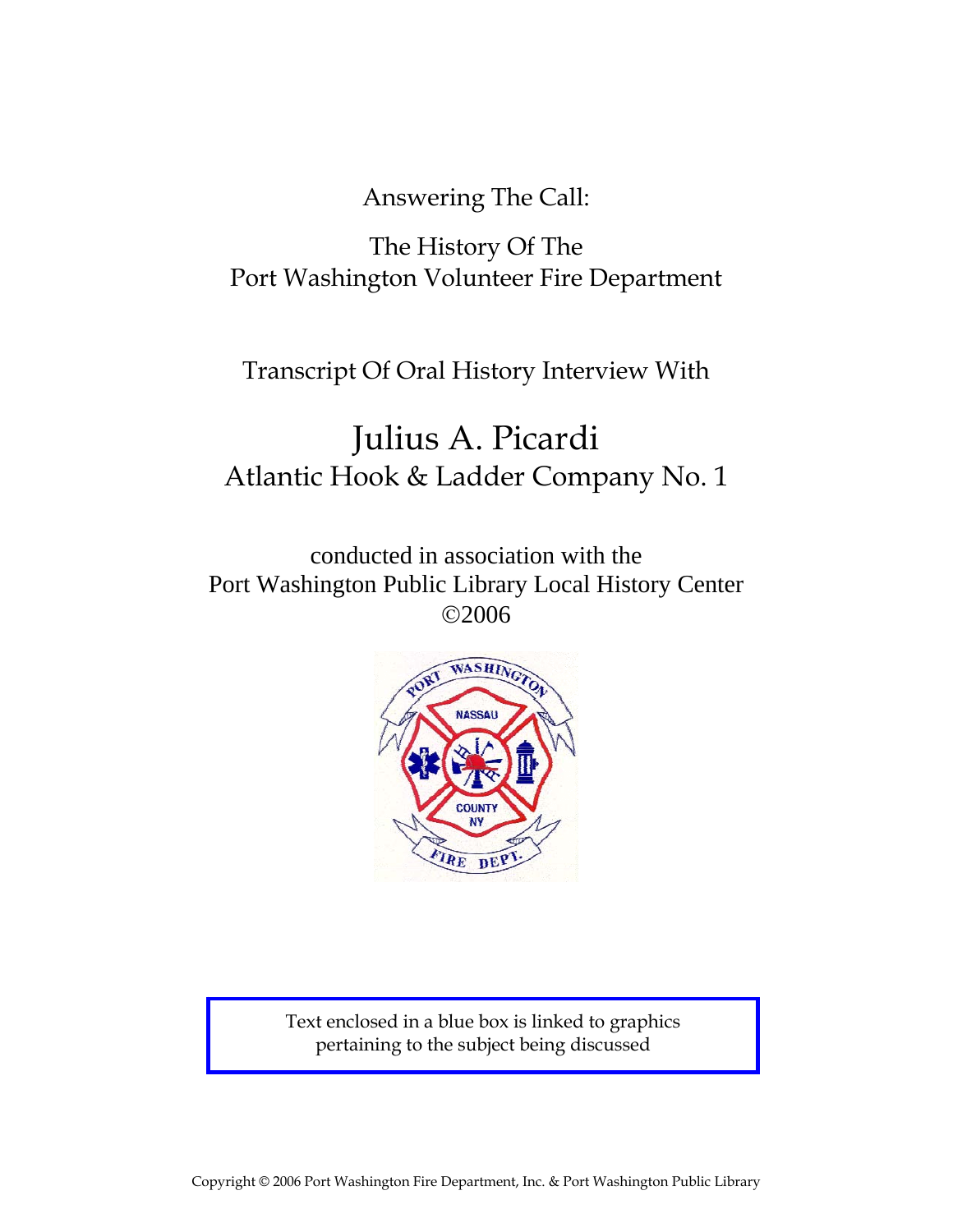Interview with Julius A. Picardi by Margaret Dildilian pk June 8, 2004

Q: Today is June 8th, 2004. We are at 50 Crescent Road, Port Washington. My name is Margaret Dildilian, and I am interviewing Julius A. Picardi of the Port Washington Fire Department.

Jules, I'd like to ask you when and where were you born.

- Julius A. Picardi: I was born and raised—born and raised in Port Washington, educated at local schools. And I ...
- Q: Did anything specific happen in your childhood that made you want to join the Fire Department?
- JAP: Well, it was always—always exciting when I see the fire trucks going through for a fire scene, and someday I always said to myself, hopefully someday I'd be able to help the community out and give back some services.
- Q: So, how old were you when you joined?
- JAP: Oh, you had to be eighteen to join, and you had to have—you had to have sponsors.
- Q: And who sponsored you?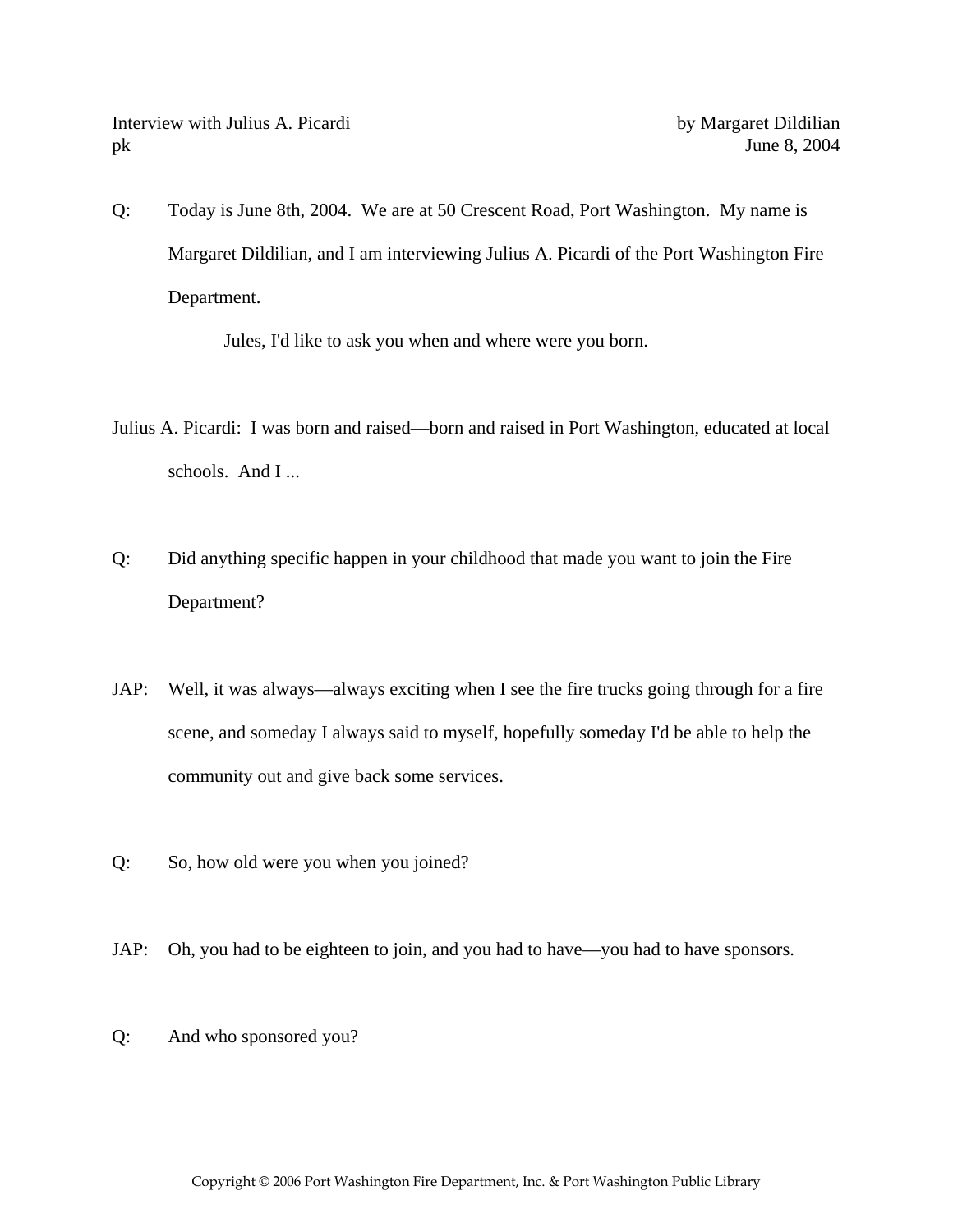- JAP: Well, they're all deceased now, but Mr. Edward Piccardo—P-I-C-C-A-R-D-O—Mr. Charles Frappaolo—F-R-A-P-P-A-O-L-O—and Mr. Salvatore Frappaolo is his brother.
- Q: And Jules, which company did you join?
- JAP: I joined the Atlantic Hook and Ladder Company Number One of the Port Washington Fire Department.
- Q: And what makes that so different from the others?
- JAP: Well, each company has their own equipment. We had—we had specialized in the aerial hook and ladders, and the hydraulic aerial ladders. Hundred-footers, hundred-twentyfive-footers. And plus the rescue equipment.
- Q: And did you have to have special training ...
- JAP: We had to have special training on that, and just in case, at a fire scene, they need additional help, we were there to assist them. We'd normally be with our firefighting gear fighting a fire.
- Q: What rank did you achieve? You were a Lieutenant, I believe? [in the Port Washington Fire Department Fire Police].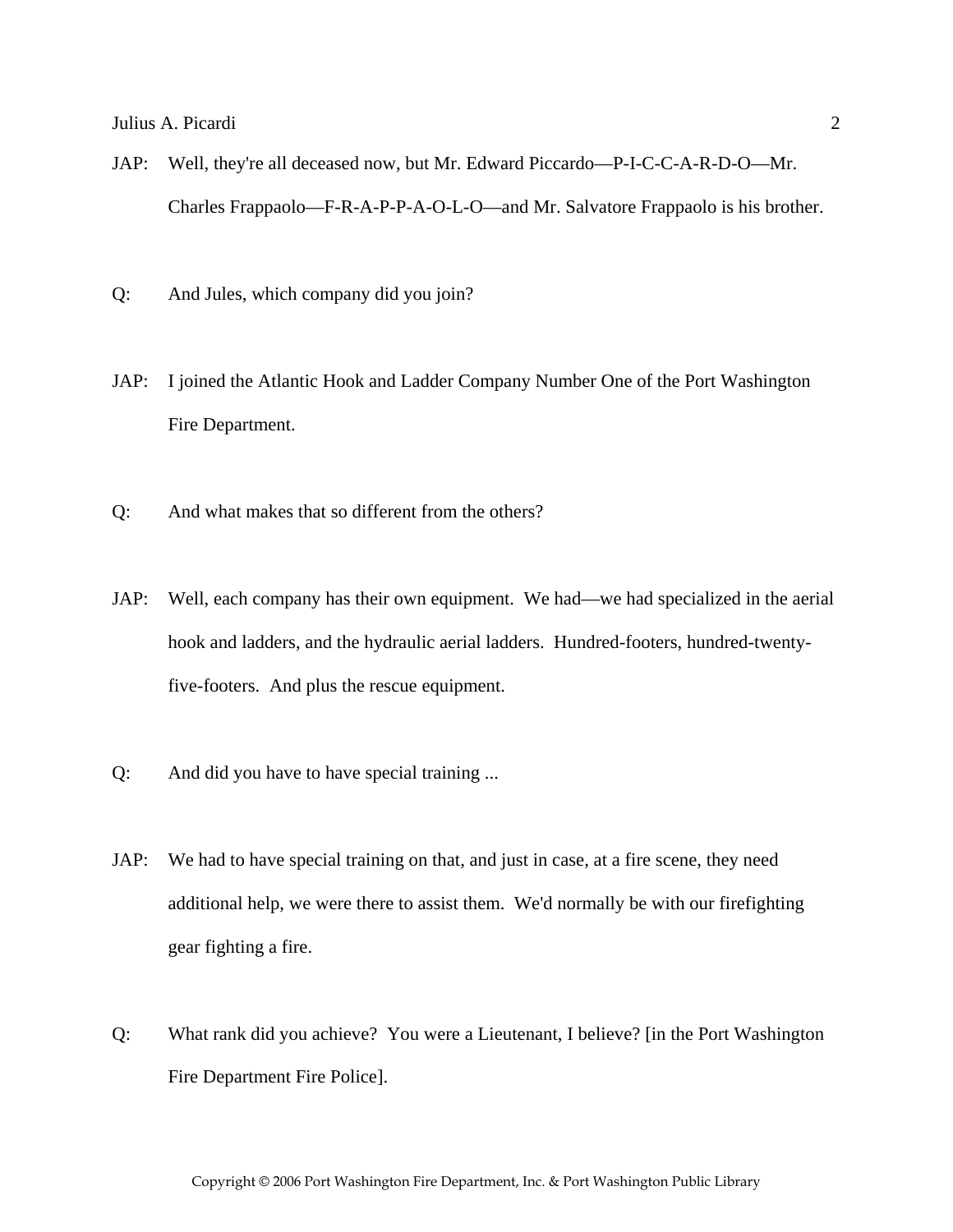- JAP: No, right now, and after so many years service, OSHA gets in because of your age and the stress, they said to me, "Okay, now you can still be a member of—stay with the Department," so I joined the Port Washington Fire Department Fire Police. I am now a Lieutenant. Now Fire Police are to keep, at the fire scene, to keep people away from the fire scene, so they could help the firefighters do their job, plus traffic control.
- Q: So you're called the Fire Police?

JAP: Fire police.

- Q: And you control traffic.
- JAP: Traffic and pedestrians.
- Q: Pedestrians. How many years have you been with the company?
- JAP: Oh, I have been—I'm in my fifty-eighth year.
- Q: And how strenuous were the initial years?
- JAP: Well, the initial years were tough. You had to—it was round the clock, seven days a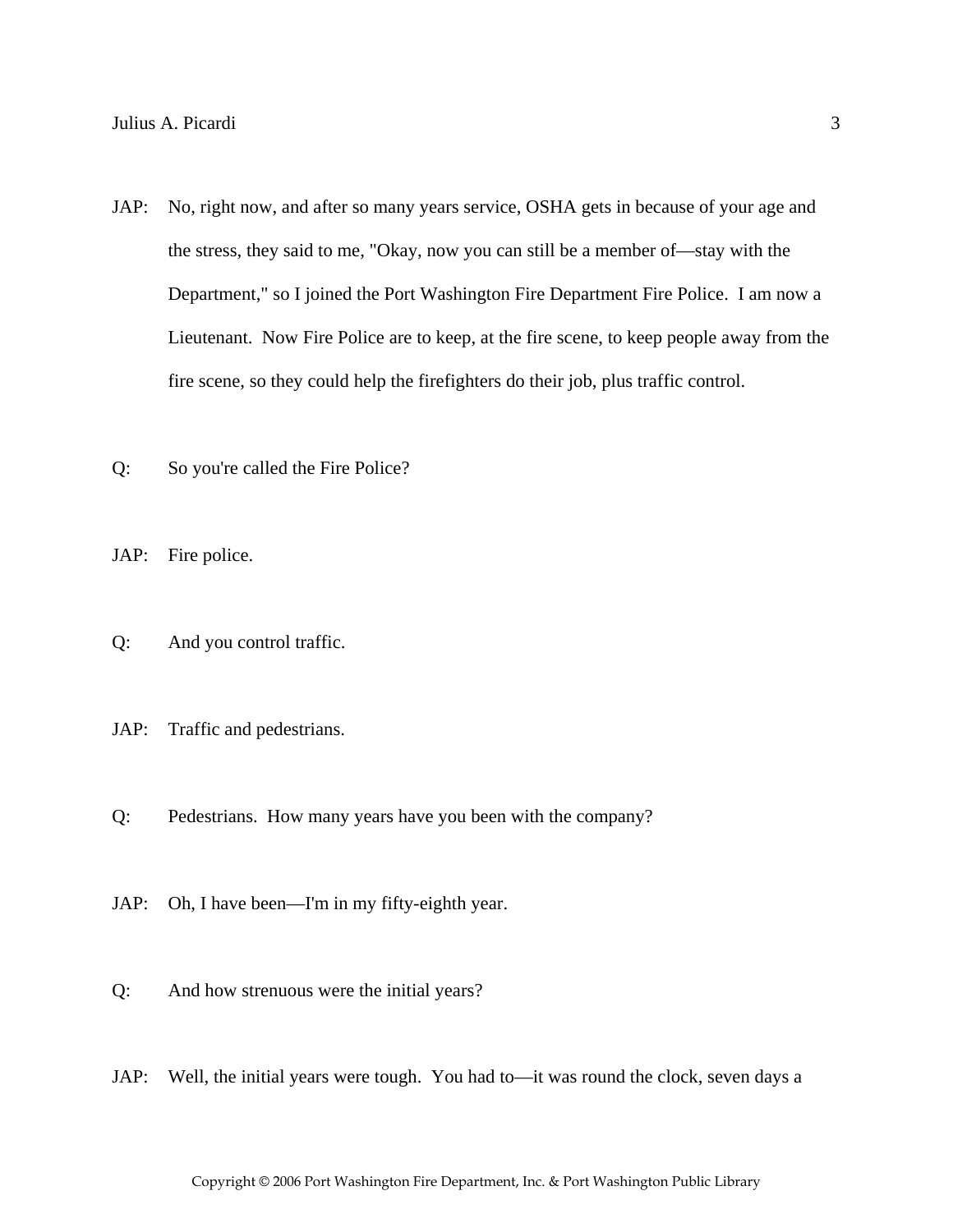week, winters included. You had some real cold nights there, believe me (laughs).

- Q: So what would happen on a freezing night when you got the call?
- JAP: Well, I was—I was equipped with my equipment, heavy equipment, warm equipment, warm sweaters, and what-not, and you'd wear it with that. You had that special equipment.
- Q: You had that ready at your bedside?
- JAP: Yeah... Yeah.
- Q: Can you explain what actual steps that you would take in order to ...
- JAP: Well, for instance, as soon as we heard the alarm—let's go back a little bit. The alarm in those days used to be called in the Port Washington Police Headquarters. They would push the button and that would send the alarms. Today we have pagers. I got my pager with me. And we have that so we know where the fire locations are. But what happens, once I heard the alarm, I'd go right in, put my clothes on, maybe dress with boots, whatever time of year it was, and get ready to go. And I'd be out the door within maybe less than ten minutes. [It weighed approximately 15 pounds when you had it on, you know]…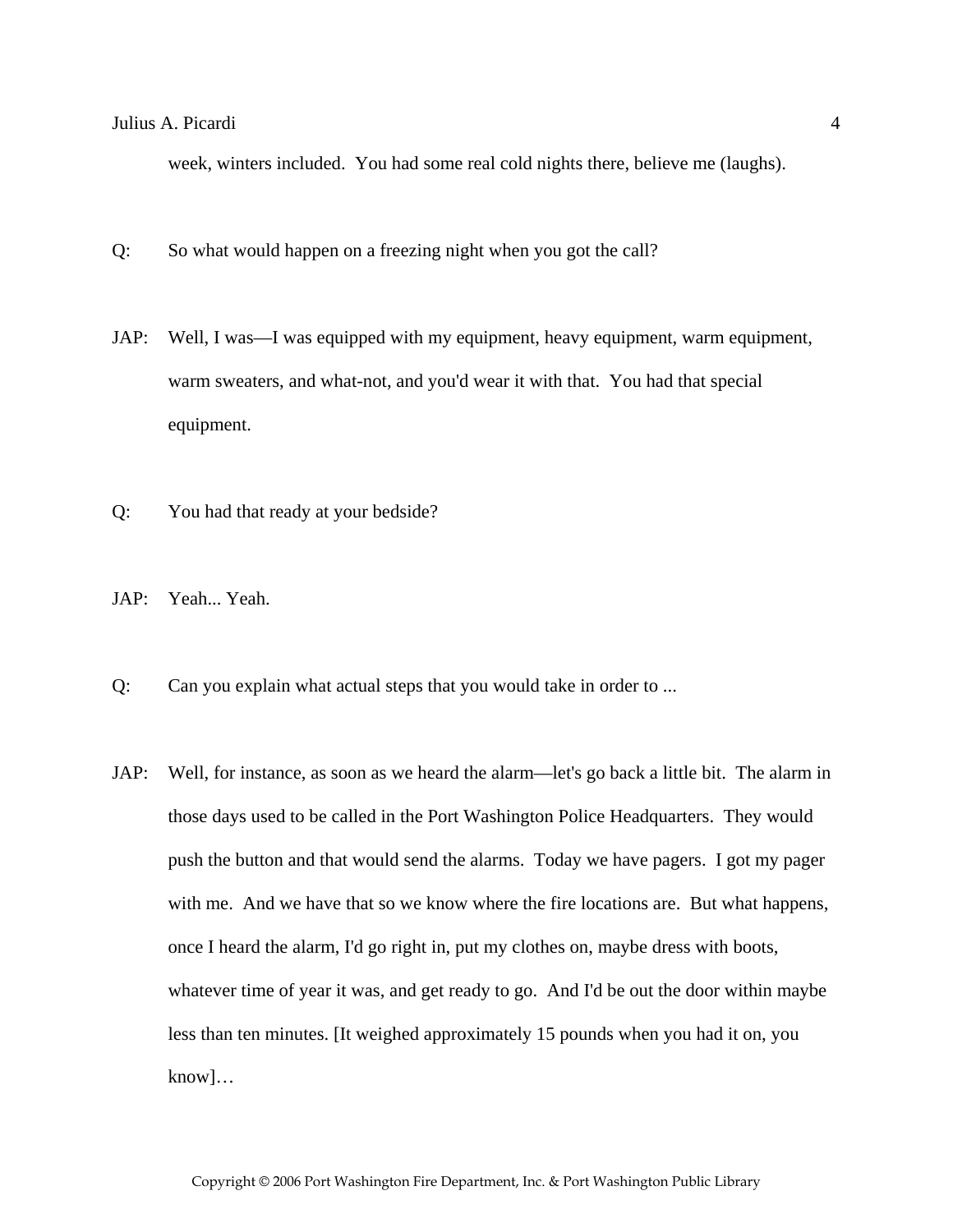- Q: And what were some of the most memorable fires that you attended?
- JAP: [All right. We had one which was a fatality. Two children passed away and a woman in](http://www.pwfdhistory.com/trans/picardij_trans/pwfd_news041a.pdf)  my neighborhood, and there was a ...
- Q: What is your neighborhood?
- JAP: North Maryland Avenue. [And then there was a Sands Point Bath Club c](http://www.pwfdhistory.com/trans/picardij_trans/spbathclb_pz_web.pdf)abanas were burning one winter in the middle of February, and it was cold. Of course, we had the one where we lost one of our fellows [Bobby Dayton] down here on Main Street or Main or down where what's his name is now right across from Dominos. And that's where it was. And many—we had many brush fires and house fires, but they were about the only ones I remember vaguely. Yeah.
- Q: Now, were you holding down another—you were holding down a regular job while you were doing this?
- JAP: Yes.
- Q: Where were you working?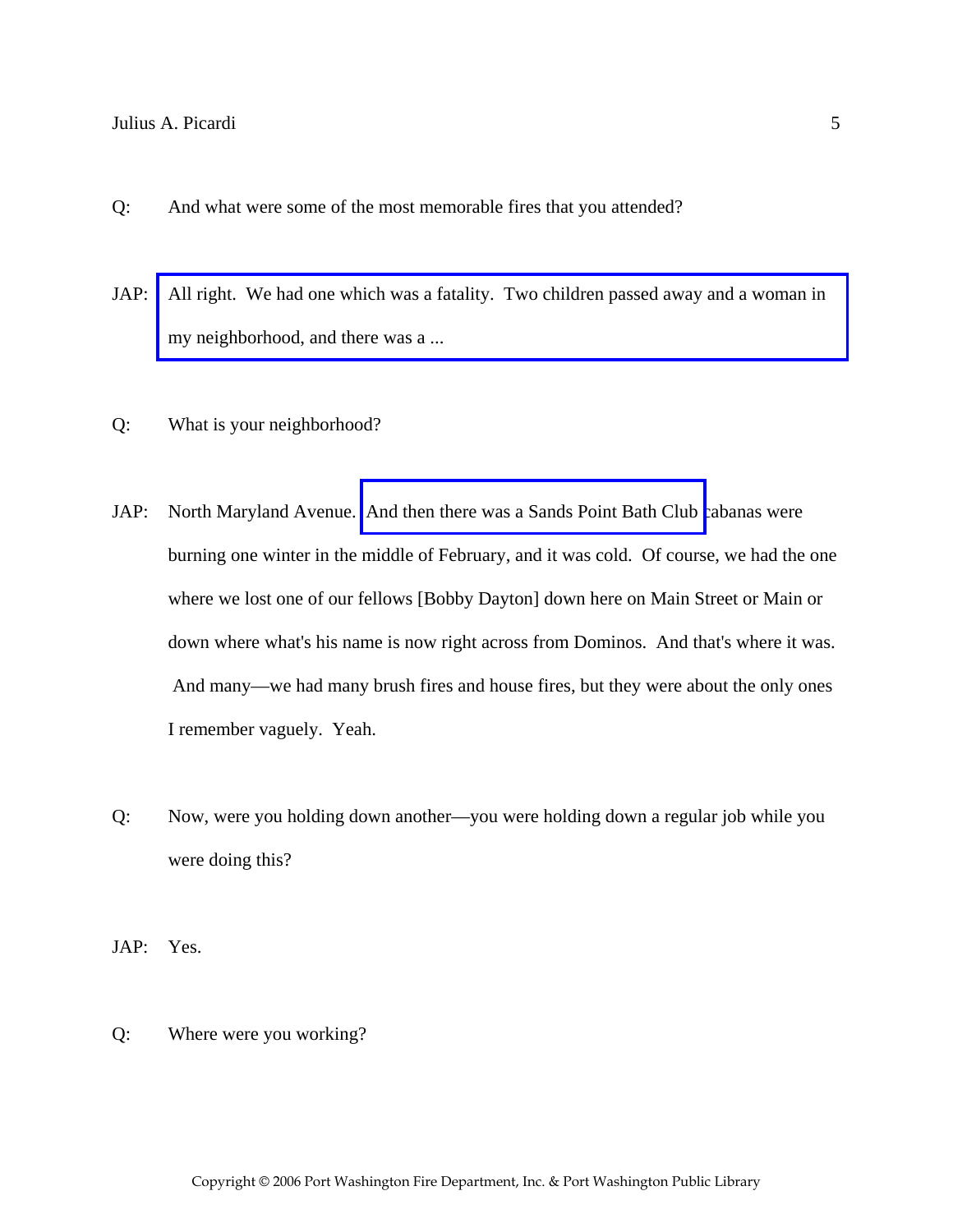- JAP: All right. I was employed—I worked electrical contracting for many years. Then, I finally applied and got hired by Long Island Lighting Company [in Hicksville], which I spent forty years there as a building maintenance technician. [There were 2000 employees in around ten buildings)] And yes, I retired from there, yeah.
- Q: And did anything you learned in the Fire Department help you in your work?
- JAP: Also, we were—we had a fire brigade which I was a member of the Fire Brigade [at work], in case of, you know, if we had hoses placed in various locations.
- Q: At the Long Island Lighting Company.
- JAP: In the buildings.
- JAP: This was building maintenance, yeah.
- Q: So you directed any activity if there was a fire.
- JAP: Well, we all had an assignment. If it was Building so-and-so, then we would know just who to respond. Whoever was there by there would come over the loud speaker and say, "Building so-and-so, so-and-so fire." And we would respond. But there's always somebody available. We also had training sessions there also to ...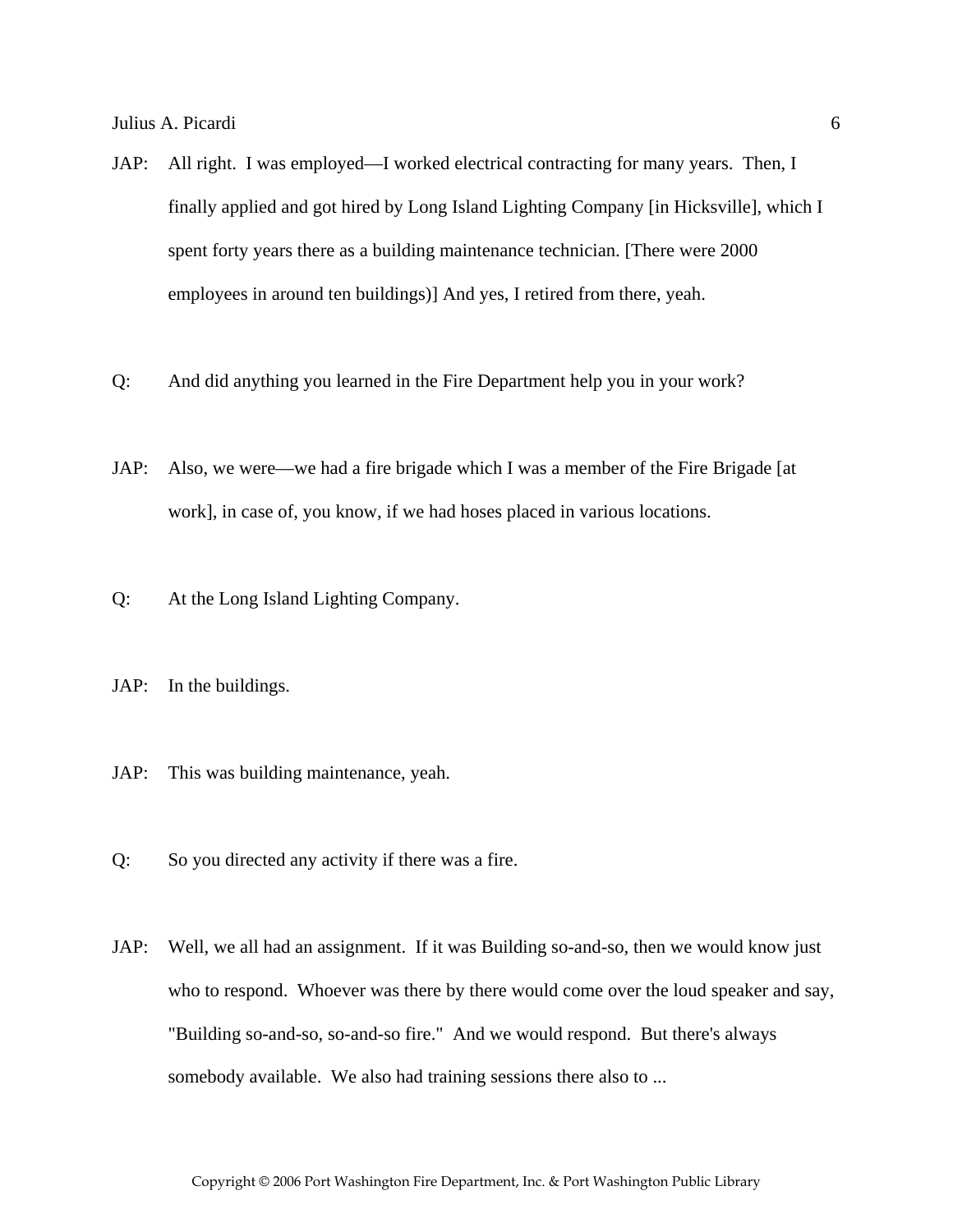Q: To keep up.

JAP: Yes, with changes.

- Q: Now, when you were taking care of the medical site before the Fire Medics Company, did you have any interesting cases that you can remember?
- JAP: Well, we had—we had a few auto accident injuries, and we had people with falls and fractures and stuff like that. But the gentleman in charge at that time was Mr. Edward Piccardo. He was—he was a certified technician, and he was the one who was always [teaching us. But he was always there with us to assist us when we were assisting him.](http://www.pwfdhistory.com/trans/picardij_trans/fmco_trng07_web.jpg)  And we had a few of them. We had one cave-in one time. Thank God it wasn't serious. It was when one of those digging a trench caved in. But aside from that, we had quite a few, you know, tough calls.
- Q: Now, were you ever chosen to drive the fire truck?
- JAP: Well, I did—it's a funny thing. I did drive it sometimes, but then I got—I was a little nervous in traffic. Of course, when they hear sirens, they panic. They don't know which way to go. You ought to see it today as a fire police, people get at fire scenes, they all seem to panic.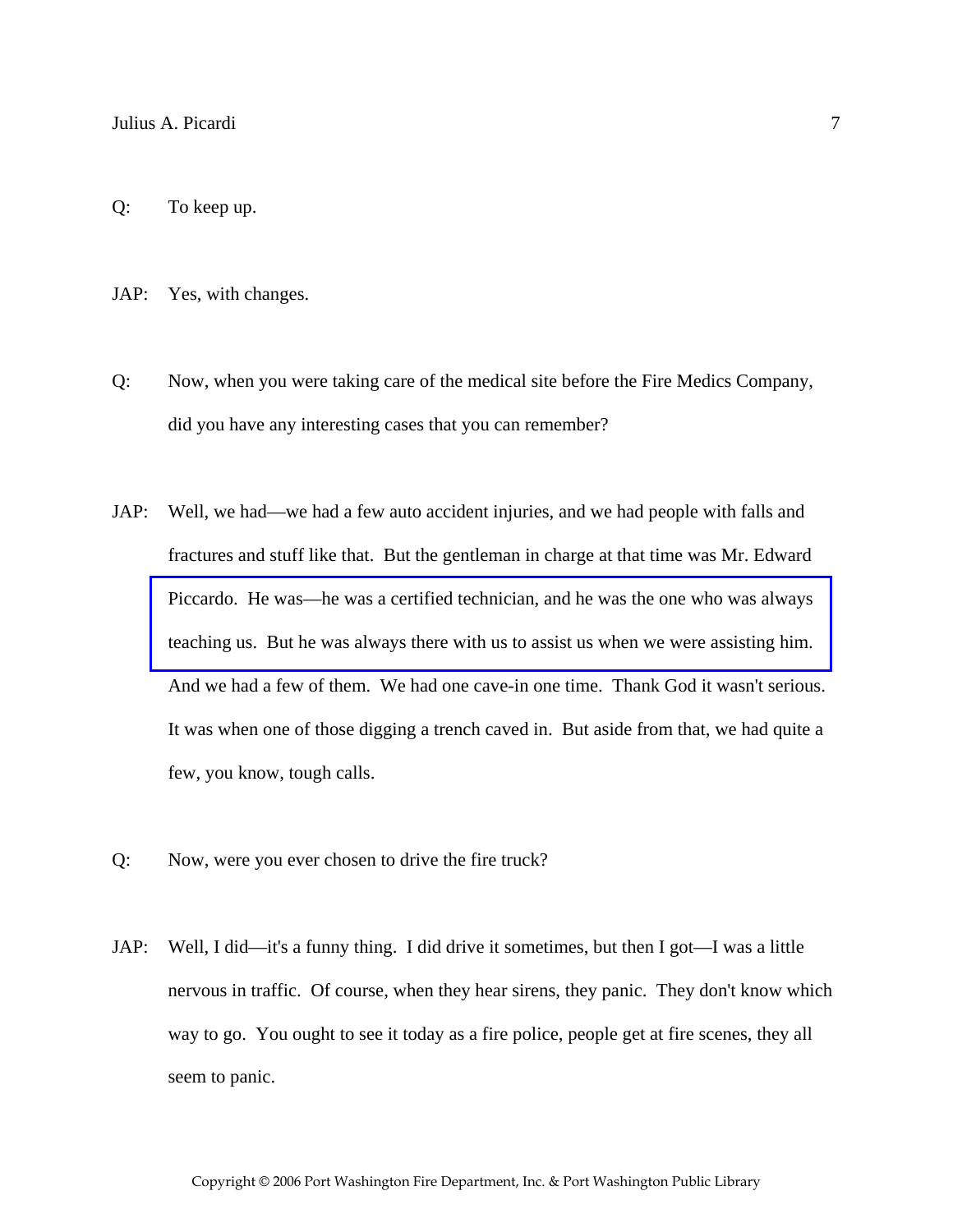- Q: They don't just pull over to the right?
- JAP: Unless we tell them. Now, of course, you know, we have to—by the way, as a fire policeman, we have to be certified twice a year. We go through seminars. We are actual, what you call peace officers. Now, I can give a summons at a fire scene only. But not on a regular street. But, usually we work with the Port Washington Police Department, and we work with them. So if anything goes wrong, we tell them then, because they know the laws.
- Q: Have you ever given summons?
- JAP: No, but I came close.
- Q: You came close. Tell us about that.
- JAP: Well, what happened was sometime when—like I said, when you get by them, they badmouth someone and they give the finger. When you're starting to picture the scene—in other words, you got a scene, and you got two lane traffic to one lane. So we got so many this way and so many this way, holding them. What's that? Everybody's in a hurry. And they go shwew! right through. And then, you yell at them and you hear someone say something and you get the finger, and they get mad but they're gone!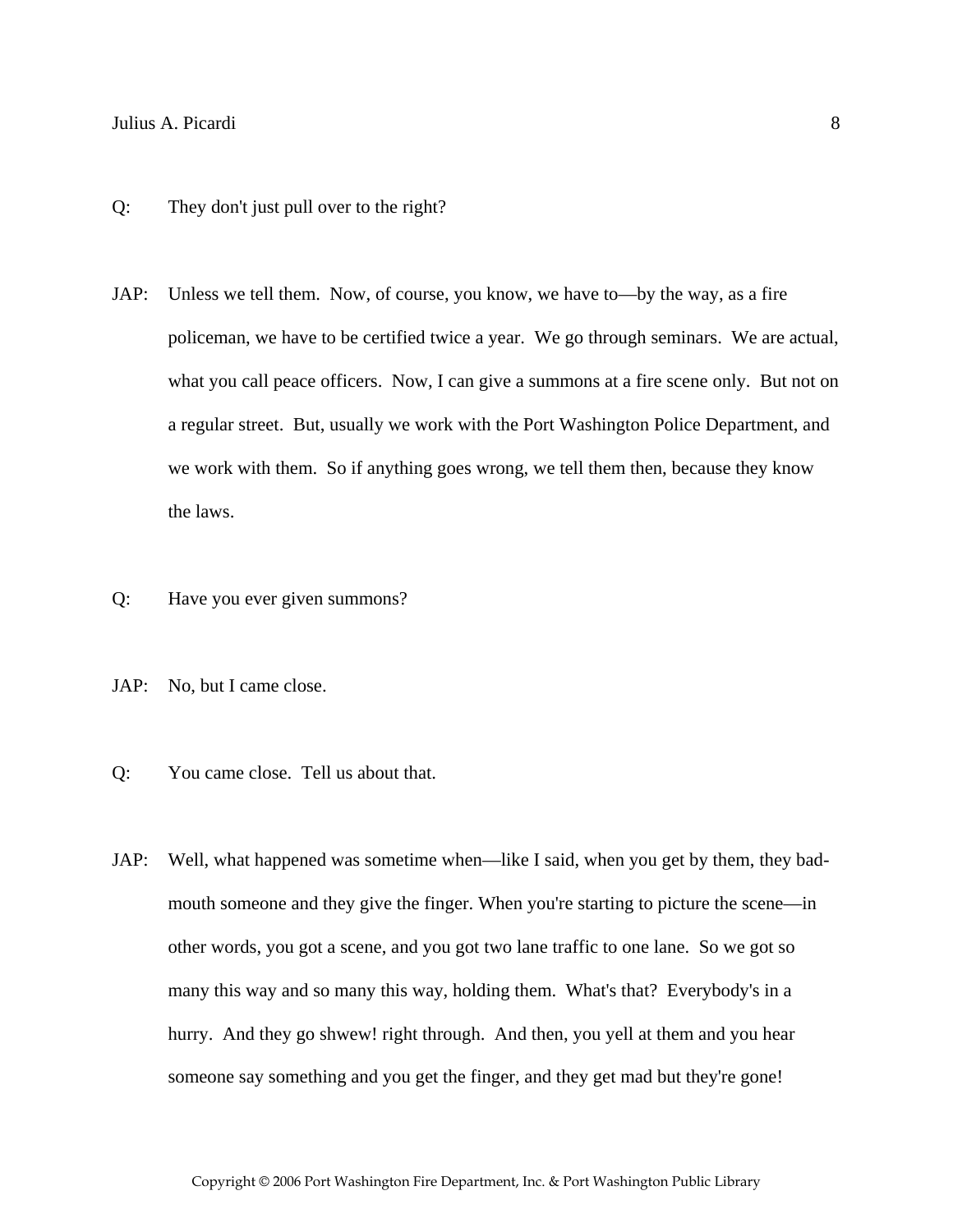Q: But at an actual fire scene, when you're in control ...

JAP: Yeah, right.

Q: ... as a fire police Lieutenant for the ...

JAP: Yeah, yeah.

Q: ... have you had anybody disobey you to keep away from the scene?

- JAP: Oh, of course. You tell them the line: "Well, we're here to protect you as a driver, plus the fire scene." Of course, at a fire scene, everything's already—they got equipment, they got the trucks around there, hoses. Now, if the hose ruptures, you're in trouble. I mean, you know.
- Q: What happens?
- JAP: Well, it'll burst. But I tell you, this thing'll go ... [???] ... it'll blow right out.
- Q: And what'll happen?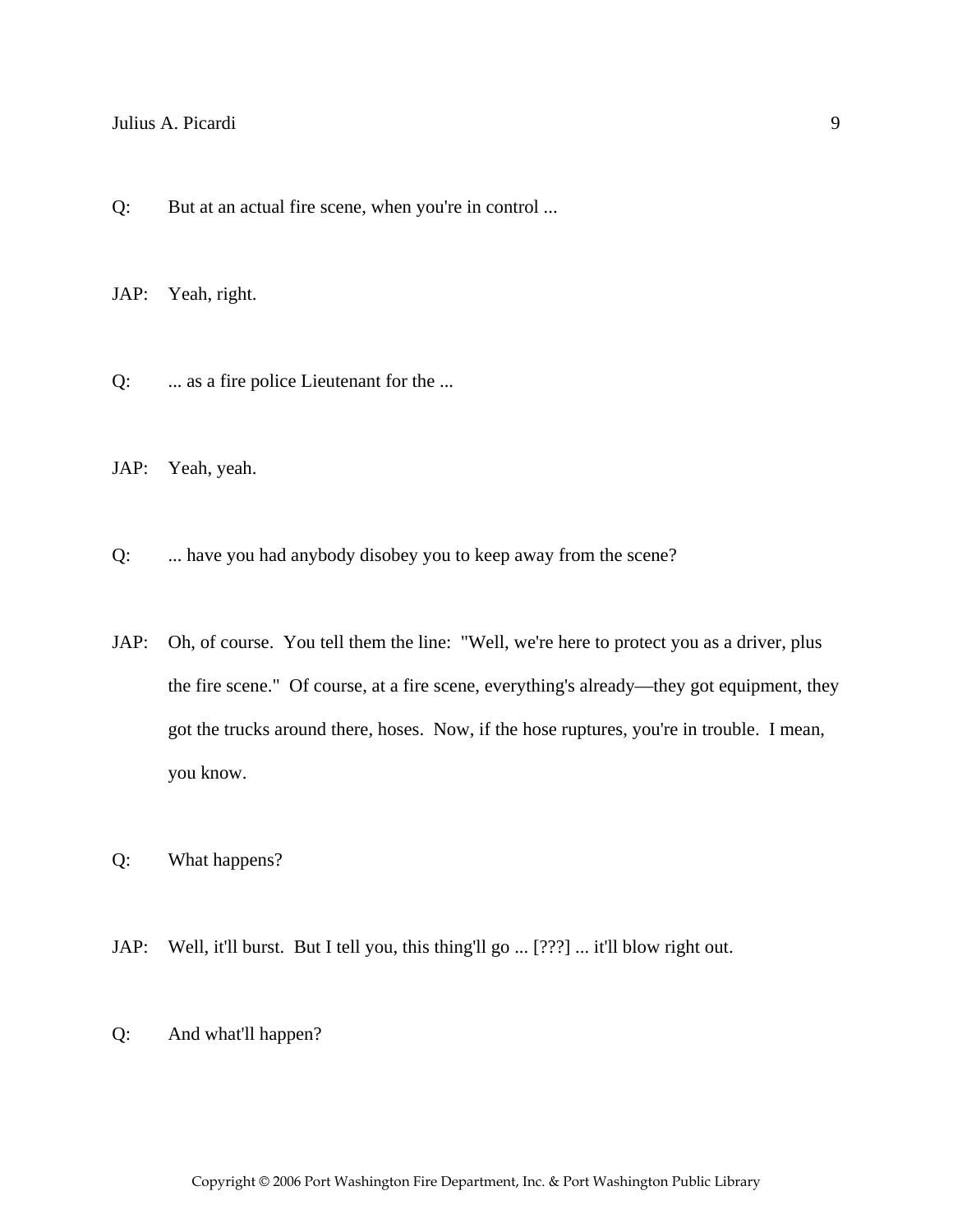- JAP: The chances of it [whip around] happening are one in a million. But our equipment is always tested. And to make sure that everything is just fine. But people don't realize this. They're in a hurry to go. See?
- Q: Now, if they're not in their cars and they're crowding around a fire scene, what is your duty?
- JAP: Fire tape. Yellow tape you see at an accident scene. We put it around and we keep personnel there to keep the people out of there. They're all excited. They want to get in and help you, with their cameras. "Stay behind. I don't care what you want to do. Stand behind the scene."
- Q: And have you had to arrest anybody?
- JAP: No, not really. But we had to get the police on the call. They get very—I don't know what it is. Very vulgar for some reason. I don't know why. They don't realize the fact that we're there to help protect us. We got a fire scene here. We got a job to do, see. And our fellows here are here to do a job, and we want to protect them. See?
- Q: So when 9/11 happened, what happened in your ...
- JAP: We were all called for standby at out fire stations. Now, we had—we were fully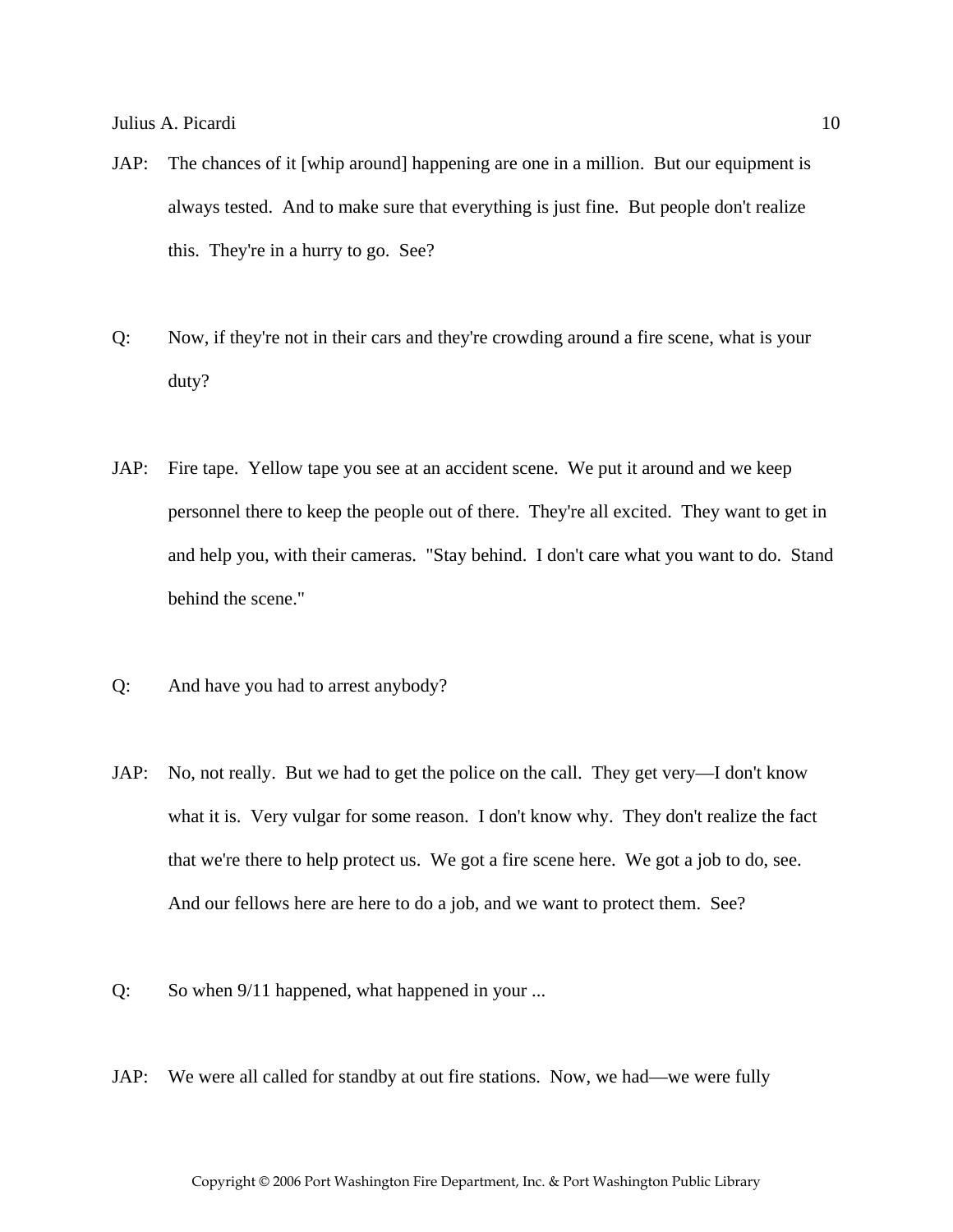equipped with our trucks and equipment. Ambulances, all, everything that we had—First Aid equipment and everything else. And we were dispatched out—not me, I was at the fire station. We were dispatched to Kings Point Marina—Kings Point Merchant Marine Academy with boats coming in. Shea Stadium was a command post. And then there was another location I don't remember offhand. And our fellows worked there, and we were called in as they needed them.

- Q: And how many were called in?
- JAP: Oh, we had—I'm not exaggerating. It was—our group, we had about two, three hundred of our fellows there, driving as far as—and loading stuff up, and then we also—and later on, we had food there for the fellows when they'd come in and whatever, you know.
- Q: Now, when they were that many for 9/11, who was protecting Port Washington?
- JAP: Well, our fellows, we had enough people here in order to have the equipment available and to be able to maintain the safety of the town. We had people here available. So it was enough—we weren't left out with anybody. See?
- Q: Now, going back to the early years when you were in—first came to the Fire Department in the late '40s, I believe ...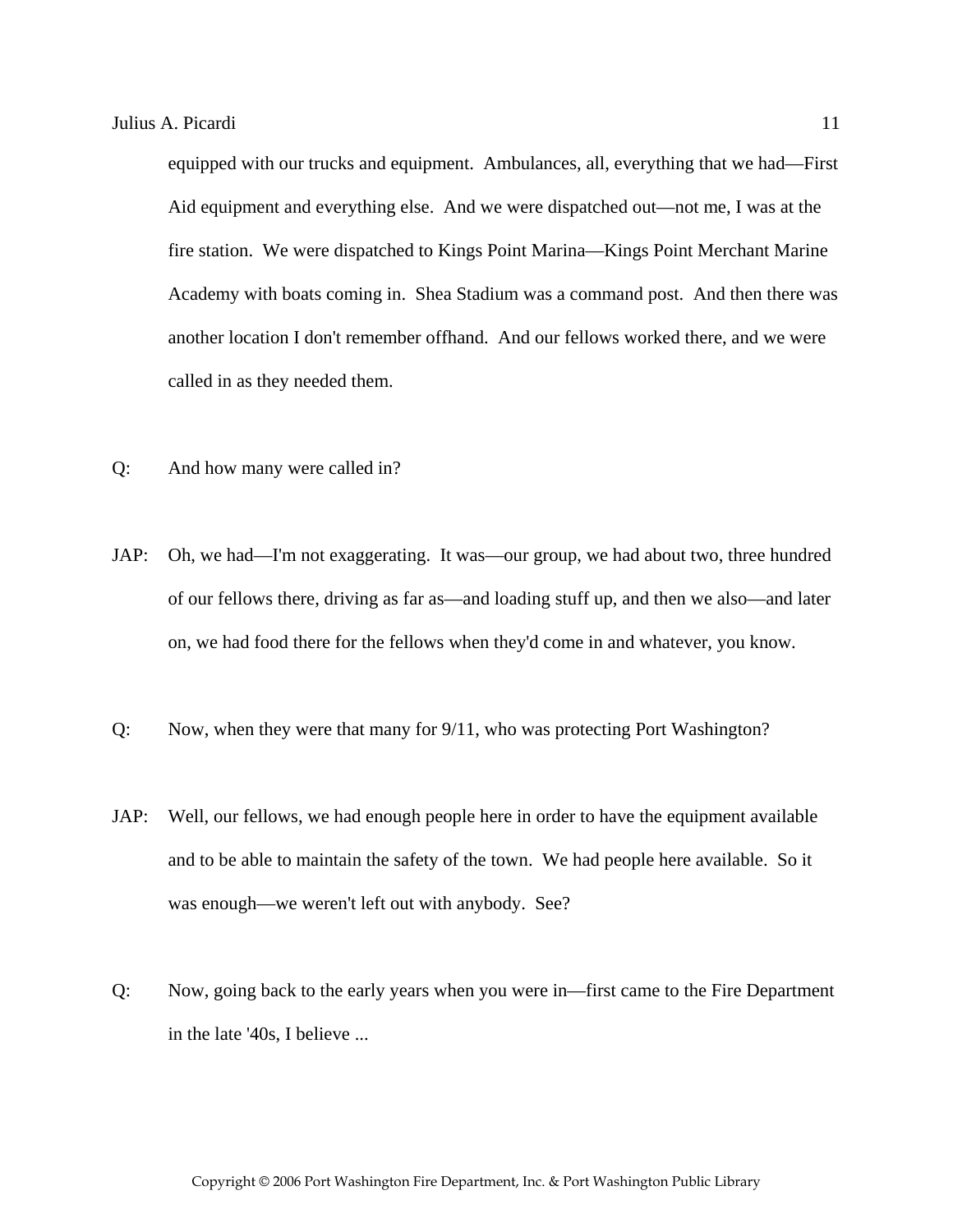JAP: '47.

- Q: ... what was the culture like? How different was it then than it is today?
- JAP: Let me see. At that time, we had a waiting list for the Fire Department members to get in. Today, it's very tough. I mean, it's—younger groups today, they are married, they got two jobs, and go to school, and all that. It was a very good—a very good relationship. Even today. And, of course, today where you have anti-discriminatory laws. No, we don't do that. We have Blacks, we have Jewish, we have Hispanics. As long as they can do everything and they're qualified and maintain their fire status duties, and you're welcome. But if they don't, then they're asked to leave. Because then you're not doing us any favors. See what I'm saying?
- Q: Now, in the early days you were voted on, right?
- JAP: Oh, absolutely.
- Q: And how was the voting system? Was that a secret ballot? I mean ...
- JAP: (Laughs) Well ...
- Q: ... there were ...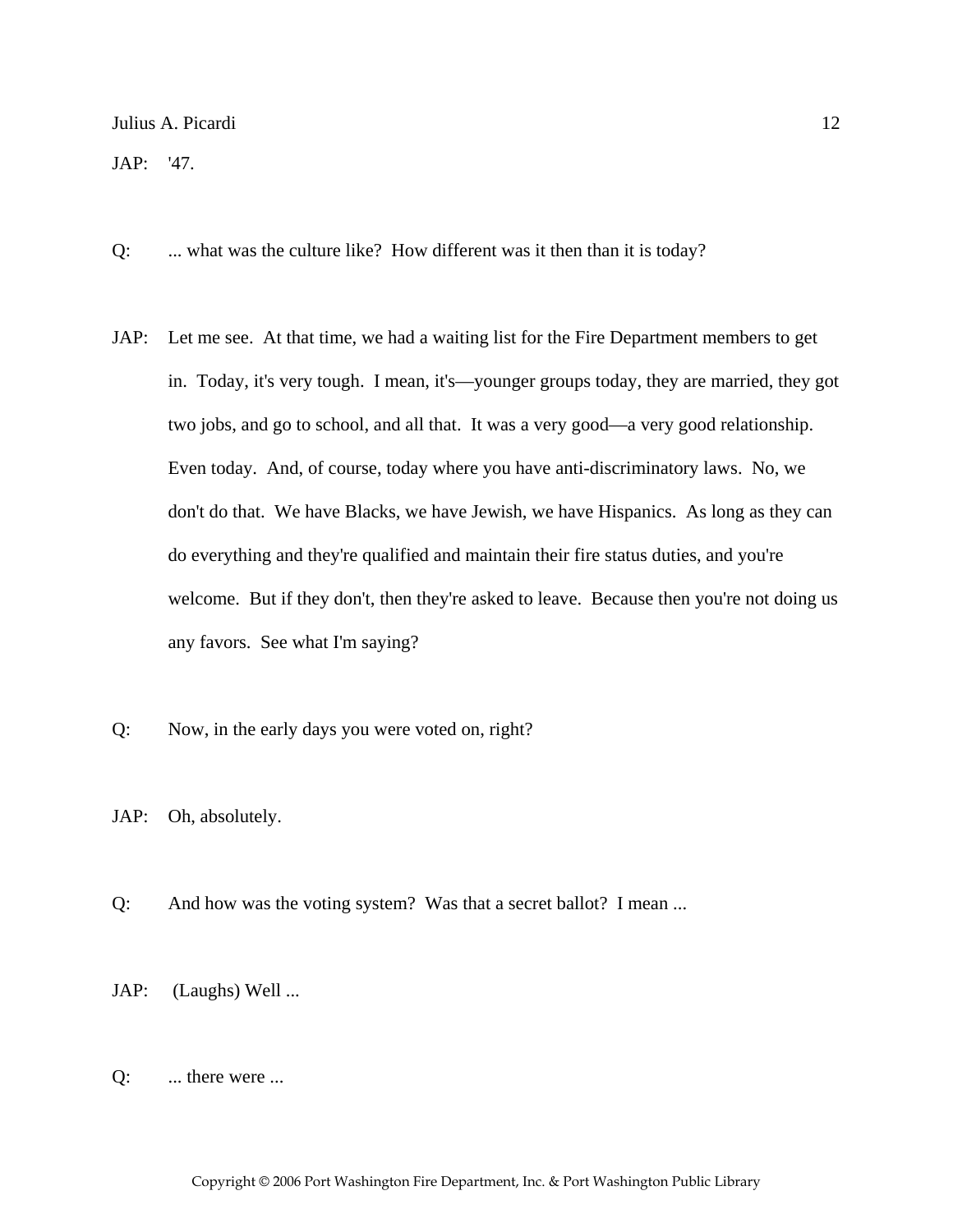JAP: ... at first you could call it the blackball system.

Q: Tell us about it.

- JAP: It was like little marbles. Now, if you got voted, if you got one black ball you were out, see. So, I do not recall at the time that I was in, they got it, but today it's secret ballot. So that's—and it's been secret ballot, now for the last thirty-five years, maybe, or so. Forty years. In those days, it was black ball. If you got one black ball—if you got fifty balls and one black ball, you're out. Now, if this was someone that didn't like somebody, I don't know, really. I don't know if it was, you know, discriminatory or what. But not very seldom—I don't remember, since I've been there, to be honest with you, that I saw somebody rejected. But, again, I specify, if you don't maintain your firematic system, point system, you're out.
- Q: What is the point system?
- JAP: The point system is you get so many points for meetings, work nights, which you do on the trucks, fire schools. It's very important. And then local equipment checks and stuff like that. And then, you just have to maintain the desired, you know, numbers.
- Q: So, when you do the fire trucks, what do you do to the fire trucks?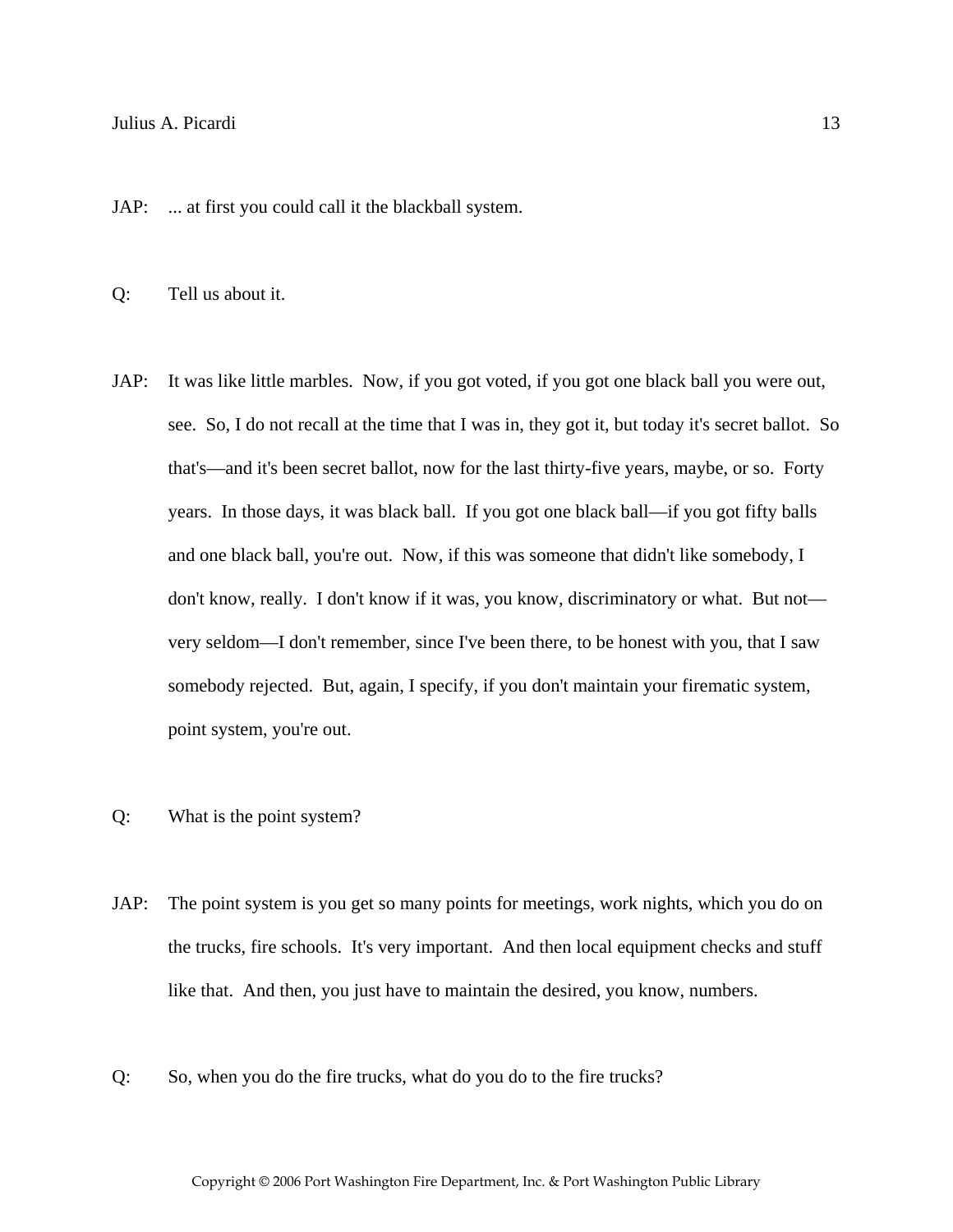JAP: Right.

- Q: Explain what the work involves.
- JAP: Oh, the work involved was to—well, first of all, you clean them.
- Q: With what? Water?
- JAP: Water and soap after.
- Q: Inside and out?
- JAP: Inside and out. And also, all the equipment. We have the roof saws that cut holes in roofs.
- Q: You have what?
- JAP: Saws that cut ...
- Q: The saws that ...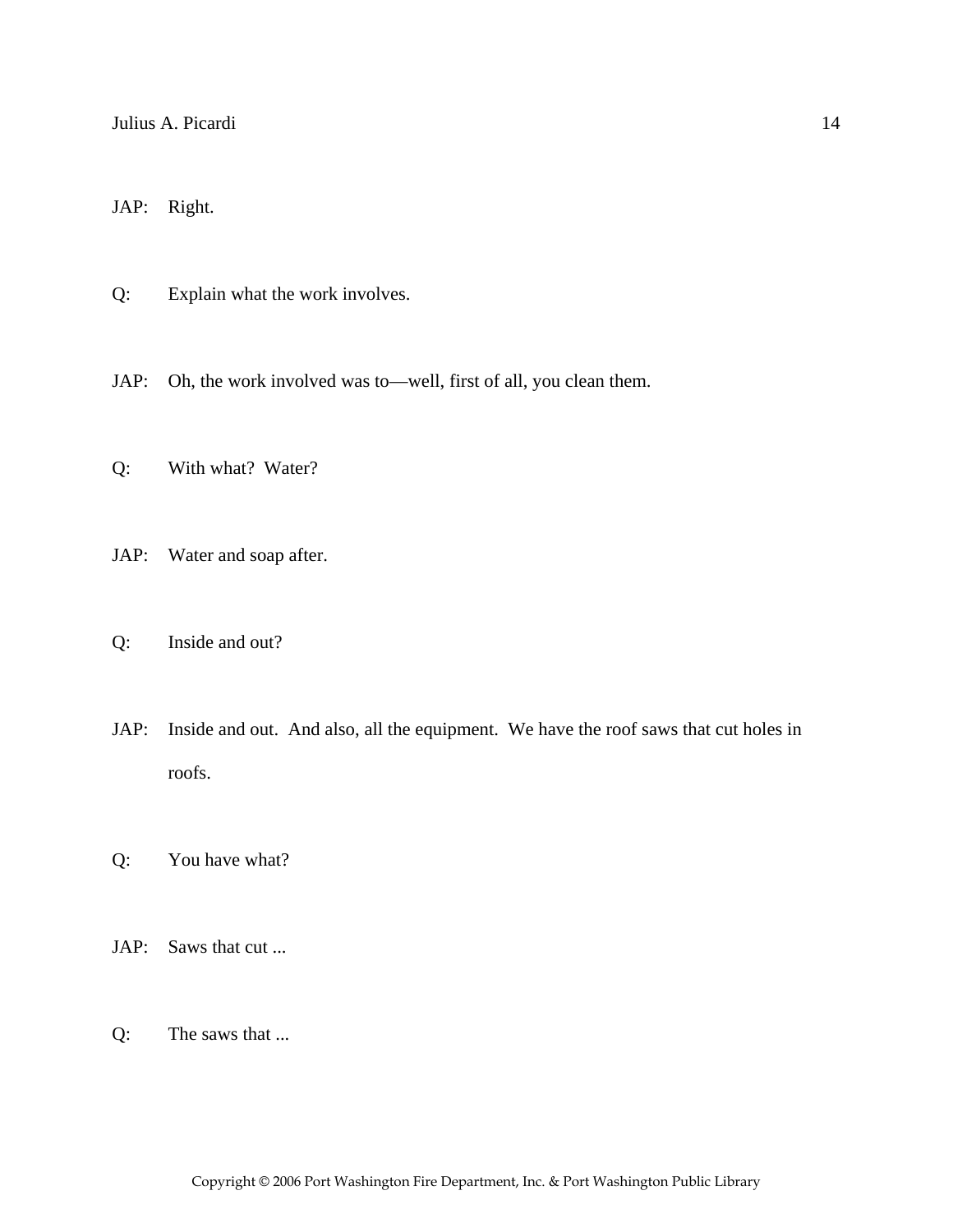- JAP: Yeah, the power saws cut holes in roofs to get fire hoses—to get hoses down in there.
- Q: And Pike poles?
- JAP: Pike poles. Exactly. You got it. Yeah. And then we have emergency generators, which some people, if you didn't have any power here, we'd get power to our trucks, or there'd be the flood lights here, so we could see what we're doing. We have places where people will have, who are on let's say—people on the machines. What do you call them?
- Q: Life support machines?
- JAP: Medical machine. And sometimes they have no power there, because then we give them temporary power. So we bring that to help the community.
- Q: Right
- JAP: Because we were working with the community, and the community like myself and you, we pay taxes. I'm a volunteer and still pay taxes. See? So ...
- Q: So—and how do you polish those trucks? What do you polish them with?
- JAP: Well, I believe there's a special—a special polish, I guess. I don't know. The engineer in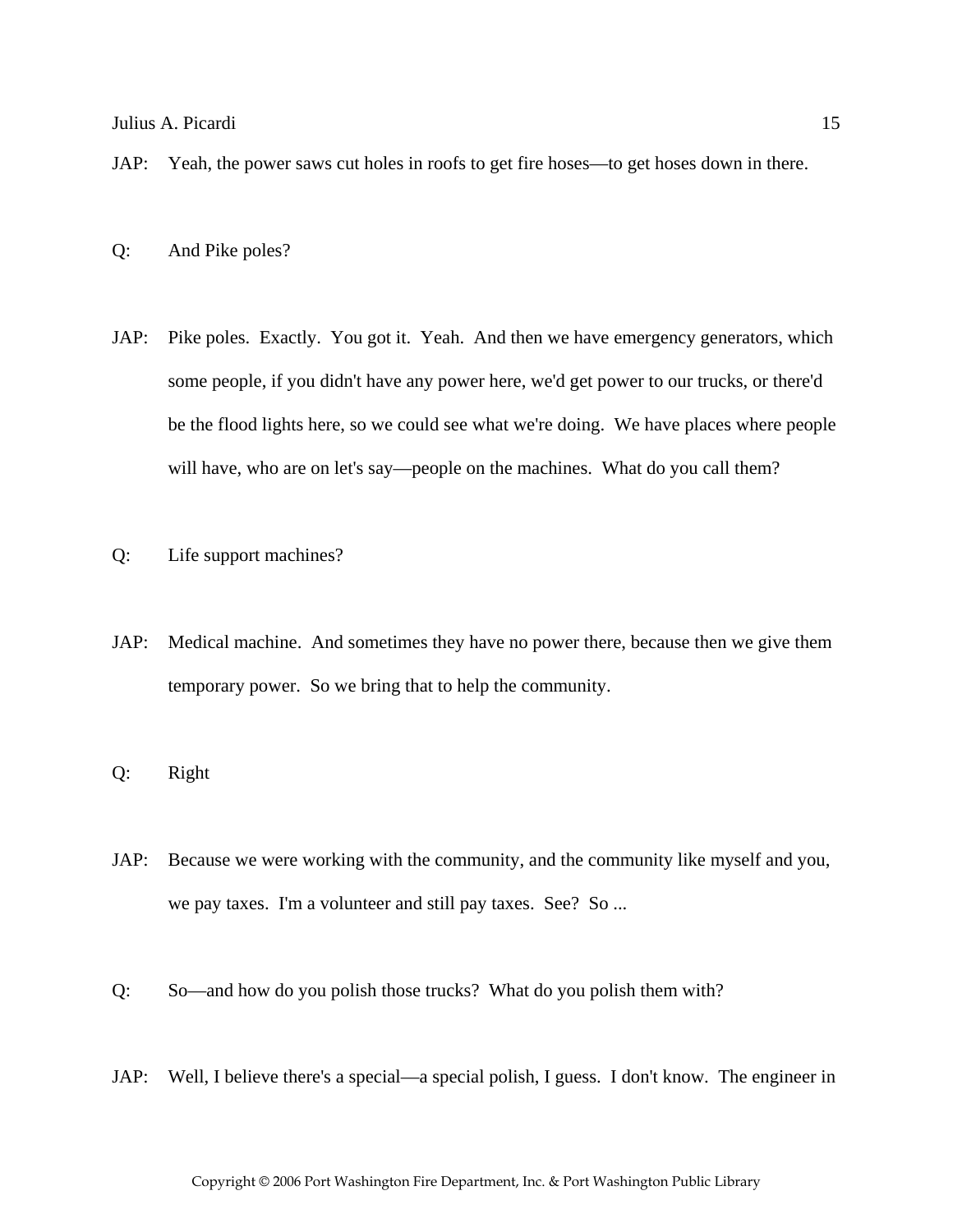the Department takes care of that. The engineers do that. And they will use the buffing machines or to polish the chrome.

- Q: How often is that done?
- JAP: That's done, I would say, they got a work night every Thursday night. Okay? So this way, they—I would say that is done about at least three times a month. And like for Memorial Day, they would get it done and it was spotless. See? And then, of course, and we have to take equipment in for safety checks. The ladders especially. Because when you got a guy up on a ladder, fifty—a hundred foot ladders, hydraulic, you want to make sure it's in working condition. We get it certified at the fire repair station, it's okay, then we get a certificate on it.
- Q: Where are these stations that certify you?
- JAP: I think ours, we bring it back to the company that manufactures. There's a couple on the Island. I'm not sure. I don't know the names. I'm not sure.
- Q: And tell me how the hoses work.
- JAP: Oh, the hose. You go on each street, you see hydrants, fire hydrants. The tops have got different colors, okay? Green, red. And that tells us—me or the hose company people—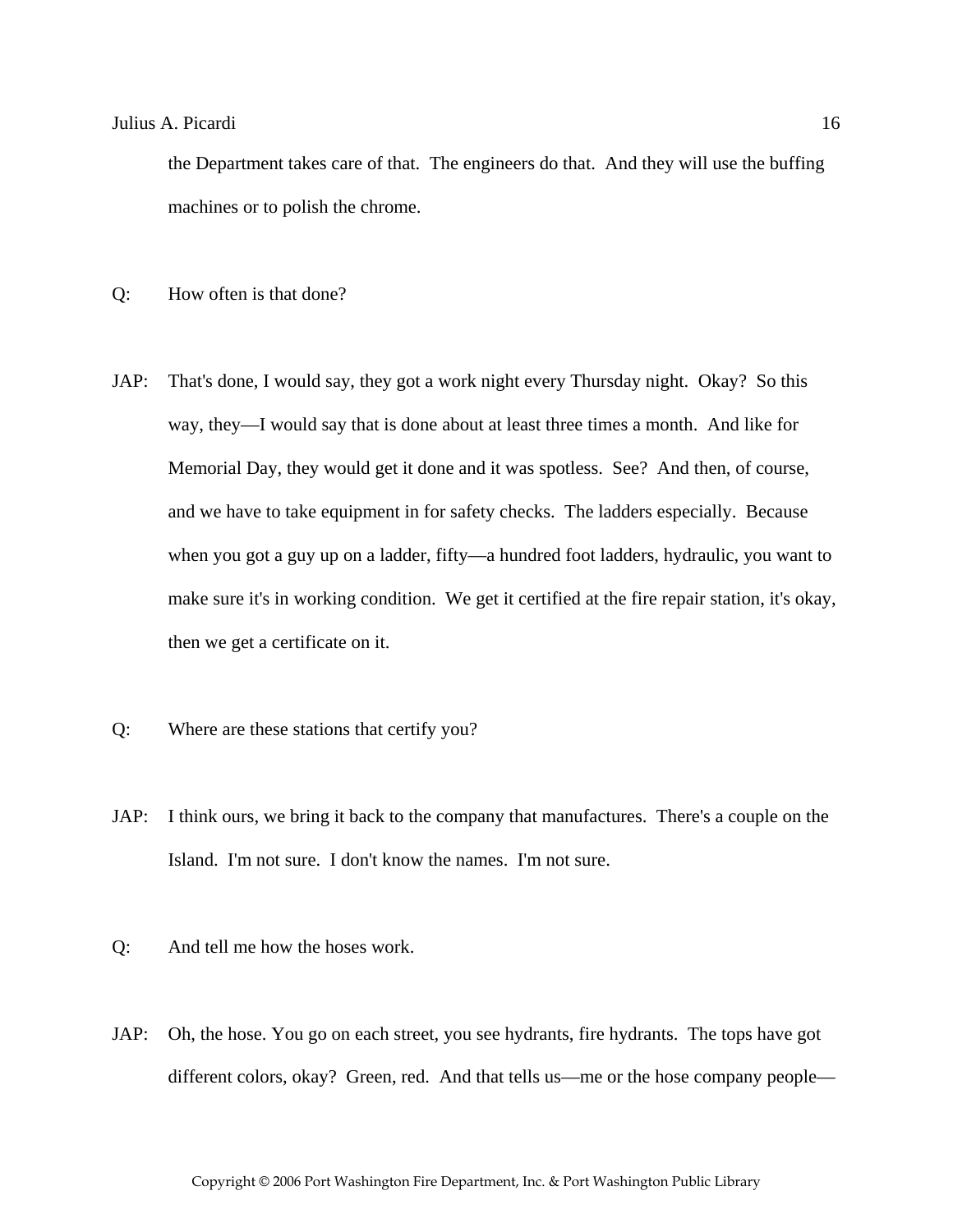that the size of thread that's on there for the hose.

- Q: Is that for the coupling?
- JAP: Coupling. You got it. They got a coupling for the hose. And it tells you that it's a two, two and a half, three, four-inch thread depending on the volume. You're pumping water into the pump, and the pump ...
- Q: The color tells you what size.
- JAP: What size, yeah, you got it. Yeah.
- Q: Okay. So once you know that size, what happens?
- JAP: Well, they pull up to the scene. Then, the hose is pulled out, and they couple it right away. And use it as they need it.
- Q: Okay. Now, how many men have to handle that hose?
- JAP: Oh, I would say—I'm sorry, excuse me. Oh, it all depends. Two or three, maybe. And once when the hose is pressurized, you've got three or four guys on it, and on the end, you got to hold that nozzle, because that thing'll—if it let's go, you're gone. That thing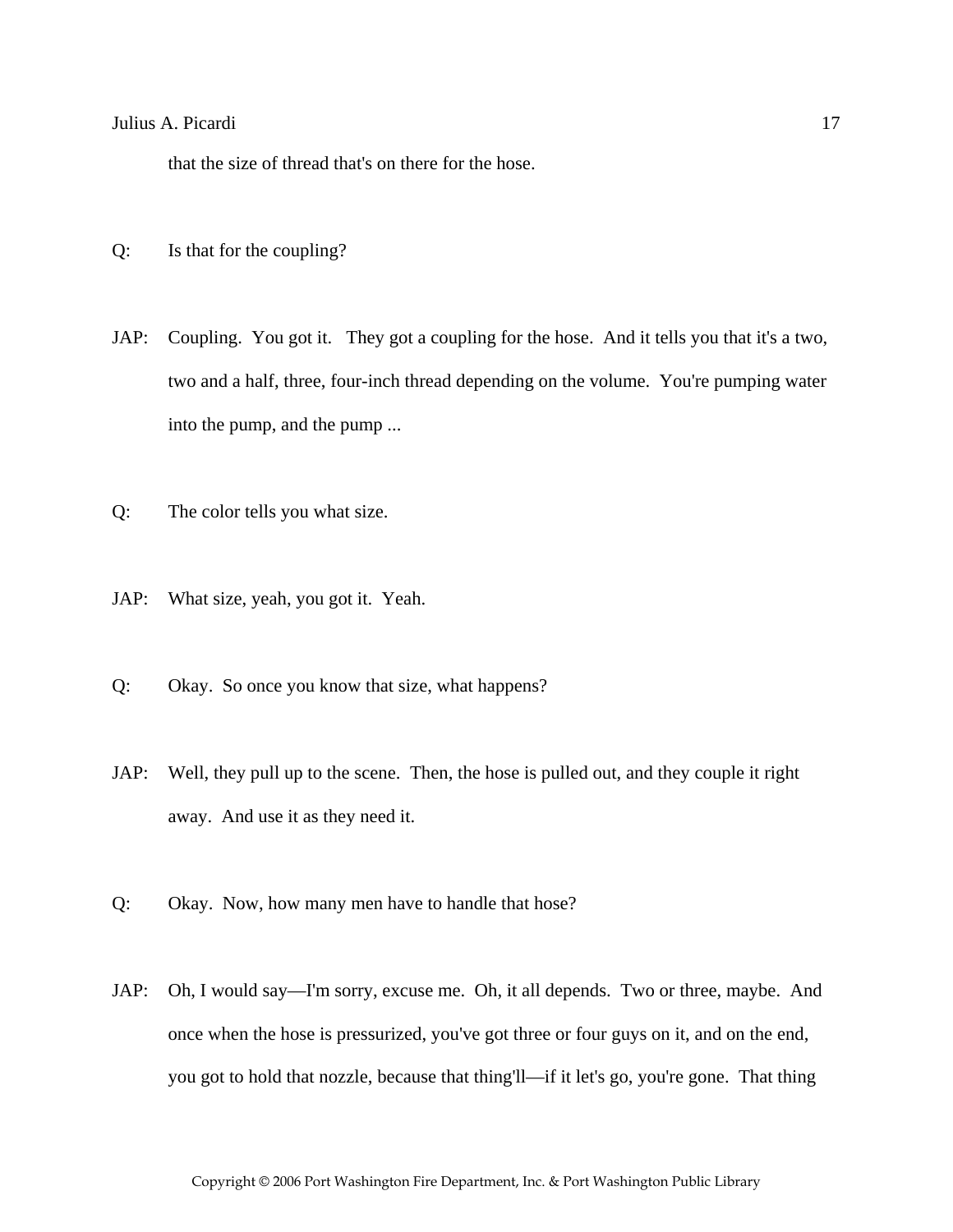whips like a ...

- Q: If it whips out of your hand, what happens?
- JAP: Yeah, when you got it out—well, of course, if it whips out of your hand, it's going to injure somebody.
- Q: And have their been injuries?
- JAP: Not really something serious, but the guy sometime, the guy will jump on it and lay on it one time, because what happens is that the pressure when they boost it from the truck, it could be, oh, it could be ...
- Q: How many pounds?
- JAP: ... I would say seventy-five, a hundred pounds. And then, of course, they get larger, there's more volume. And the larger the fire scene, the more water you need? And then, when the fire's out, the hoses are drained and cleaned and put in and they're dried. And we have a special dryer for them.
- Q: What is that? Are they hung or what?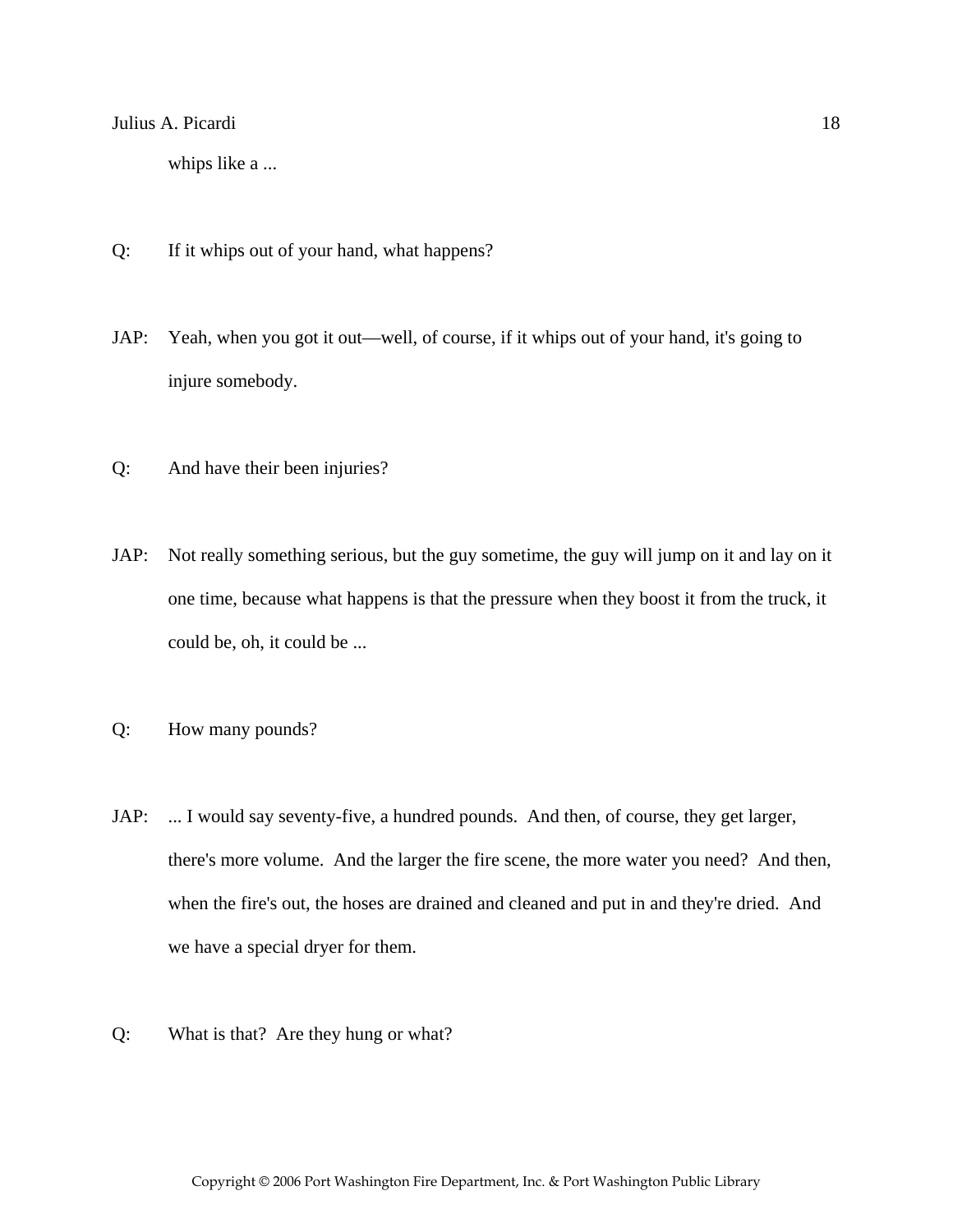- JAP: Yeah, they are hung. But once they are dried, they get put in the trucks. You see them in nice rows. Sometimes you see a truck, you'll see them laying the length of the truck. But they're nice and neat because when they pull off, when they pull off the truck, that's it. ... [MAKES NOISE] Chew, chew, chew... ... [They turn out] ... see? So, in other words, you can't lock once you're in trouble?
- Q: What do you mean by "you can't walk"?
- JAP: In other words, you're going to have to—when you pull it, that makes it loose. It comes out. Because if they're crossed, then you got this.
- Q: They're tied in knots?
- JAP: Exactly. And so, everything is done—and they check them—oh, I would say they check them monthly, at least. Maybe weekly. That's the hose companies.
- Q: Now ... [when you're talking about the hose ?] ...
- JAP: We're hook and ladder. Engine and Hose Company is down—the Protection, they're down opposite the Landmark. Flower Hill Hose is also hose and engine.
- Q: So, do they just take care of the hoses?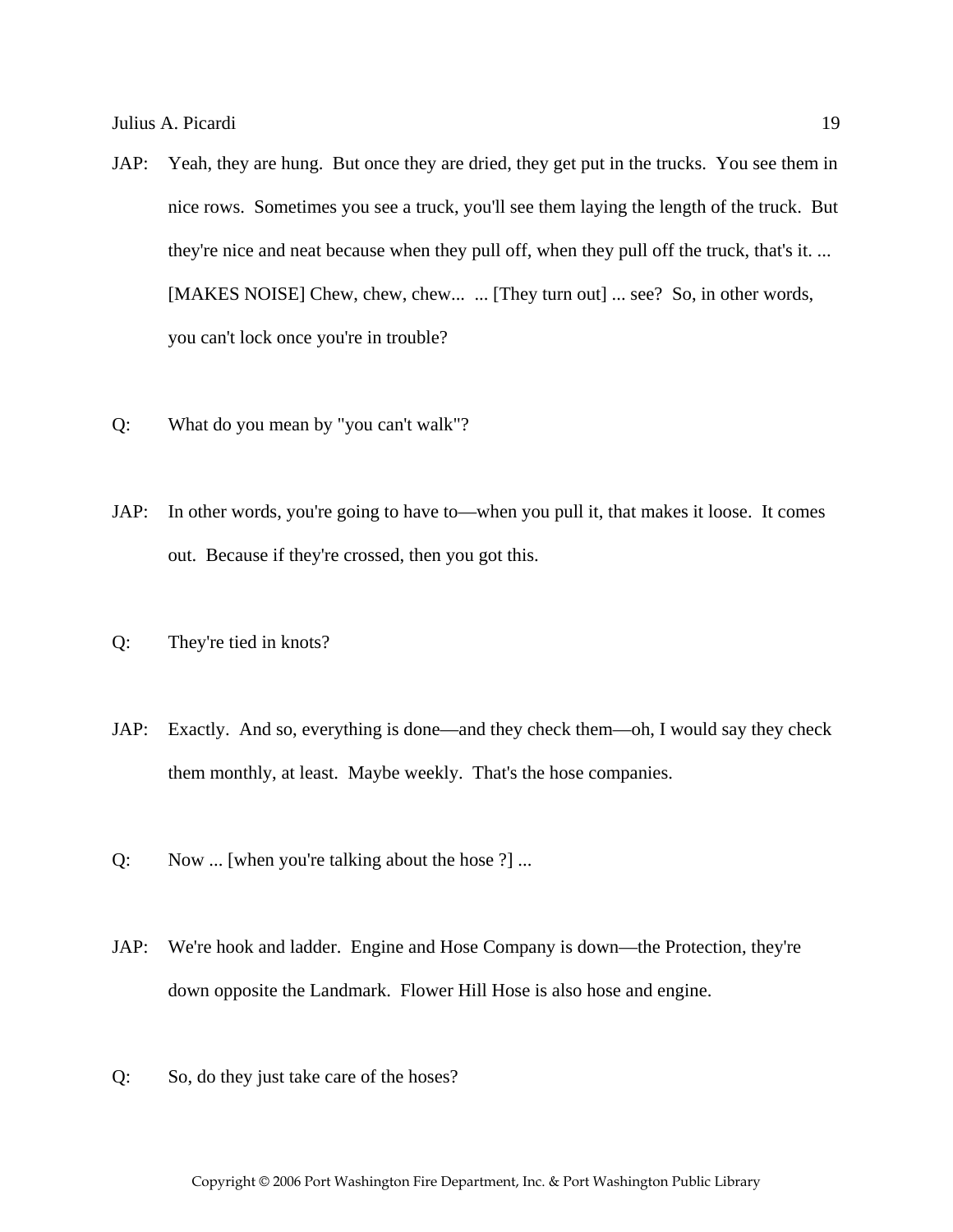- JAP: Well, hose and the pumps. And also, we have—they—they assist us any way they need us. I know the—like in my case, around there, the Fire Police say, well there's a hydrant on this corner or something like that in front of your house normally. But over New York, the Nassau County Fire Commission, they come up a hill, there's a hydrant in front of the 50 Crescent, or corner of Crescent and Summit. Something like that, see. So there's—they got everything down to save time, in other words. Time is a very important element for us.
- Q: Now, how do you study the address locations in Port? I mean, to go ...
- JAP: All right. We have maps. Now, we're all computerized, by the way. We have computer ...
- Q: When did that happen?
- JAP: About maybe three years or so. And they also have the street number, the name, and we also have a map there. Most of—all of us—ninety-five percent lives here in Port Washington. You have to be a resident of Port Washington Fire Department to live here in Port Washington. We have maps. A lot of people know the Terrace section, or my section, or Flower Hill, or wherever.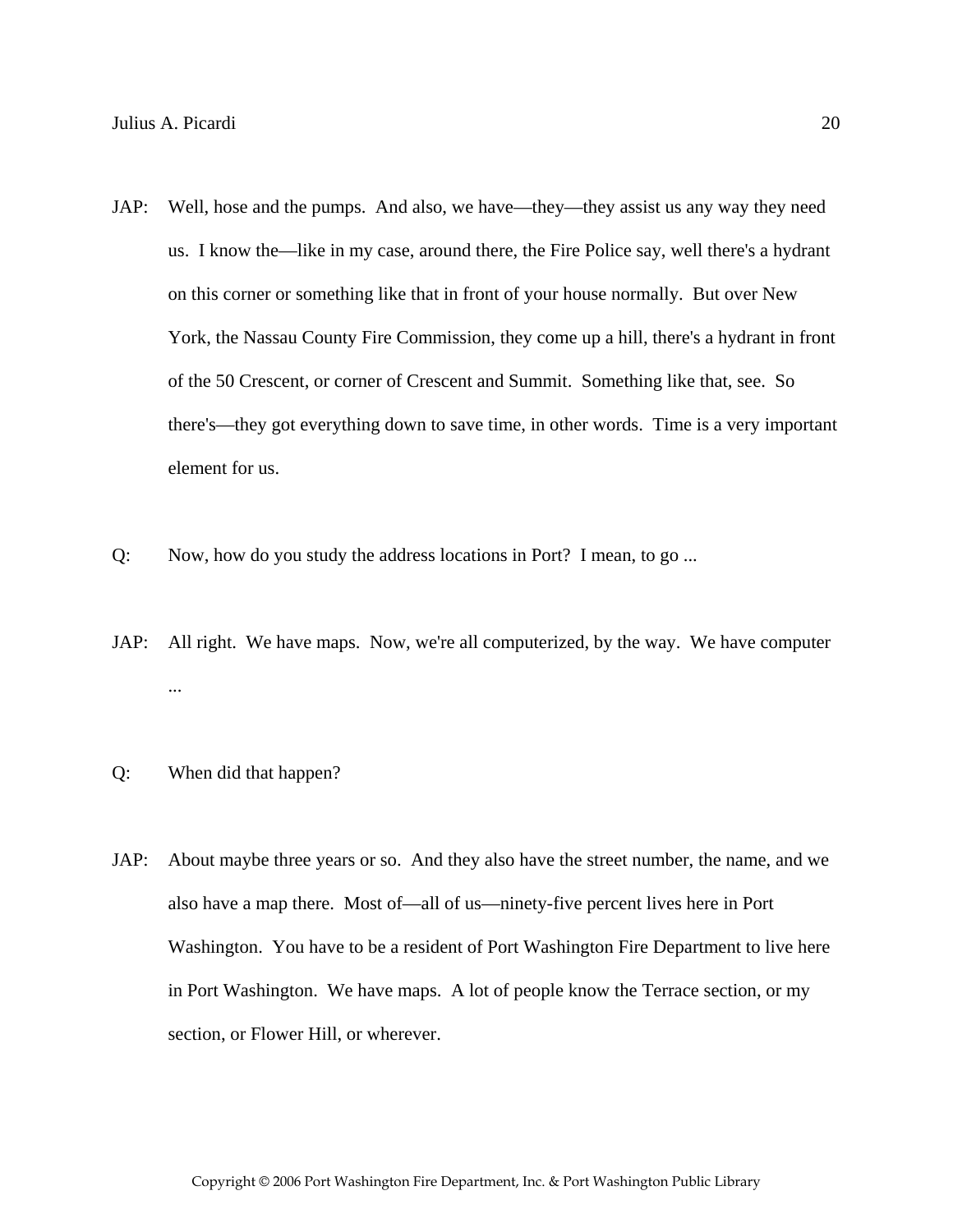Q: Before you were computerized, how did you know where the addresses were?

JAP: Well, we still had maps. And the police would tell us also on the police call.

Q: So the minute you get this call that there's a fire ...

JAP: Yeah.

Q: ... everybody is told where it is on the map?

JAP: Right. Yeah, all of it's computerized on my pager, see.

Q: And they tell you the fastest route to get there?

JAP: No, we—all of us know. Because our Chiefs are local. All our officers are local. And the police always are out there with us. So we—we're always—there's always somebody there. There's not a question about it, you know.

Q: Now, what is a five alarm fire? When they have the—they say a five alarm fire, what does that mean?

JAP: That means we got a fire going that's so bad, we get mutual aid, which means that now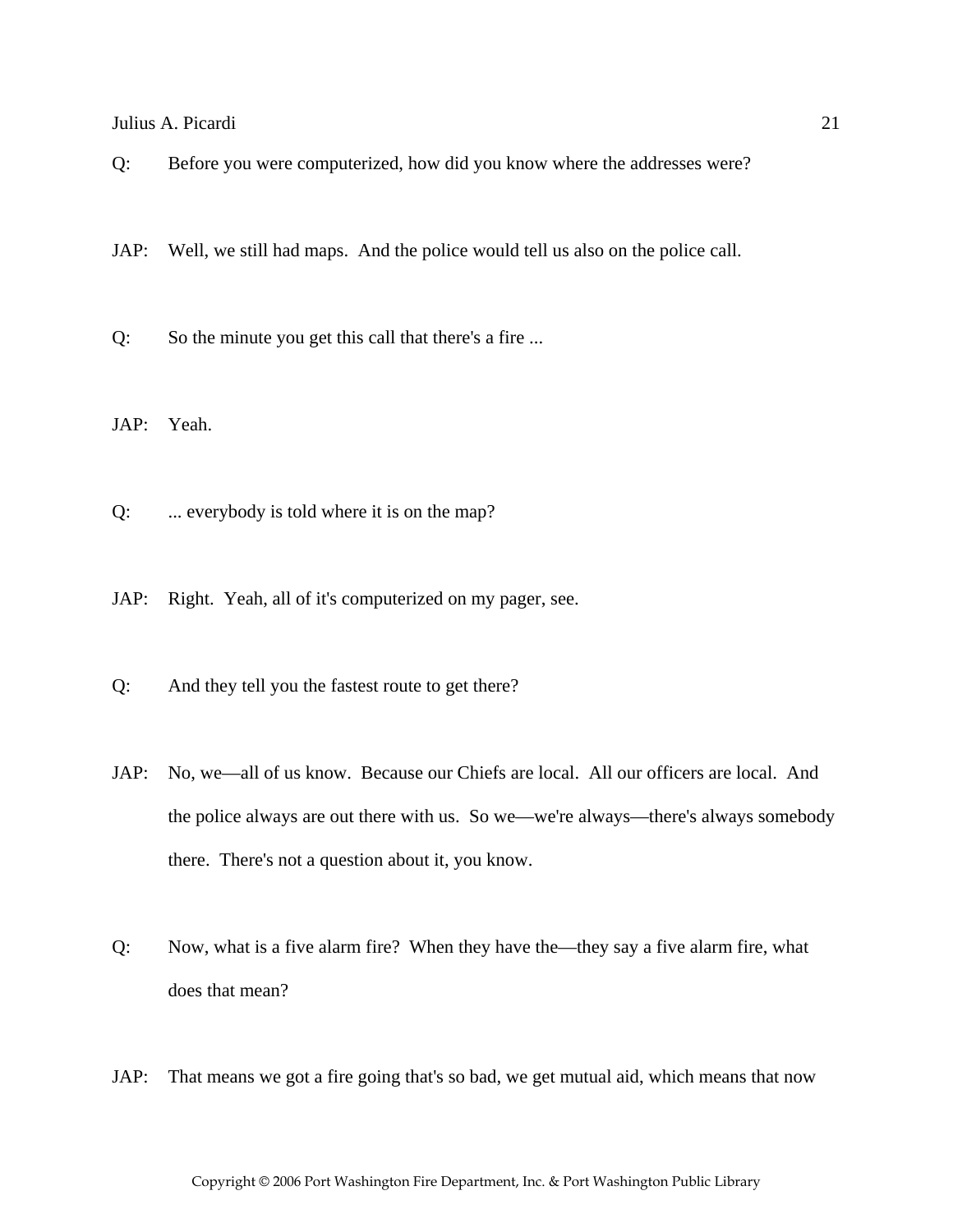we have mutual aid. First of all, we have battalions. We're eighth battalion, now. Great Neck, Manhasset, East Williston, Albertson, and Plandome. Now, if it's a five alarm, we have to call people in, which we do. That's called mutual aid. They come, assist us. And we do the same thing with them. We have command posts there. They say well call on so-and-so and so-and-so, and that's the story. When you hear that, it's bad. It's a bad one.

- Q: And how many of those have you experienced?
- JAP: Oh, we had, actually in my time, and let me explain to you now. A signal eight, we call it, comes over my pager, is a—you just need a truck or a two. So, it might be a brush fire or a dumpster fire. Now, a signal—a general alarm fire, everybody rolls.
- Q: Now what's the signal for general?
- JAP: The alarm goes off. All the sirens go off, and the horns, and it comes over our pager, general alarm fire.
- Q: And what does that mean?
- JAP: That means everybody rolls. Everybody goes. And if we get there, if it's a bad fire, we call mutual aid immediately. Depending. Our Chiefs will determine that.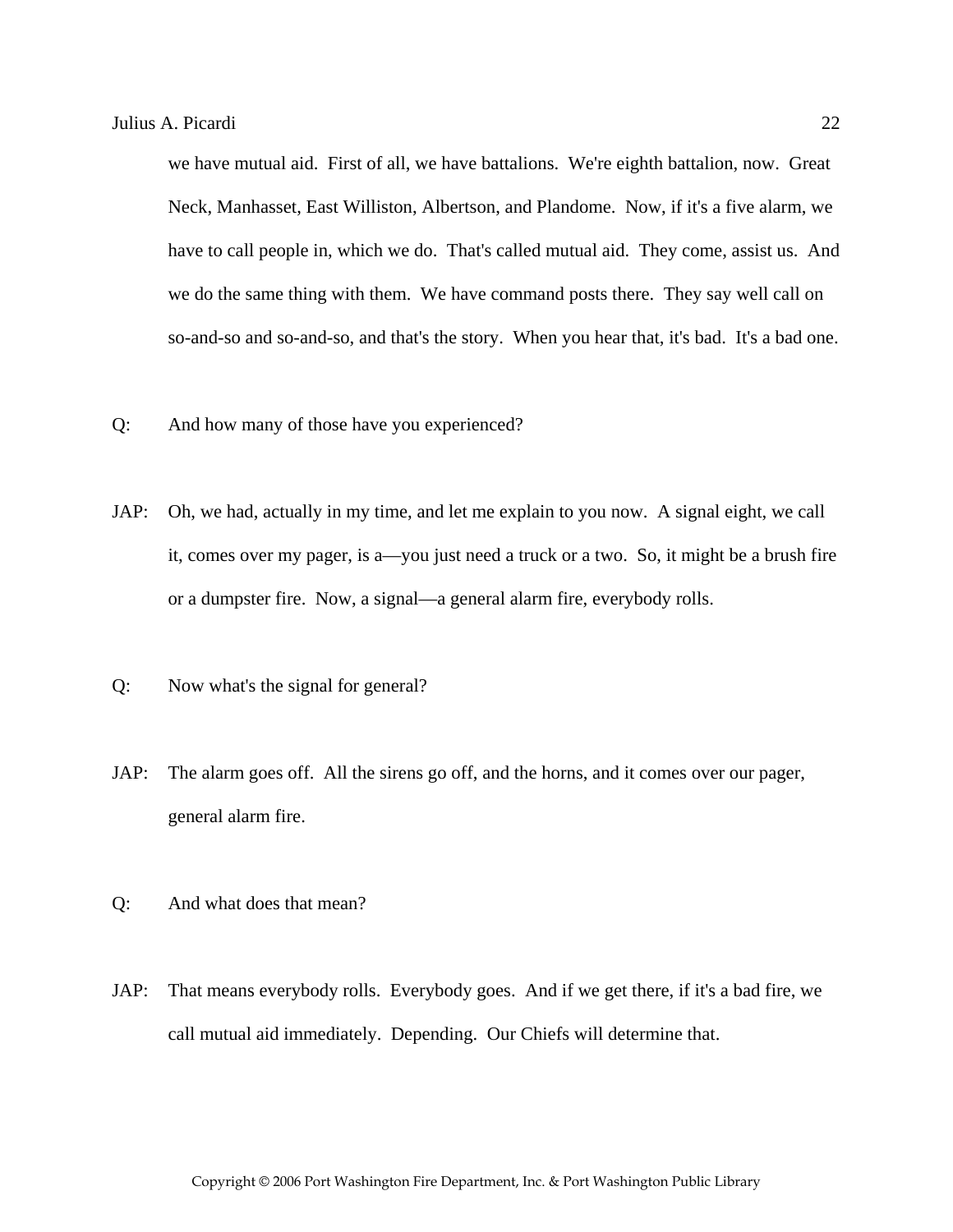Q: And what's the lesser one of the general alarms?

JAP: Signal eight.

Q: Single ...?

JAP: Signal.

Q: Signal eight.

JAP: Yeah.

- Q: Signal eight. And what is that?
- JAP: That's where you need a truck or two, and it's just a—the fire's of small origin. It's nothing large. And also, there's what they call a Duty Company call where there's most of our—they go to auto accidents or cave-ins, or somebody fell down or something like that. And that's called Duty Company call.
- Q: A Duty Company call?
- JAP: Duty Company call. Yeah. And we are assigned to that. So many people are assigned to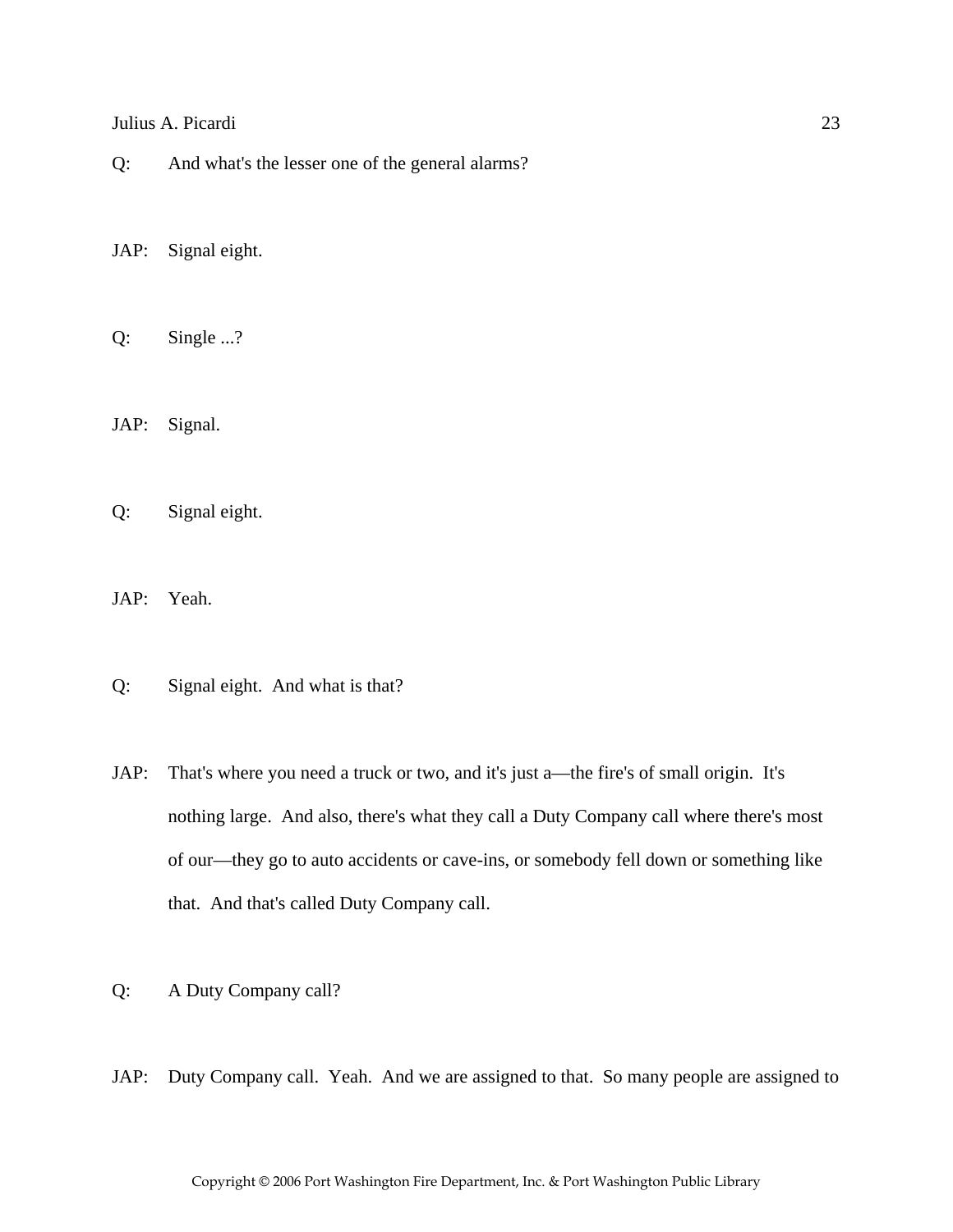that.

- Q: Now, have you ever had to extricate someone from an automobile?
- JAP: All right. I'm glad you brought that up. I assisted. Because I'm here as a police officer. I keep the place clear. We have what they call now the Jaws of Life.
- Q: What does that mean?
- JAP: All right.
- Q: The Jaws of Life?
- JAP: Jaws of Life. Do you know what a can opener is?
- Q: Yes.
- JAP: Well, this thing is hydraulics. A huge thing. Very expensive. I have seen cars where they're crushed in, people up against the steering wheel. They cut a hole in that top, and they cut that steering wheel in half and pull the person out. Pull it out. It's amazing. If you ever want to see a demonstration, Fire Prevention Week as a rule you keep that in mind.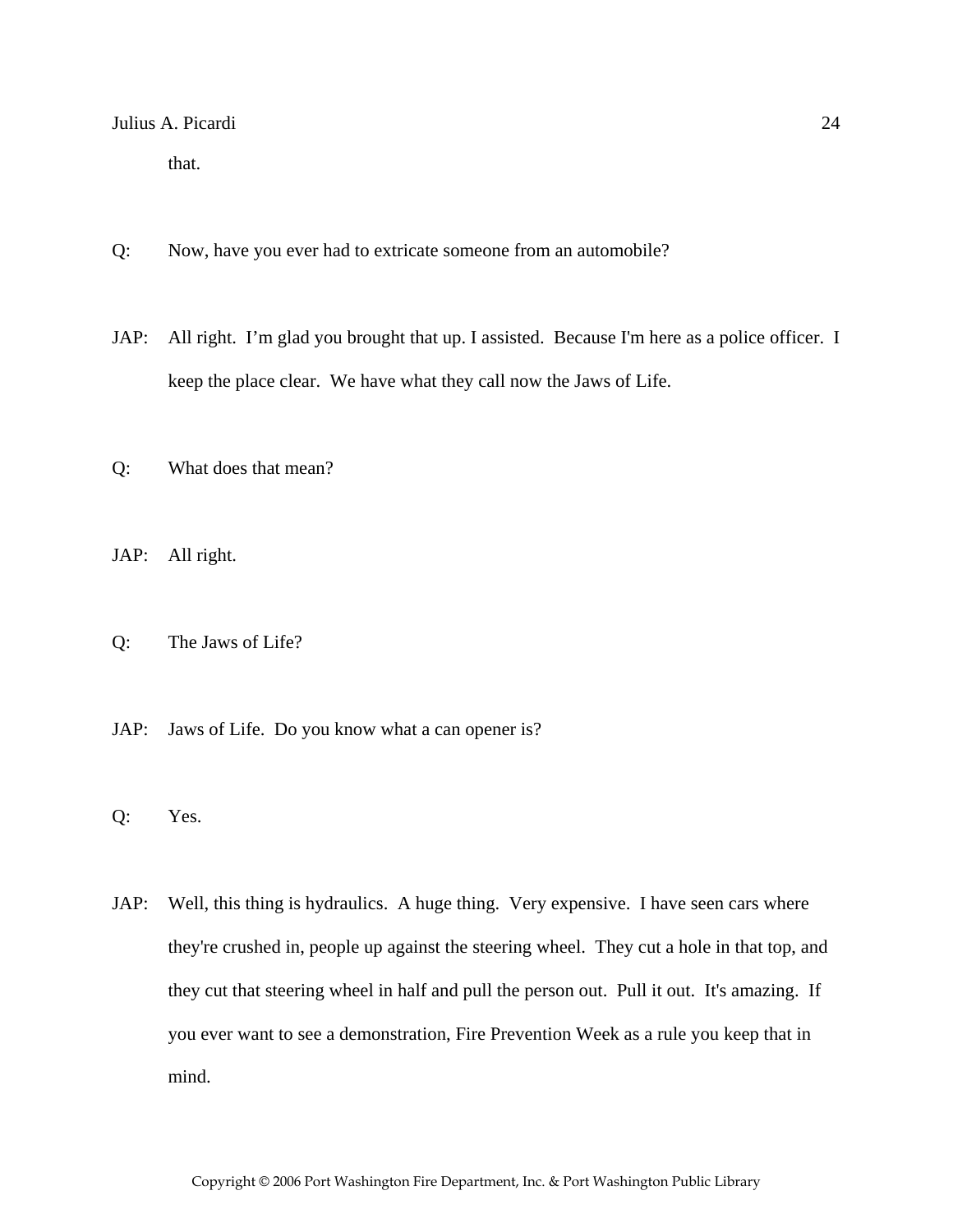Q: What?

JAP: Fire Prevention Week at ...

Q: Fire Prevention Week?

JAP: And they have demonstrations at every fire station. And this Jaws of Life ...

Q: Where do they have a demonstration?

JAP: Usually at the fire stations?

Q: At all the fire stations?

JAP: Maybe my company. But anyway, it's usually in the paper. The *Port News*. And this thing is amazing. You have no idea. This thing is huge. The jaws could be half of this table. Big thing. And they got something they can cut—and no matter what position that person is in the car, they get them out. They can get them out. Yeah, it's amazing. Believe me. You won't believe your eyes. And they also demonstrate that, and they also have fire schools on that. And you got to be certified as a technician to get in there and to assist.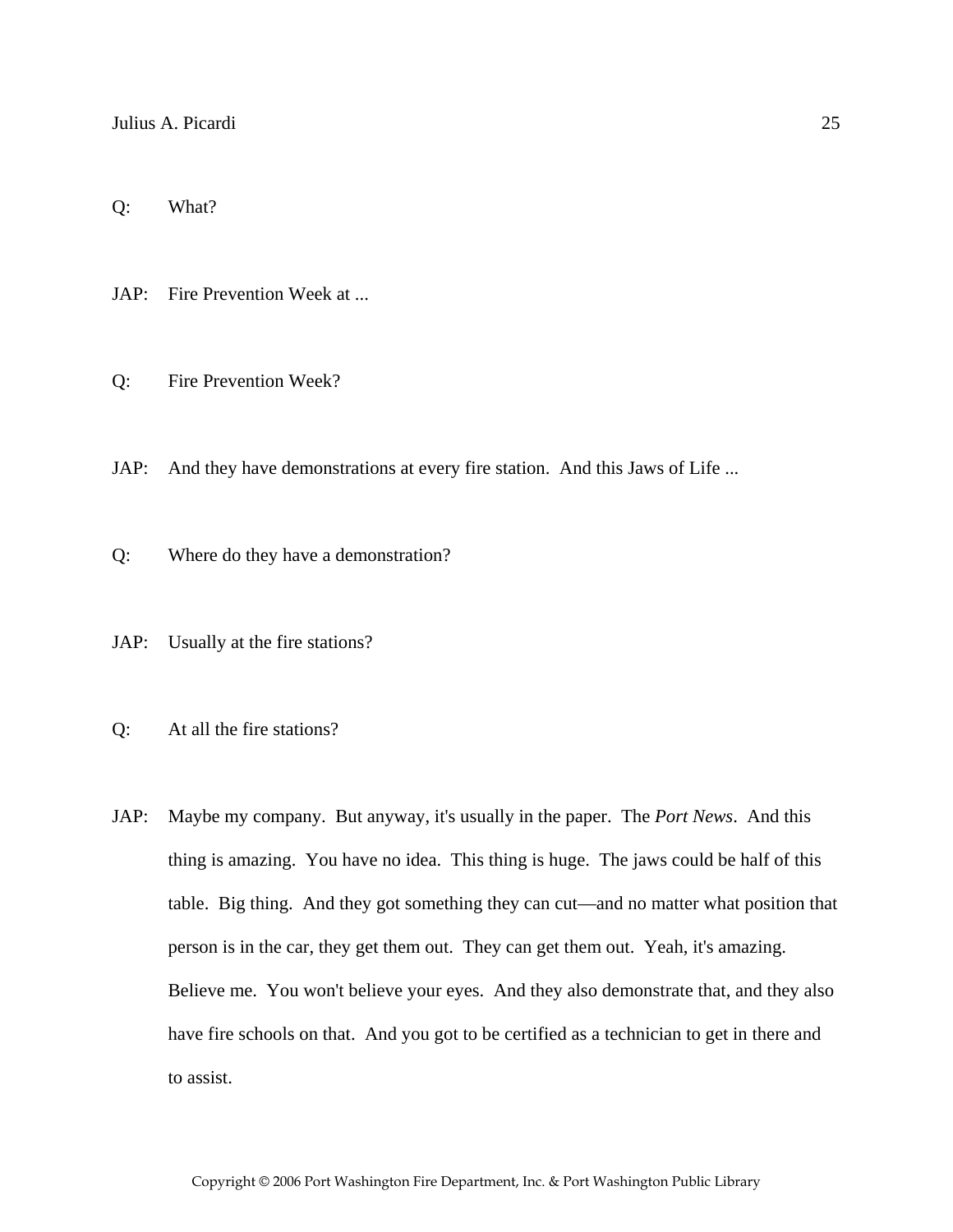- Q: Now, before they had the Jaws of Life, what did you do?
- JAP: Well, we (laughs), we used to—you had to get, break the windows and use some equipment and make a bigger—I would say hooks and somebody got a hatchet to cut around to get in there. But today, it's half the time, you're within several minutes time by then, because by that time the person who's got injury. You know, they've got injuries now. And the Fire Medics roll to every fire or fire call. They're always there.
- Q: They come regardless?
- JAP: Regardless.
- Q: They don't wait until ...
- JAP: No, no. They come there all the time just in case.
- Q: So when your alarm goes off as a fire call, the Fire Medics come ...
- JAP: Always.
- Q: ... regardless.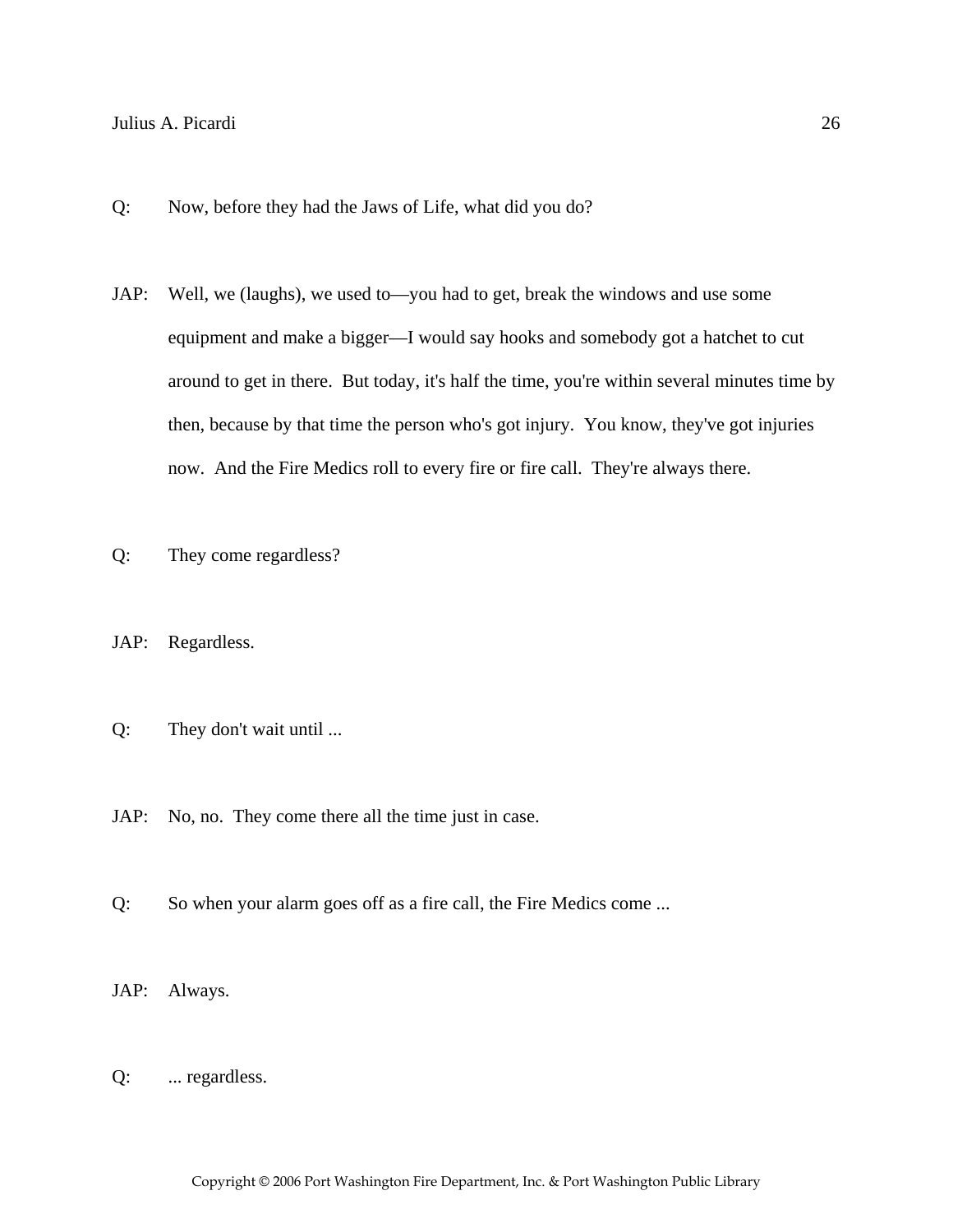- JAP: Regardless, yeah. Yes. There's always somebody on duty. And they're certified. You have to be certified by the State. You have to be certified by New York State Firefighters Association, I mean, every—twice a year you have to go to a seminar. And then we have to wait for the certificates. But there's so many rules. There's changes that you'd be surprised how—and these folks are retired police, state police, and some are attorneys. Depending, you know, on ... [??] ...
- Q: So, are you still active?
- JAP: Very active, yeah.
- Q: So when the alarm goes, you still go?
- JAP: Yes.
- Q: How has that—has this taken a toll on you physically ...
- JAP: No, no. No.
- Q: ... over the years?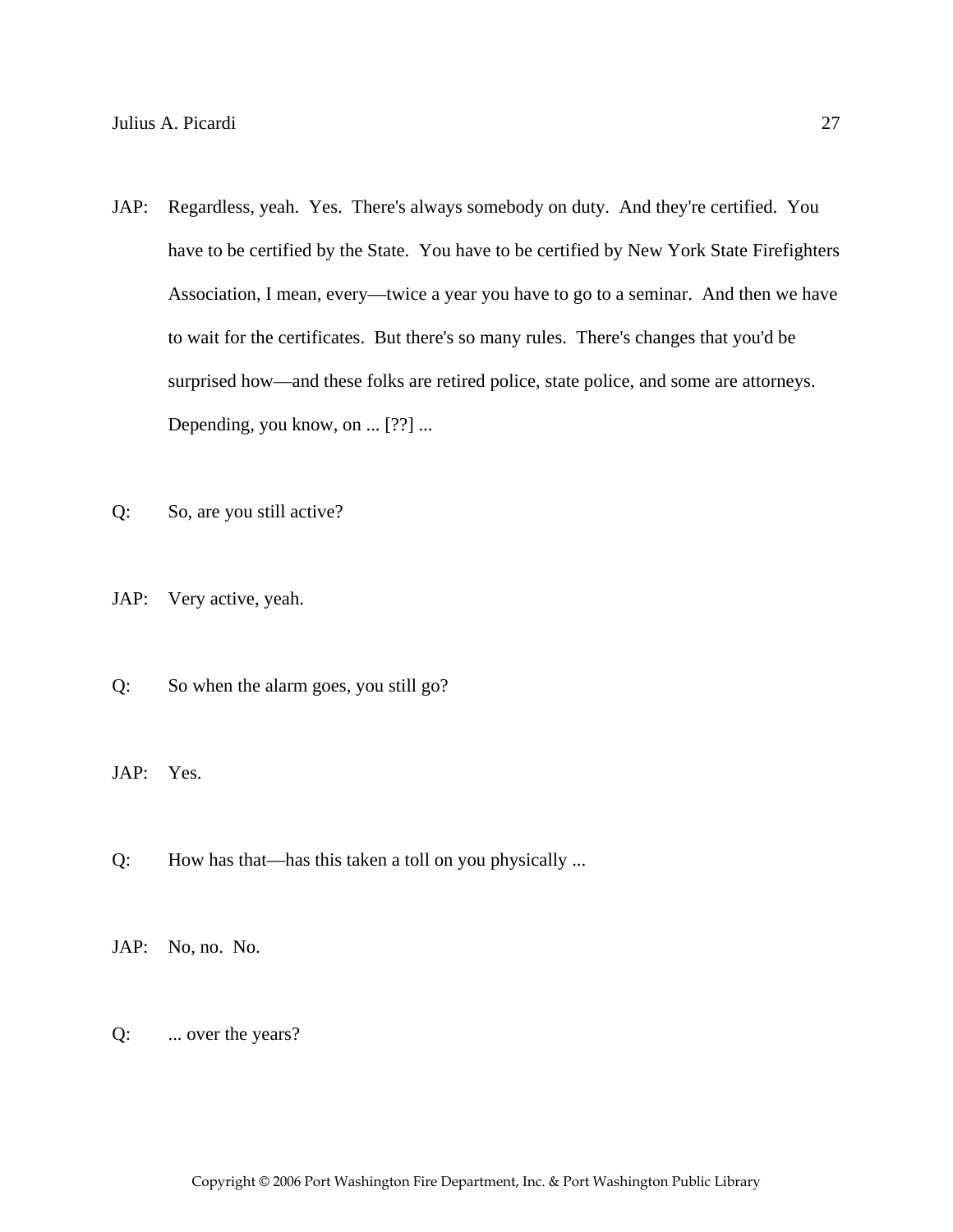- JAP: I've slowed down a little bit, granted. I mean, I don't (laughs), but when we get to the alarm system, I will bring you up to date, when you want to ...
- Q: Yes, tell us about the alarm system.
- JAP: Okay. When the first alarm system went off, first of all, you called the Fire, or the police headquarters, they would push all the buttons and the alarms would go off. "Fire at soand-so place, so-and-so place." All right. About thirty years ago, they gave us home they gave us—they gave us home, little pagers. We call them Plectrons…
- Q: Plectrons?
- JAP: Plectron. Yeah. And they were—and it's come over there then. The Nassau County Fire Commission took over, the police wanted to govern it.
- Q: Why?
- JAP: Well, because I guess it was, I don't know, they had a new Fire Commission, and they handled all the fires in Nassau County. All the Departments, and also get the response out. And then about two years ago, they come up with these Skytel pagers all right? Now this I can't ... [I'll have to get one out] ... so I can show you. But just, they would have tones and also have a buzzer on this. Now, I want to show you. You see. You see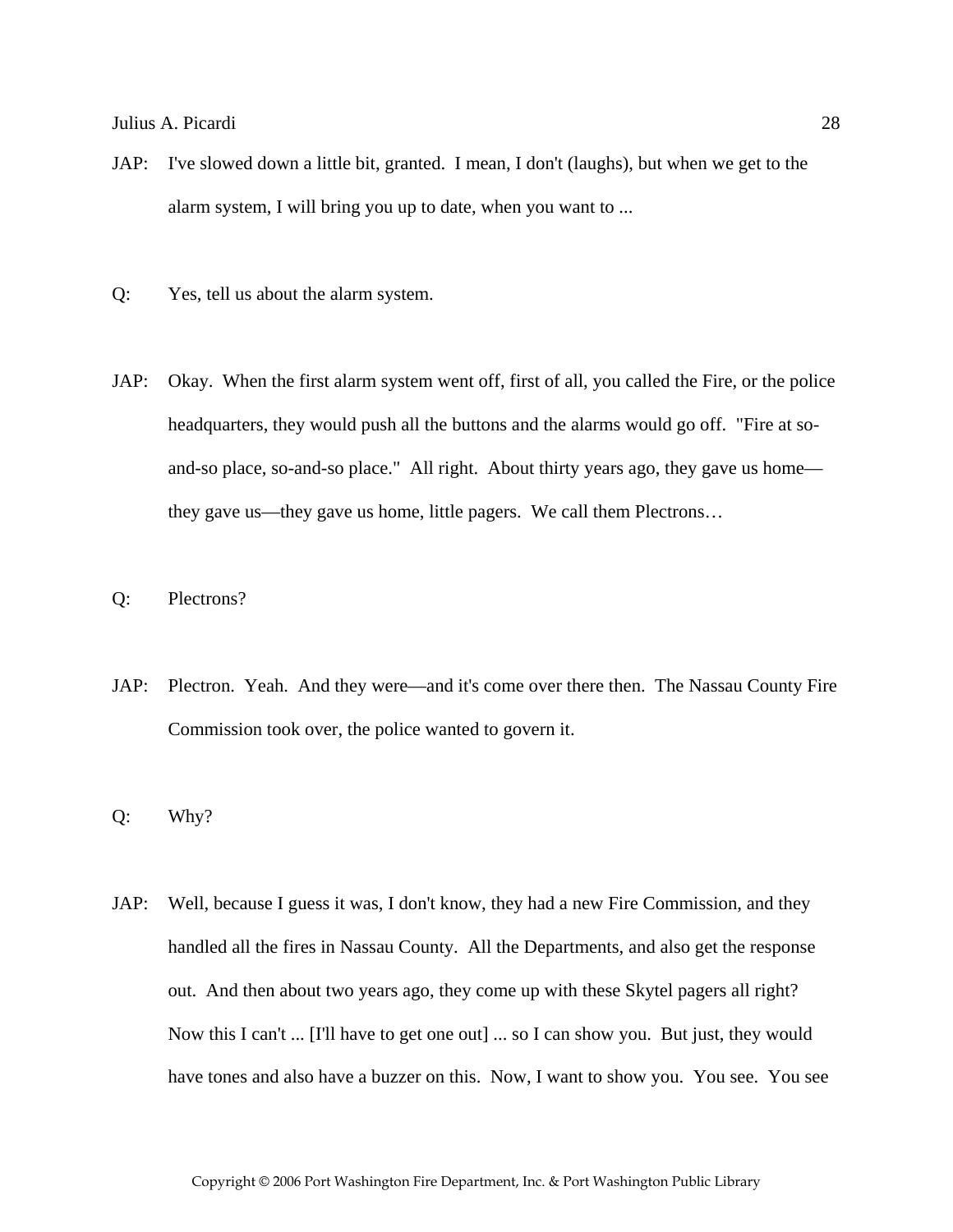what that—I can't see that.

- Q: You would press a button, and what happens?
- JAP: All right. Press a button, and it says, okay, it says "Signal 9" which is ambulance.
- Q: Signal 9 is an ambulance.
- JAP: Ambulance, okay. So, I push this down. Harbor Links Golf Course, Fairway Drive, West Shore Road, that's down here. I think it was.
- Q: What's happening there?
- JAP: A laceration in the clubhouse. Somebody got a laceration.
- Q: Right now?
- JAP: 6/8/2004, yeah, 8:06.
- Q: Right now, somebody has a laceration ...
- JAP: Yeah.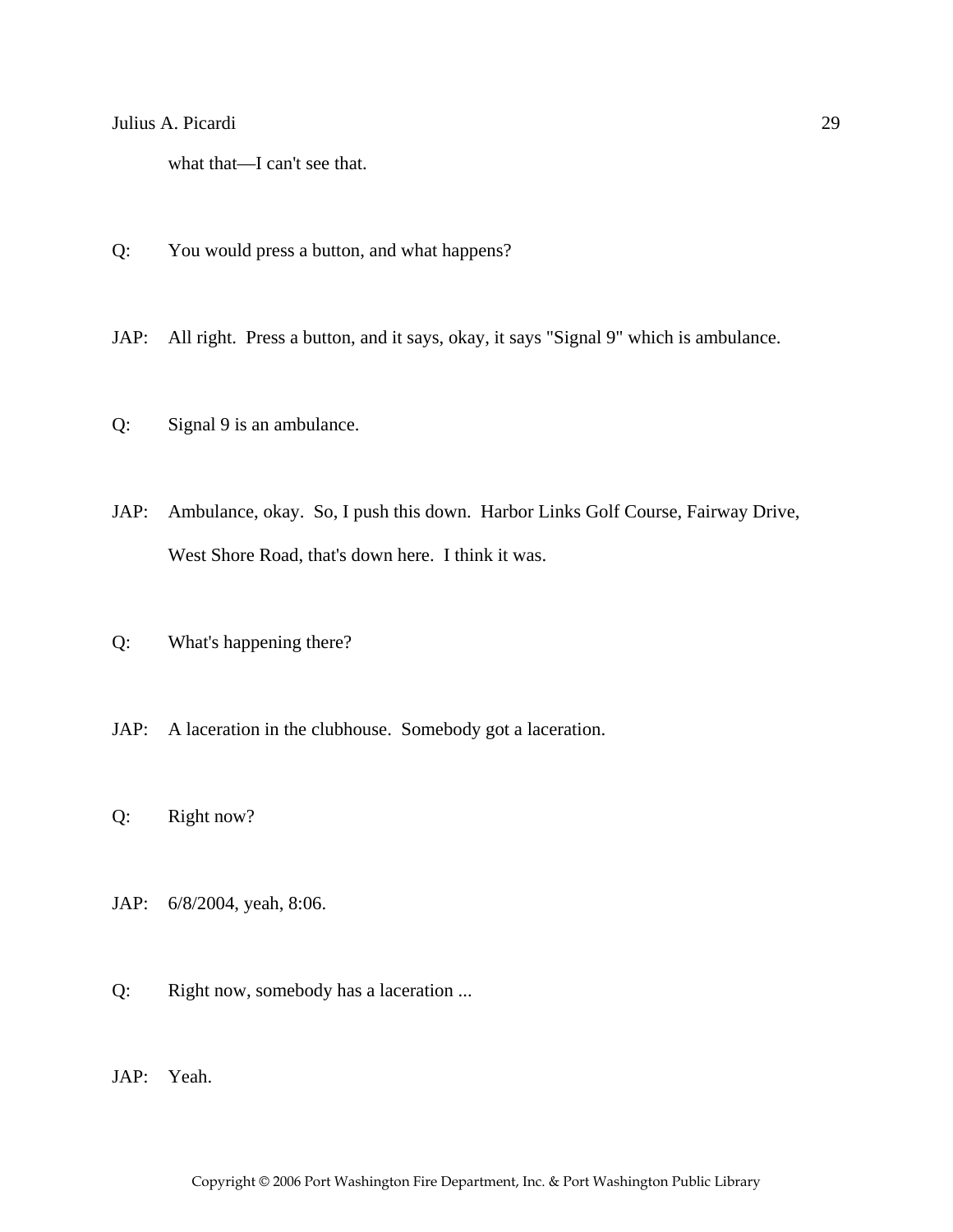- Q: ... in Harbor Links Golf Course.
- JAP: Six minutes after eight this morning, it went off.
- Q: Yes.
- JAP: You see?
- Q: Uh huh.
- JAP: And then ...
- Q: And what happens with this now?
- JAP: Well, what happens is ...
- Q: This is the pager.
- JAP: This is the pager, yeah.
- Q: Yes.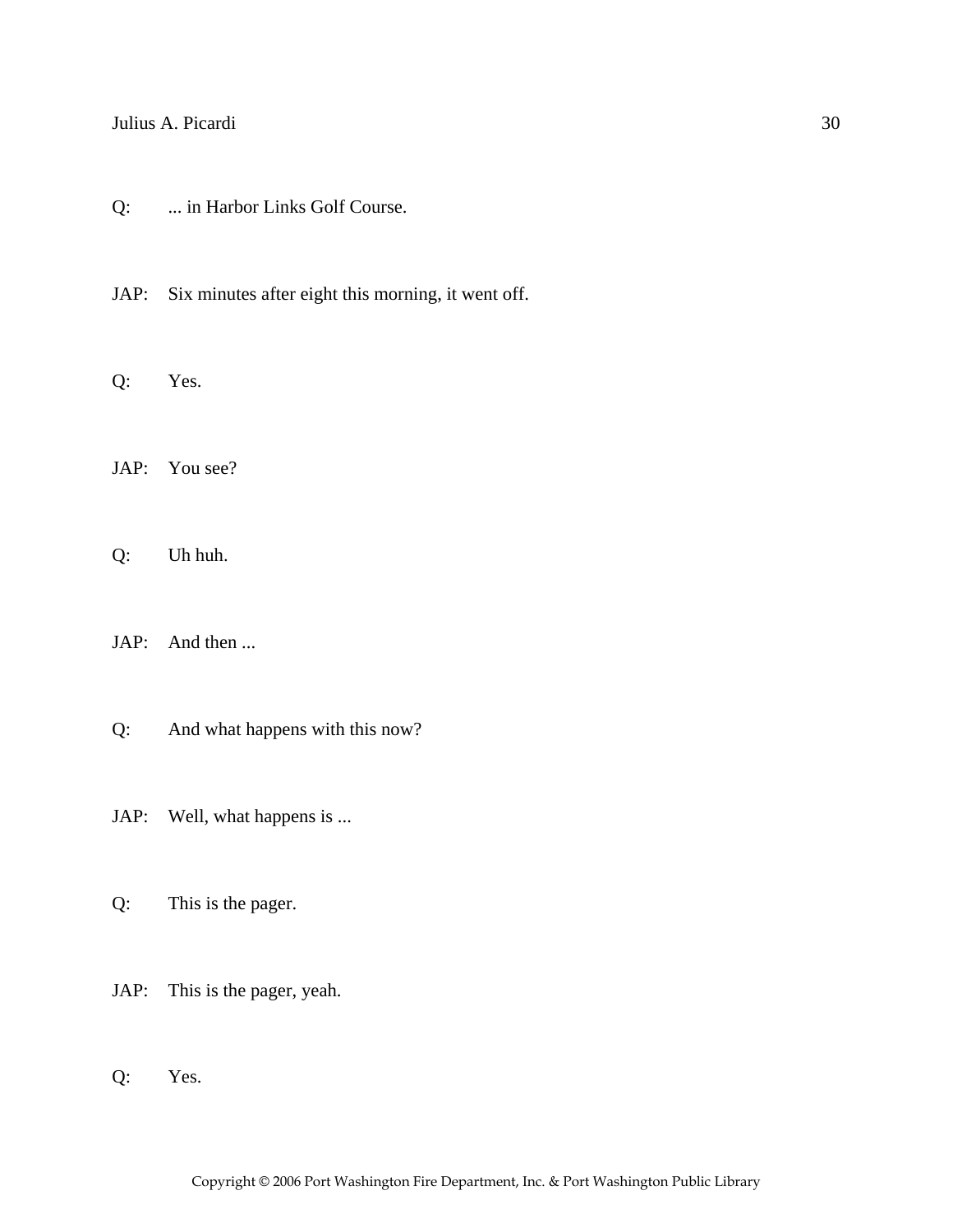JAP: And then what happens is that whoever the response—this will be strictly ambulance only for now, unless they call for additional help. Now, of course, it'll be the EMTs, you know, because it's a laceration.

Q: EMTs?

- JAP: Yes. Emergency Medical Technicians.
- Q: So that's how it works now, right?
- JAP: Now, yes, right. You see, eventually, what they want to do is eliminate the siren system, because at two, three o'clock, or four o'clock in the morning you hear that, and then, you know, it wakes everybody up. But I'm used to it. But ...
- Q: People complain about it?
- JAP: Well, sometimes the children get scared. Blah, blah, blah, but ...
- Q: That's sort of a tradition, though.
- JAP: You're right. But eventually, like I say, it'll all be pagers, eventually.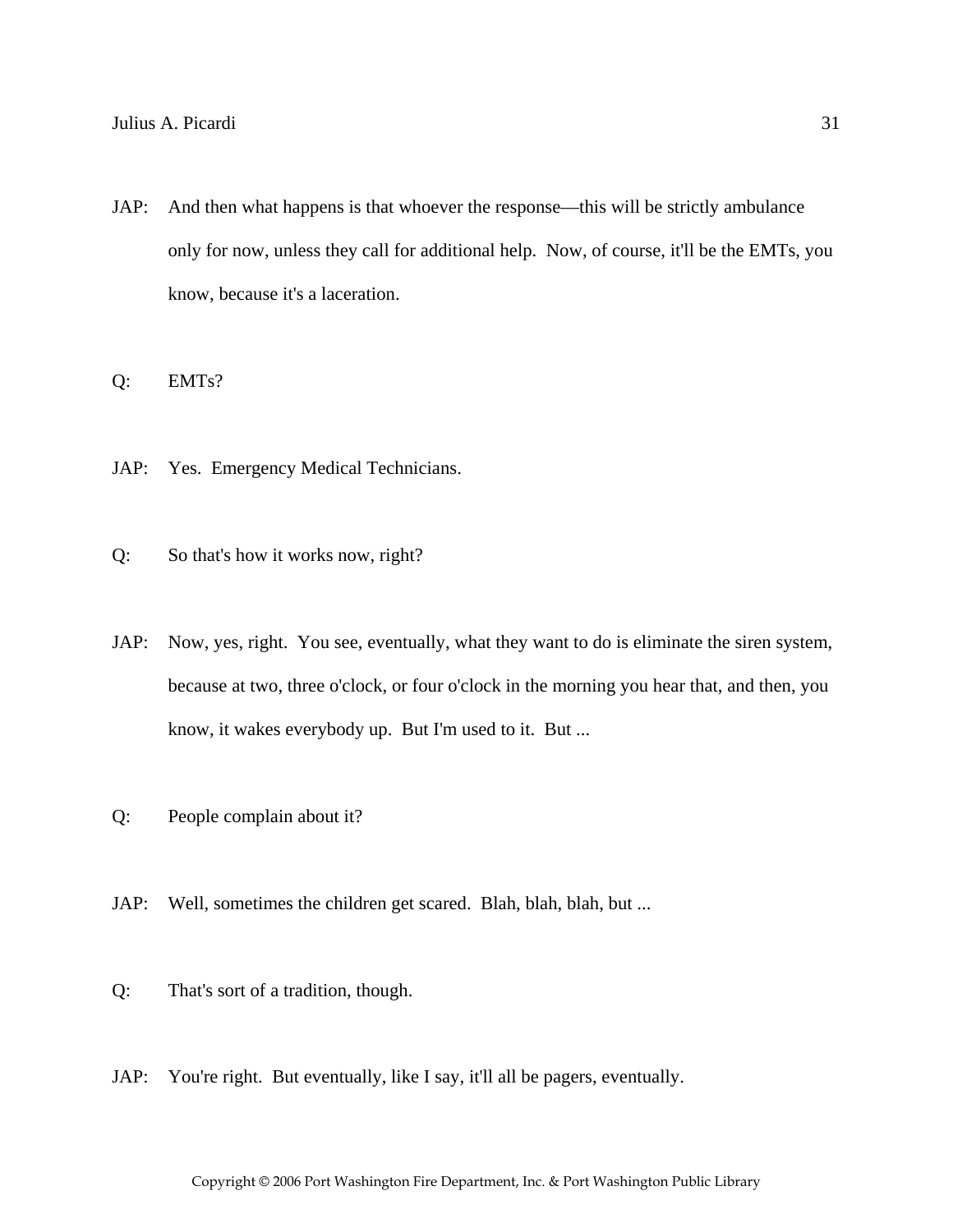- Q: And we won't hear the horns at all.
- JAP: Down the—I can't give you a time, date. But down the road, maybe. That's what they're working on, yeah.
- Q: And how do the firefighters feel about that?
- JAP: Well, you know, I guess—I don't know. It depends on if any people are complaining, but by the same token, counting the people who get out there because of the fact they have the pagers off. I keep mine on all the time, and during the night. But that's down the road. I can't tell you. Five, ten years maybe. ... [???] ...
- Q: What makes a good firefighter, in your estimation?
- JAP: All right, okay. Dedication, number one. Being interested in learning. Very important. Especially the latest techniques. It's very important, because there's so much out there. I mean, like today, for instance, we have an ultraviolet camera. And if you look through a wall you could see if there's a fire. That's why there's a glow.
- Q: There's a glow?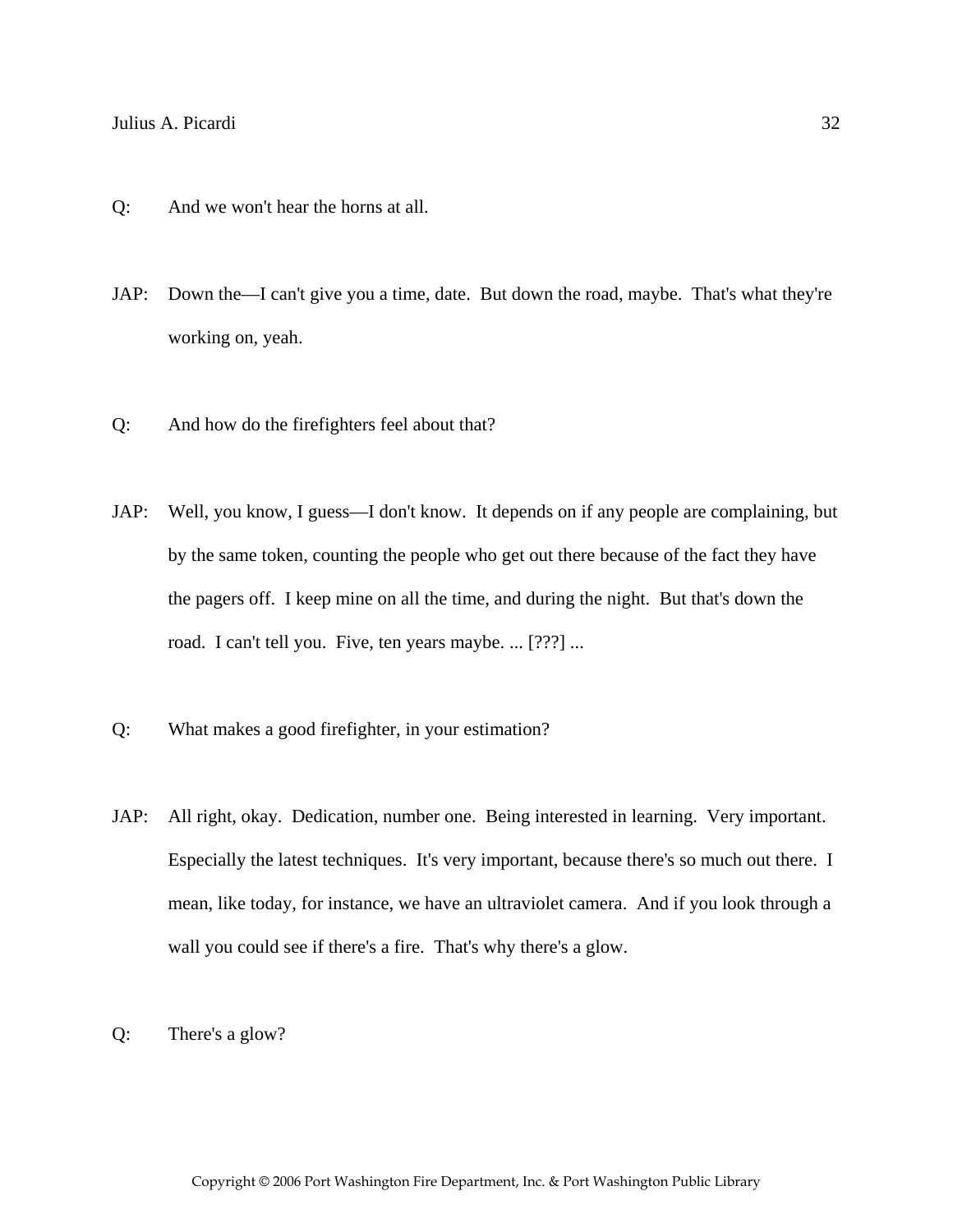- JAP: And then, we could chop a hole there for you. Because we don't chop holes unless we have to, you know. And then, it's amazing, because we can sometimes, you get an odor sometimes with something burning. And then they'll go in this area and they'll check all the walls with this camera, and it will show you. It's amazing. You'd be surprised. And then, also, when the firefighters go into a basement, dark basement, they go down with this camera and they can see fellows walking, their silhouettes. See? Like I say, expensive. But it's the latest technology, and you have to maintain, you have to stay on top of that.
- Q: Now, have you ever had smoke inhalation or ...
- JAP: I—yeah, I had a little bit, but nothing really too—we all have masks. You have to.
- Q: Did you have that back in the early days?
- JAP: We had masks in the early days, yes, but today, they're more sophisticated. And every time, you know and that fellow's got to go through a training session about three times a year, how to use it. In other words, on how to test everything out. And the canister's on your back. They're a little heavy, but—and I think there's about three minutes of amount of oxygen. But you always go into a fire two at a time.
- Q: Two at a time?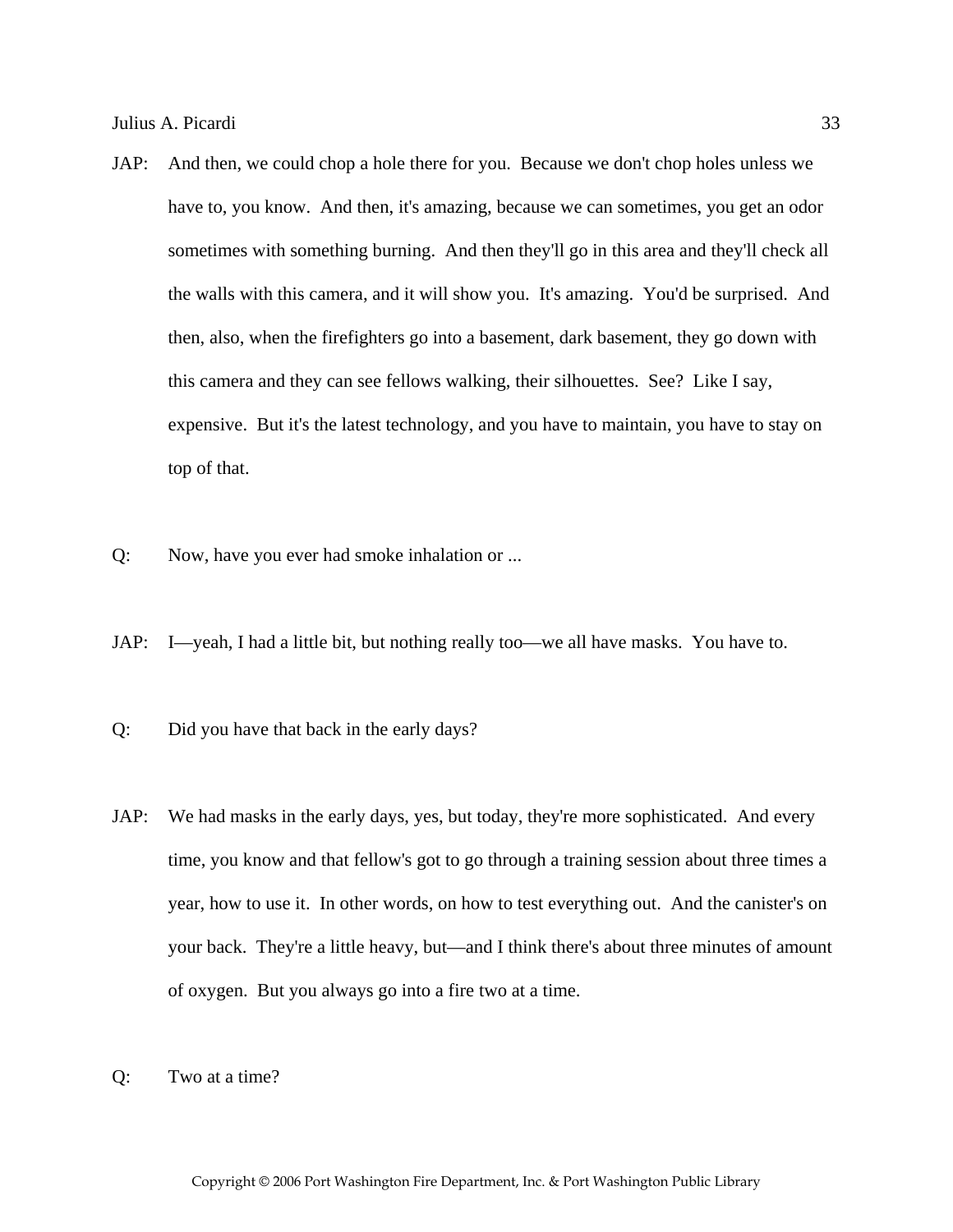- JAP: Yeah, because ... or more. Because if one guy goes in and he don't come out—and also we have ID.
- Q: Because what happens if one man goes in?
- JAP: Goes in and—two go in—if one goes in, they don't see him. "Where is he?" you know. You got somebody with him, something happened. We also have ID.
- Q: Tags?
- JAP: ... tags. And they put them on the truck. And they say, "Well, I saw ..." "Where's Mr. Picardi at?" Then they go after you. Because I would be inside ... [??] ... That's how they find out. When they come in, they tick off, and then they know where to go who's safe. So safety is a big feature. One of the biggest things they tell you. A lot of guys get all excited, they want to go right in. But, you can't. Your Chief and your company officers, they're the ones that call the shots. They're the ones that tell you ...
- Q: And what makes you a good team person? How do they instill that?
- JAP: Well, they evaluate you. They evaluate you. And when I say evaluate you, they say, "Okay ..." well, me, I don't have to go. I don't have to go anymore. I could stop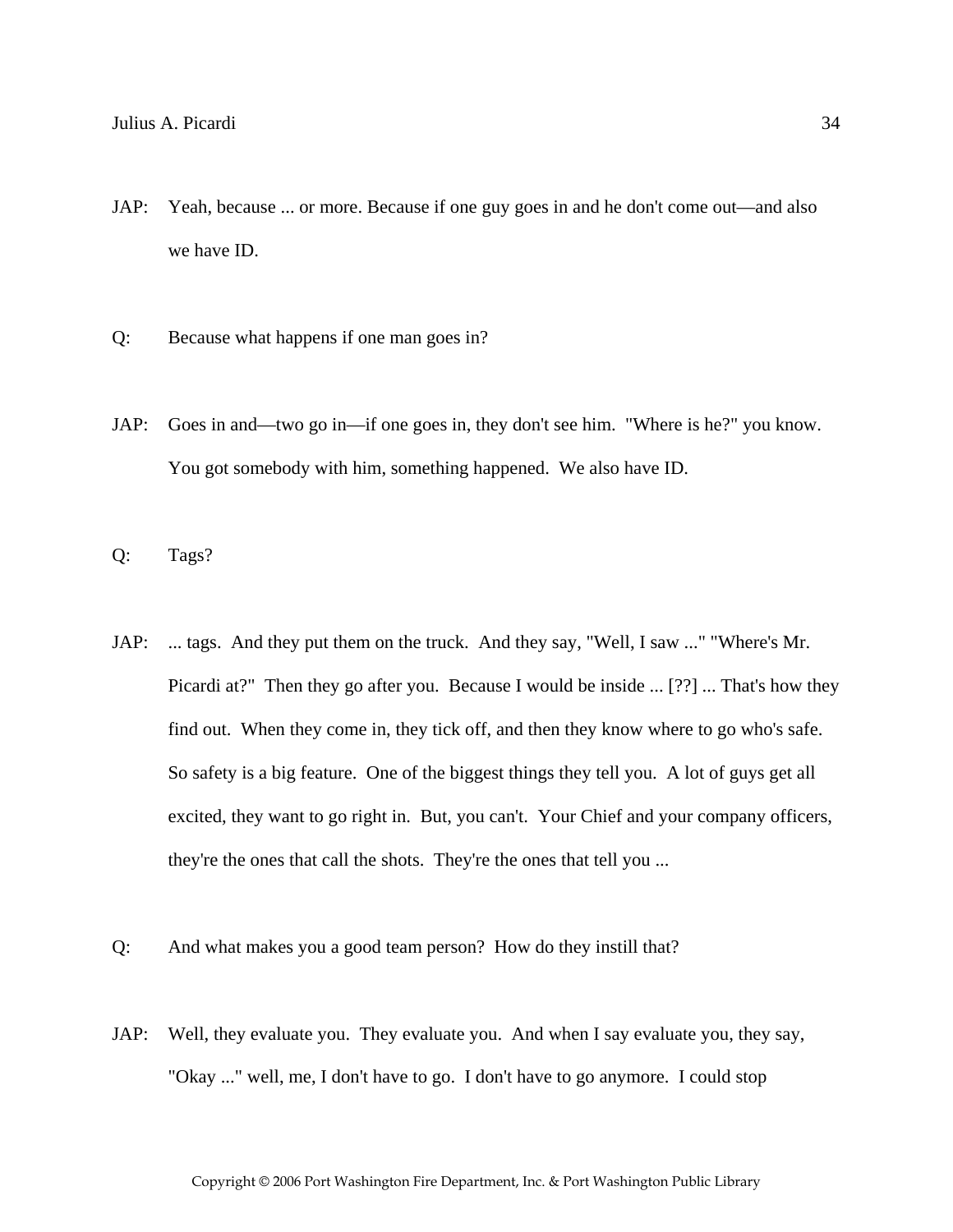tomorrow morning. But I can't; it's in my blood (laughs).

- Q: Is that because you had relatives that were also firefighters?
- JAP: Firefighters, yeah. But I mean ...
- Q: Who are they?
- JAP: The Frappaolo brothers. Three of them. There were two there with another brother.
- Q: Which brothers?
- JAP: Salvatore and Charles Frappaolo.
- Q: Oh, Frappaolo.
- JAP: Yeah.
- Q: Related to you?
- JAP: Yeah, they're first cousins. And Morey, their brother, you see. And then, a lot of my neighbors were members and fellows I grew up with from various companies. We have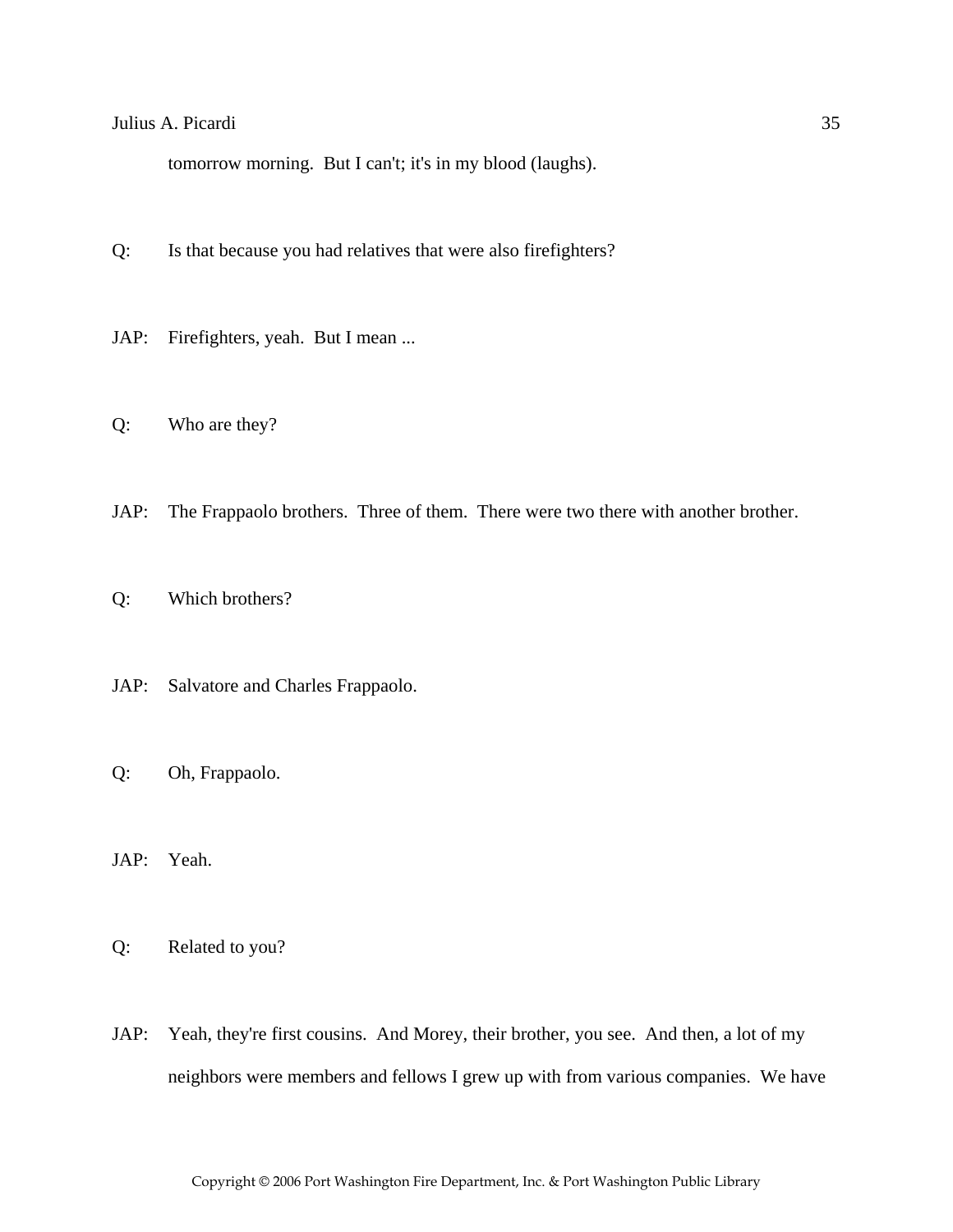police officers. We have city firefighters who are also volunteer.

Q: And is your ethnic background, or any religion have anything to do with ...

JAP: No.

- Q: ... being so giving?
- JAP: No, I don't know. I—it's a funny thing. I always was—when I did something when I was growing up, I always loved to show something for it. I just wanted to—I never let the next guy do it. I always—if I couldn't do it, I'm going to try to learn. And like I say, they have these classes. They have these seminars you have to attend. Even now. We're having this driver training.
- Q: And what training is that?
- JAP: Driver training. Well, for licensing. In other words, our truck drivers have to have a certified—what do you call it—big truck license, it's a Class A license in order to drive the trucks. And they have to—and they're given tests once in a while to take the truck out to see if they ...

Copyright © 2006 Port Washington Fire Department, Inc. & Port Washington Public Library

Q: If they can handle it.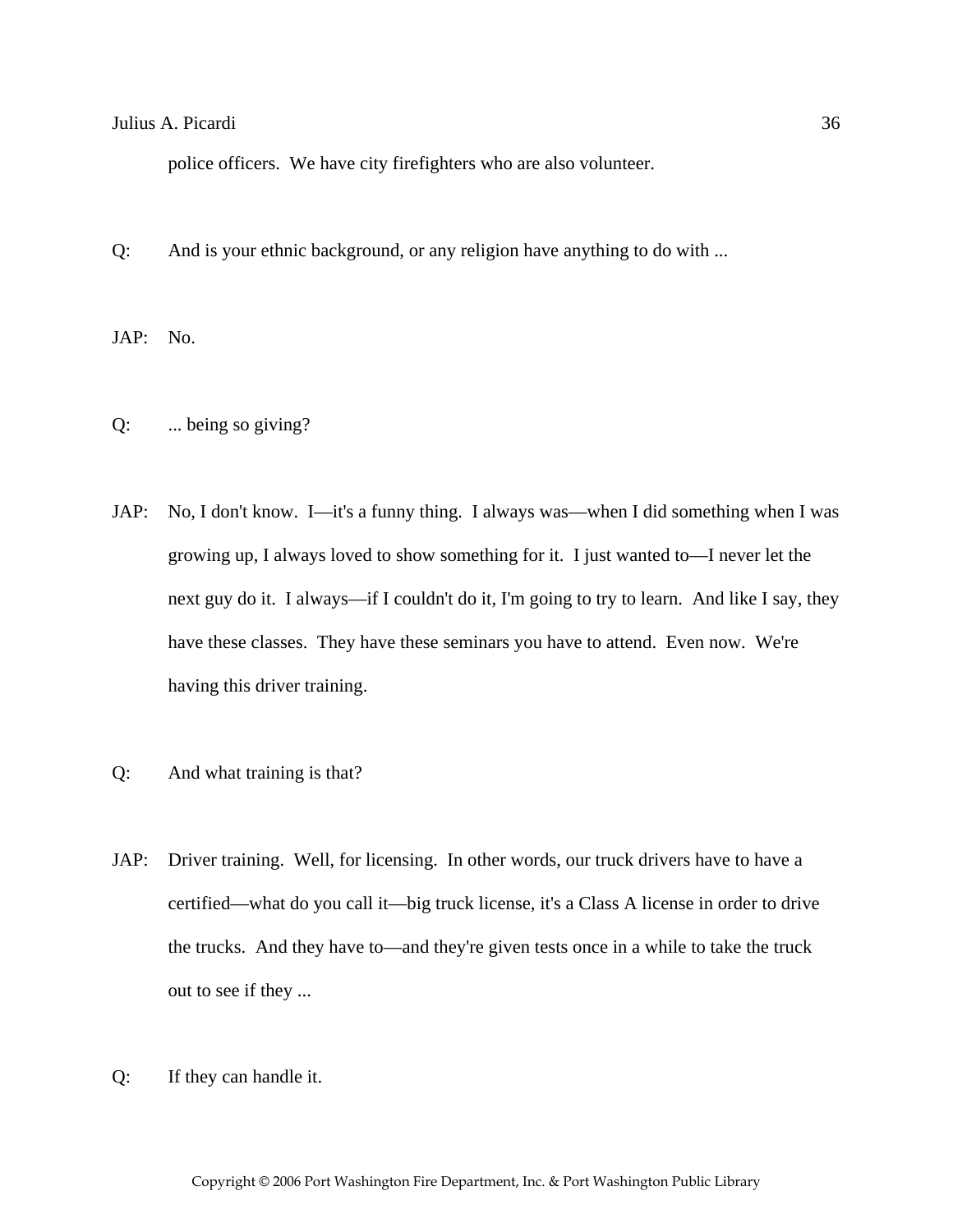JAP: Yeah, exactly.

Q: They can handle it.

JAP: That's right. And then, if a new vehicle come in, new session.

Q: So how many classes do you generally attend then?

JAP: Over the year?

Q: Yeah.

JAP: I would say, in my case—and the new guys, the rookies got to go almost every morning. I'd say about six a year. Six or seven a year.

Q: Six or seven a year.

JAP: Yeah, seminars and stuff like that. Latest techniques.

Q: But when you're a rookie, it's even more.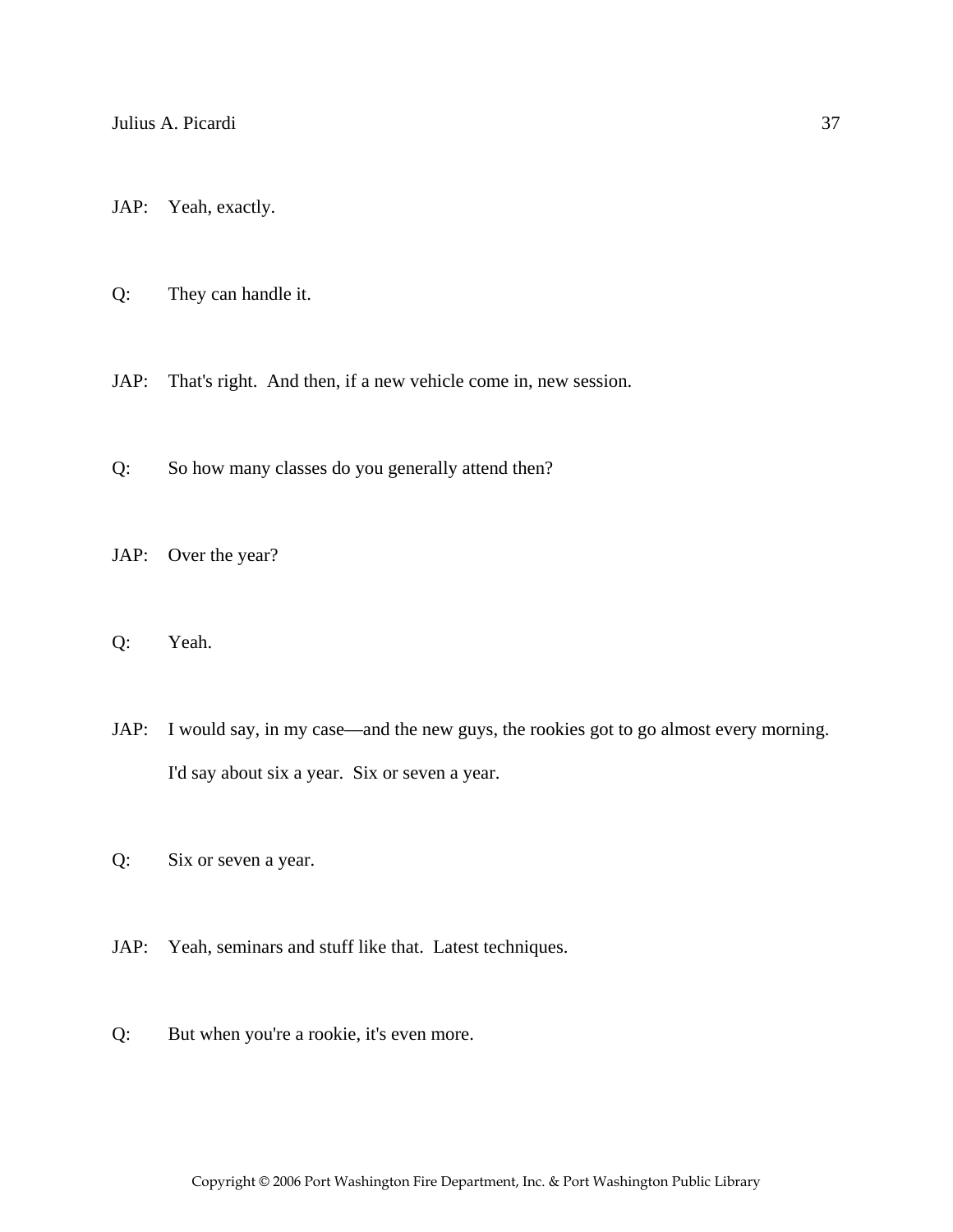- JAP: Oh, you have to. It's mandatory. No, see, you—and the guys. "Oh, the heck with that. See you tomorrow." And there was that. And if you—if you don't attend, then you're reprimanded. They would say, "Hey, listen, you joined the company, you want to be active or don't you? There's the door."
- Q: There's the door?
- JAP: You know, I mean, because certain other people wanted to get into it. We average about two and three new members a month roughly.
- Q: Well, your probationary period was five years.
- JAP: Five years, yeah.
- Q: But now it's two.
- JAP: Two.
- Q: So, how do you feel about that?
- JAP: No, I don't know, I mean ...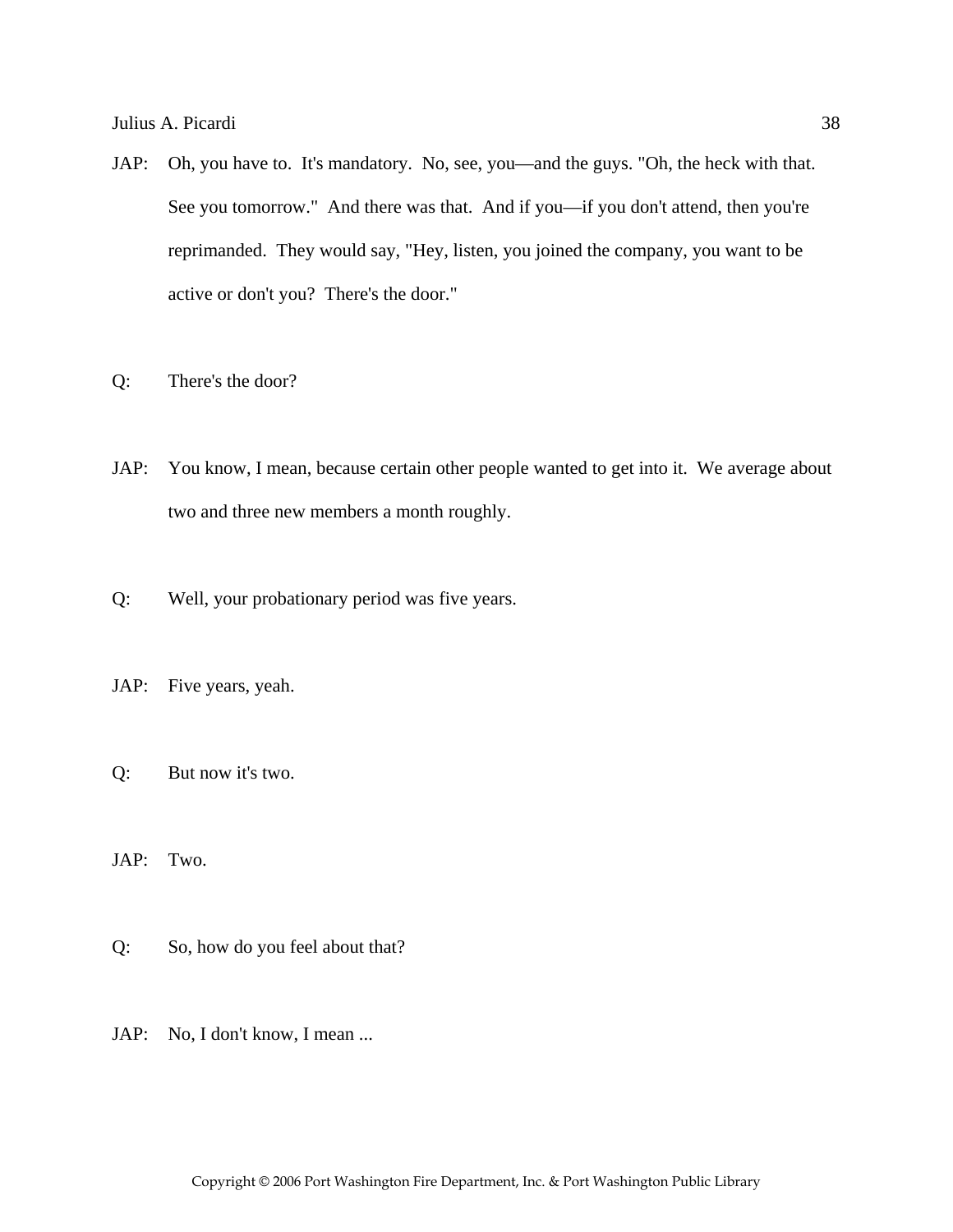- JAP: ... not really. I don't really—it was tough for us. Because they were on your back. If they say they want you Sunday morning, nine o'clock, you'd be there to—for some reason or other. They would have a march, or the equipment, or whatever. You know.
- Q: So, are the new rookies less trained?
- JAP: No, no. I'd say they're pretty good. They're pretty much—like I say, if you don't have it, you're out, you know.
- Q: Who makes that judgement? The Chief?
- JAP: The Chief or a company—each company captain or company representative. And the Chief is in charge of the whole Department.
- Q: Do you have review of each person? You have actual reviews on what they're doing?
- JAP: Yes, right. They are. Our company officers, trustees, board of directors, they'll sit you down, and they say, "Okay, hey, you did pretty good. You're lax on your point system. You didn't do this. Can you do any better?" And they work with you and say if you can't make it during the week, how about Sunday morning for a couple of hours?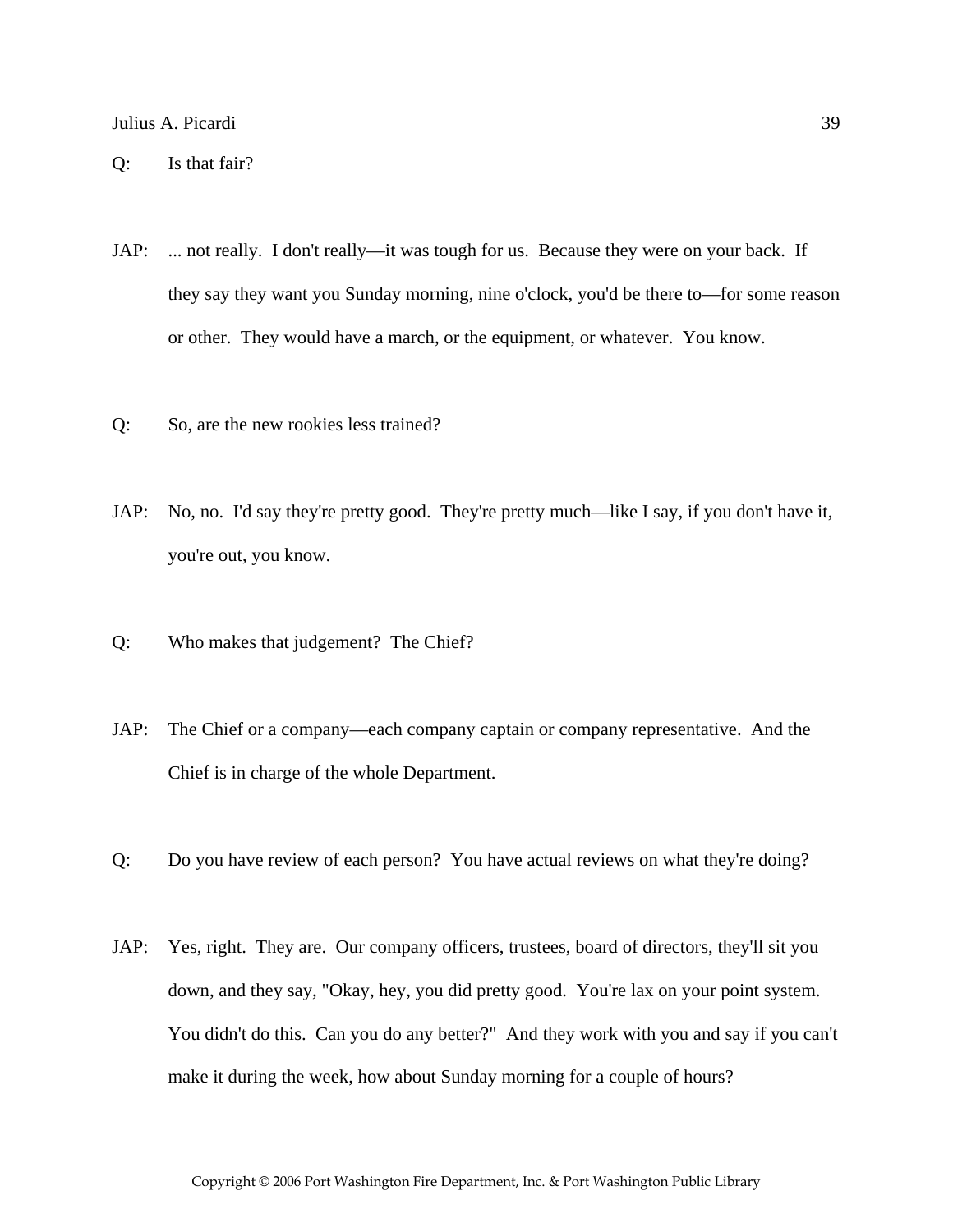- Q: And has anyone complained that that's really their own time?
- JAP: That's right, but so, I mean, they work with you. They don't say "Get the heck out of here," you know what I mean? They work with you. And they try to get you so you maintain your interest. But, unfortunately, we have had a few of the people to pass out and had to be dismissed, you know. No hard feelings. Matter of fact, down the road, if you feel you can get in again, and with a clean slate, you can be re-brought in again.
- Q: So, in other words, if someone says you're not cutting it, but you—they show you the door ...
- JAP: No, they'll give you, okay, well, they'll give you sixty days or ninety days to get your act together.
- Q: And if you don't?
- JAP: You don't, then they say okay, no, you have to resign.
- Q: And then if they want to come back, what happens?
- JAP: Down the road? Well, they would have to guarantee, not guarantee, but say, "Okay, I'm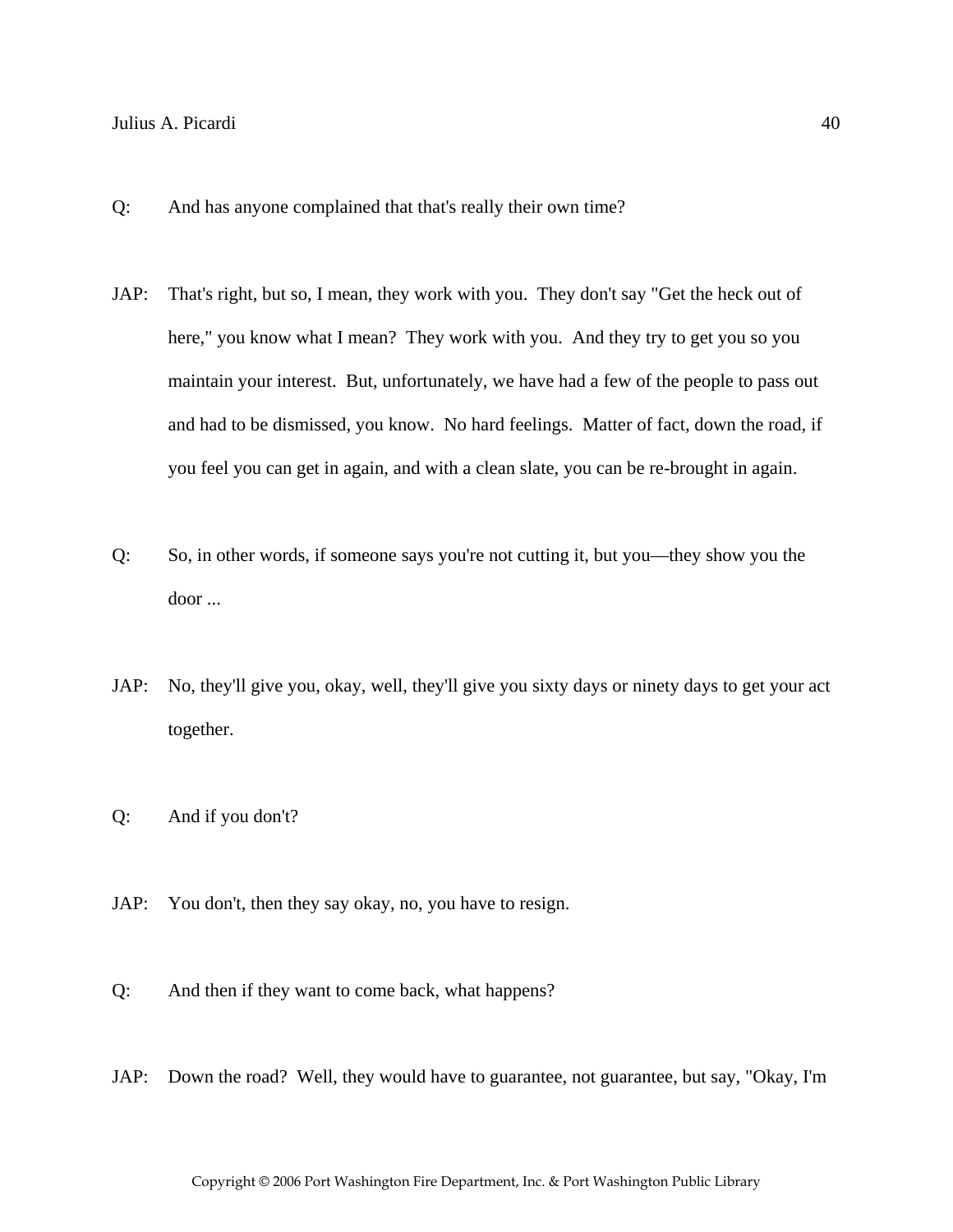ready to come back in and I promise you I will be there or do my duties."

- Q: How do you feel about the women who have come in?
- JAP: They're doing excellent.
- Q: Are they carrying their weight?
- JAP: We have two, three, four actual firefighters—women. But the biggest percentage of them are the technicians, EMTs, the Fire Medics. I would say about fifty percent are women. Nurses ...
- Q: They're in the Medic?
- JAP: Yeah, they're down on Harbor Road.
- Q: Are they in the Fire Medic Department?
- JAP: Fire Medic. That's the Fire Medic ...
- Q: I'm talking about the real—the firefighters. Are there real—with the men?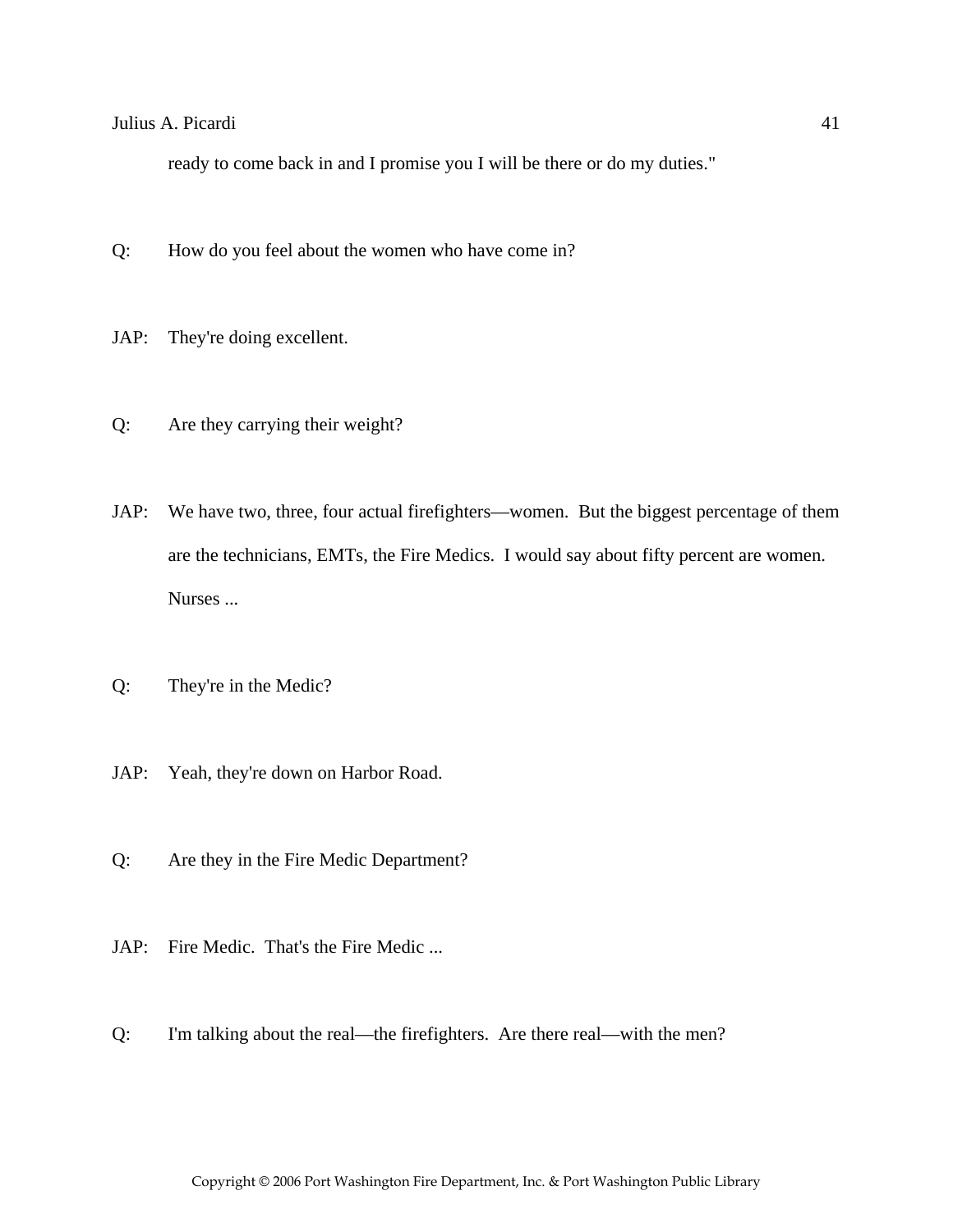JAP: Yeah, we have—we have two ...

Q: You have about two women?

JAP: ... four, I think they don't have any in my company, but the other two companies, excluding the Fire Medics, they have about four or five.

Q: There's about four or five women ...

JAP: Women, yeah.

Q: ... in the other companies.

JAP: Right.

Q: That would be what? Protection, Flower Hill ...

JAP: Protection. Flower Hill. That's it.

Q: And that's it.

JAP: Yeah.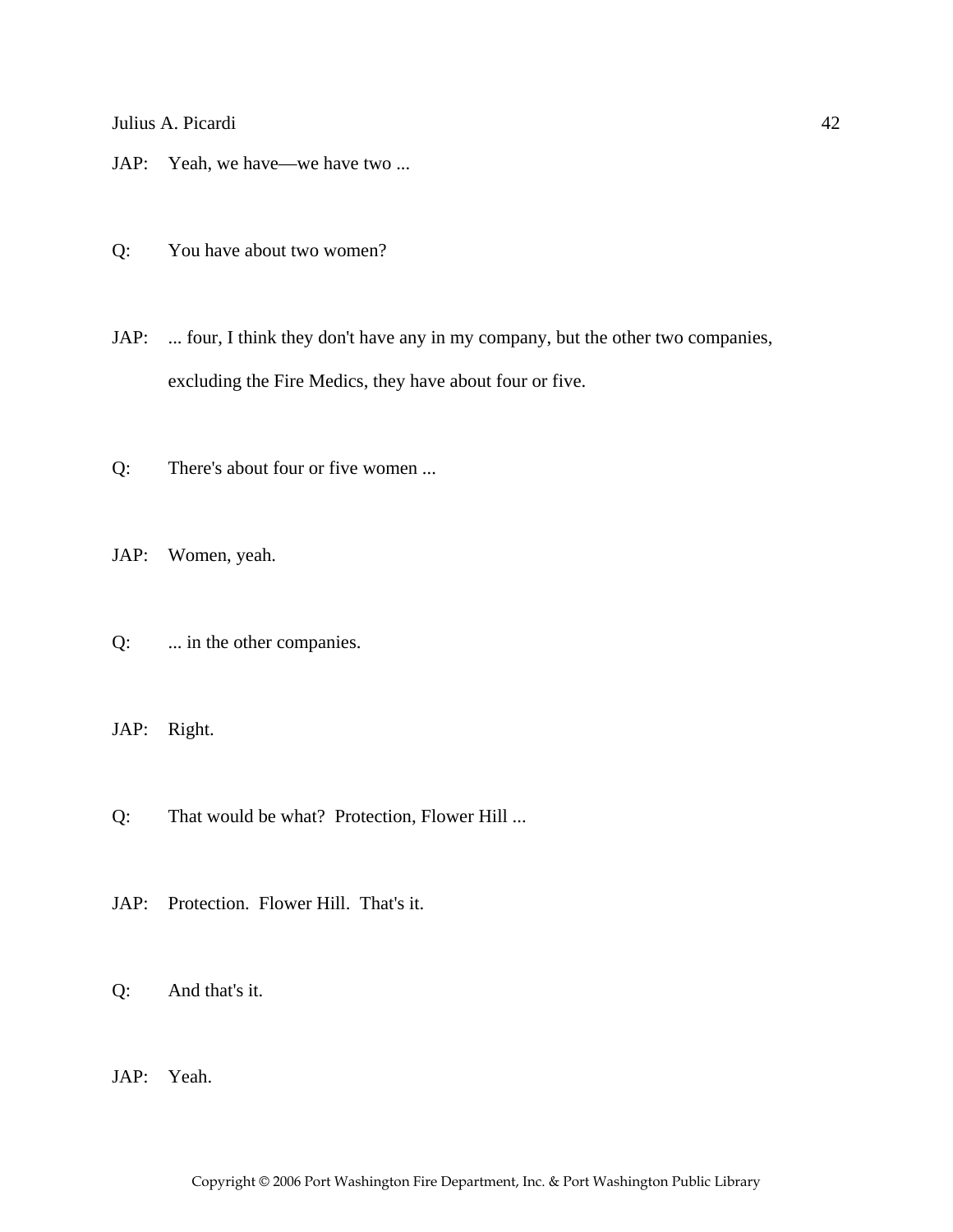- Q: And how were they initially—how were they received?
- JAP: Well, at first, you know, you say to yourself, "Gee, what can they do?" But, let me tell you, they're good. They're there. They're ready to fight.
- Q: And they can carry—they can carry those heavy hoses?
- JAP: Oh, sure. And they got to go by the rules, too. I mean, you got your training, and you got to keep going to class and stuff like that. In other words, you don't stop here; you keep moving.
- Q: Do you think that any of these women will ever become a Chief?
- JAP: I don't know, because there's so much involved. A Chief is 24/7.
- Q: What does that mean?
- JAP: Twenty-four hours a day, seven days a week. And our Chief—see, our Chief goes along—when he first goes in, he goes in, he's the Second Assistant Chief, they call it. He goes for two years. Then, he moves to First Assistant, then he's Chief. So, you got six years as Chief. We had one fellow went twice. He had twelve years.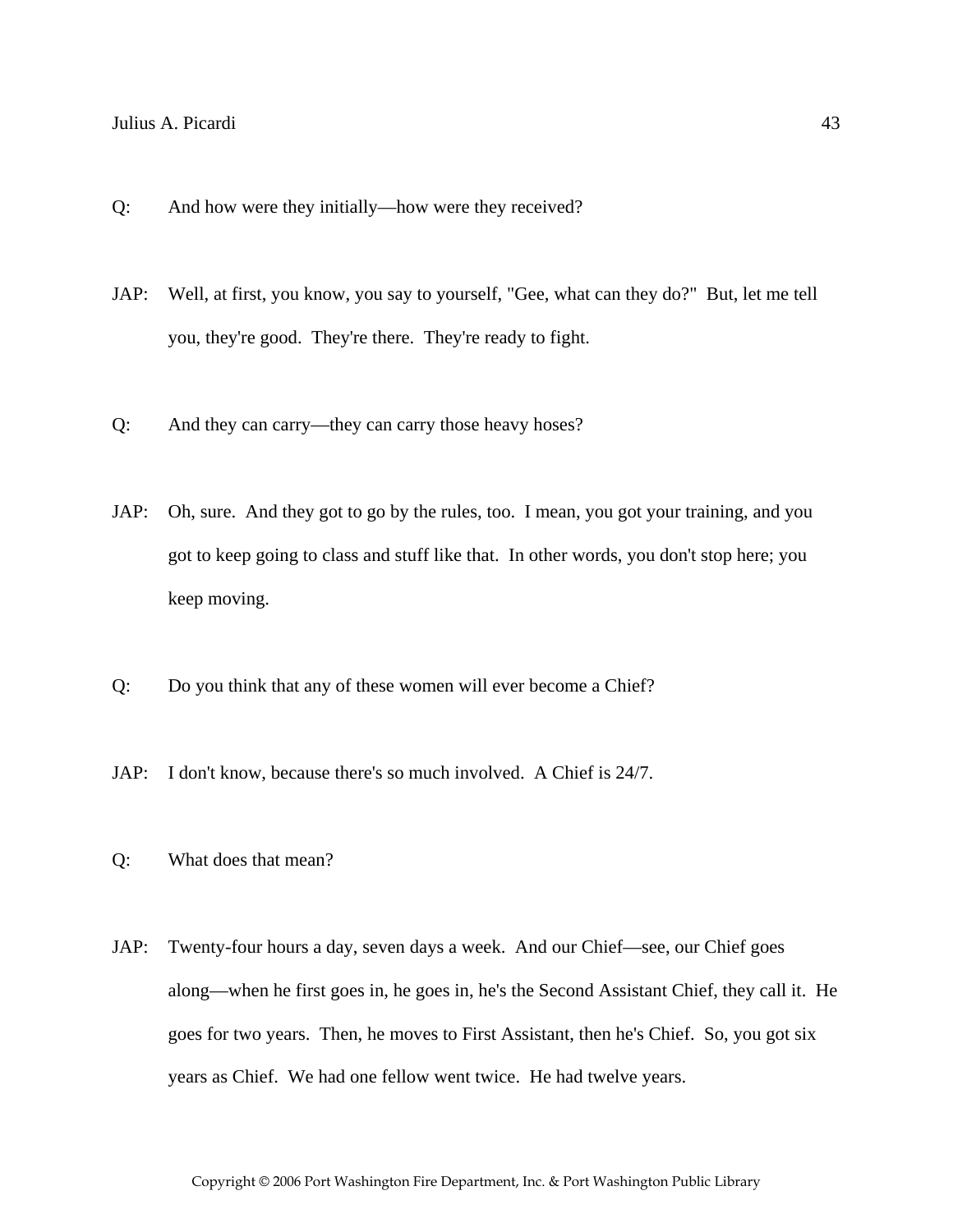- Q: And that's Mr. ...
- JAP: Geoff Cole. Yeah, yeah. Yeah Geoff's a good boy. He's really dedicated.
- Q: Now, how is—how do your families accept that you're gone so much?
- JAP: I don't know. It's a funny thing, you know. When I first got married, I used to go to night fires, and I'd come home, I'd be—but most of the nights you'd come in, your eyeballs are just hanging. So I'd go in ...
- Q: And you're probably smelling of smoke.
- JAP: Oh, sure. So I'd clean up. Smoke. Of course you are. So then, the wife, I'd get in bed one morning: "Where you going?" "I just got back from a fire." "Oh, you did? Yeah?" Thank God that she accepted it. When I was home living with my parents they'd say "Just be careful." They told you, "Just be careful," you know, at the fire scene. But my wife, she did think like that.
- Q: And how did your children feel about it?
- JAP: Oh, they're—they're—they have no complaints. I have three.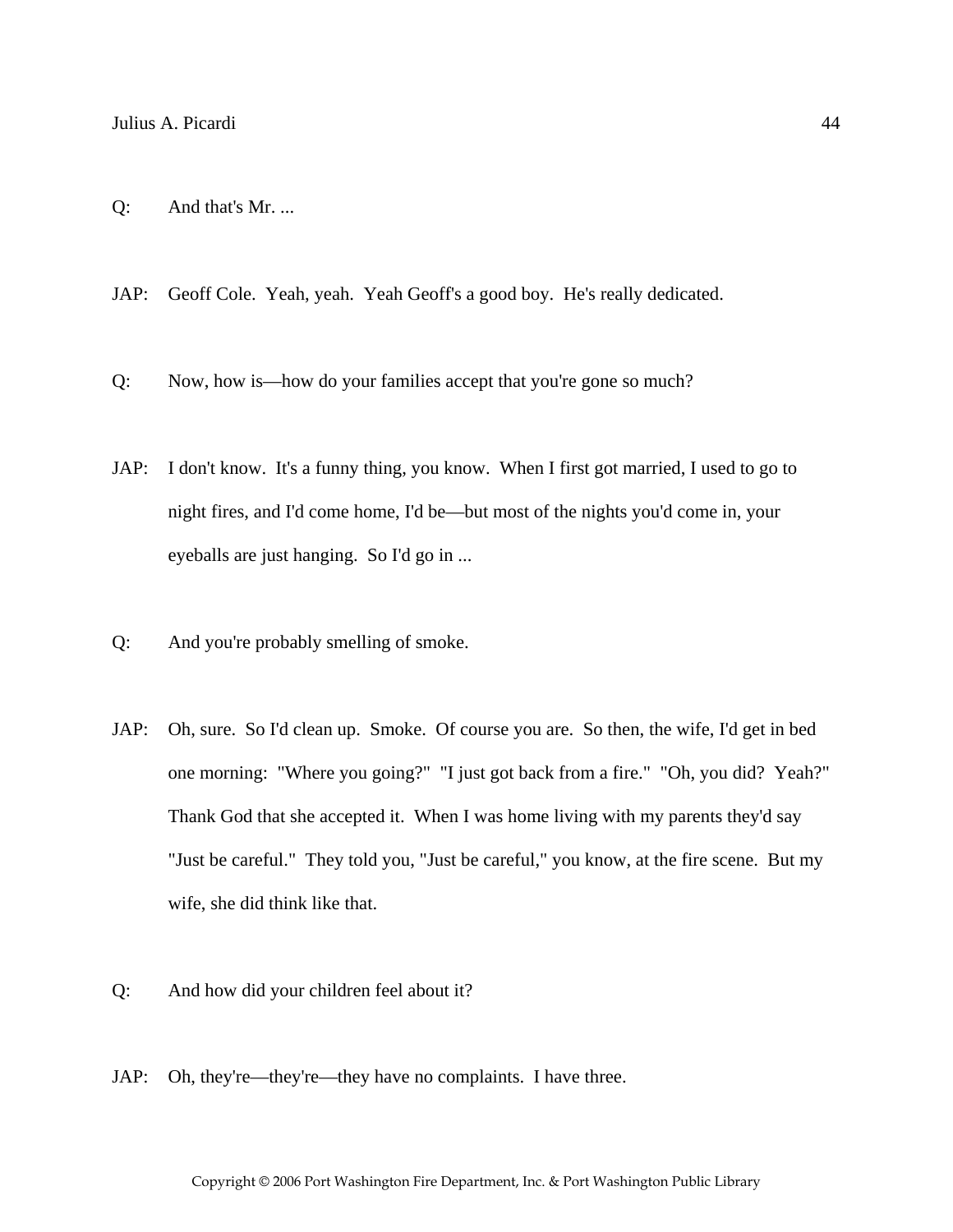- Q: And what are they?
- JAP: Two girls and a boy and one grandchild.
- Q: And do you think they'll ever be firefighters?
- JAP: I doubt it.
- Q: Why?
- JAP: I don't know. It's a—it's a lot of—well, my son lives out of town, out of the fire district. My daughter lives out of town and one daughter's home. And no, I don't think that's going to be a ...
- Q: You don't think that they would want.
- JAP: No.
- Q: So how does that bode for Port, when the next generation is not ...
- JAP: Well, like I say, they're recruiting now. They try to recruit as much as they can. And it's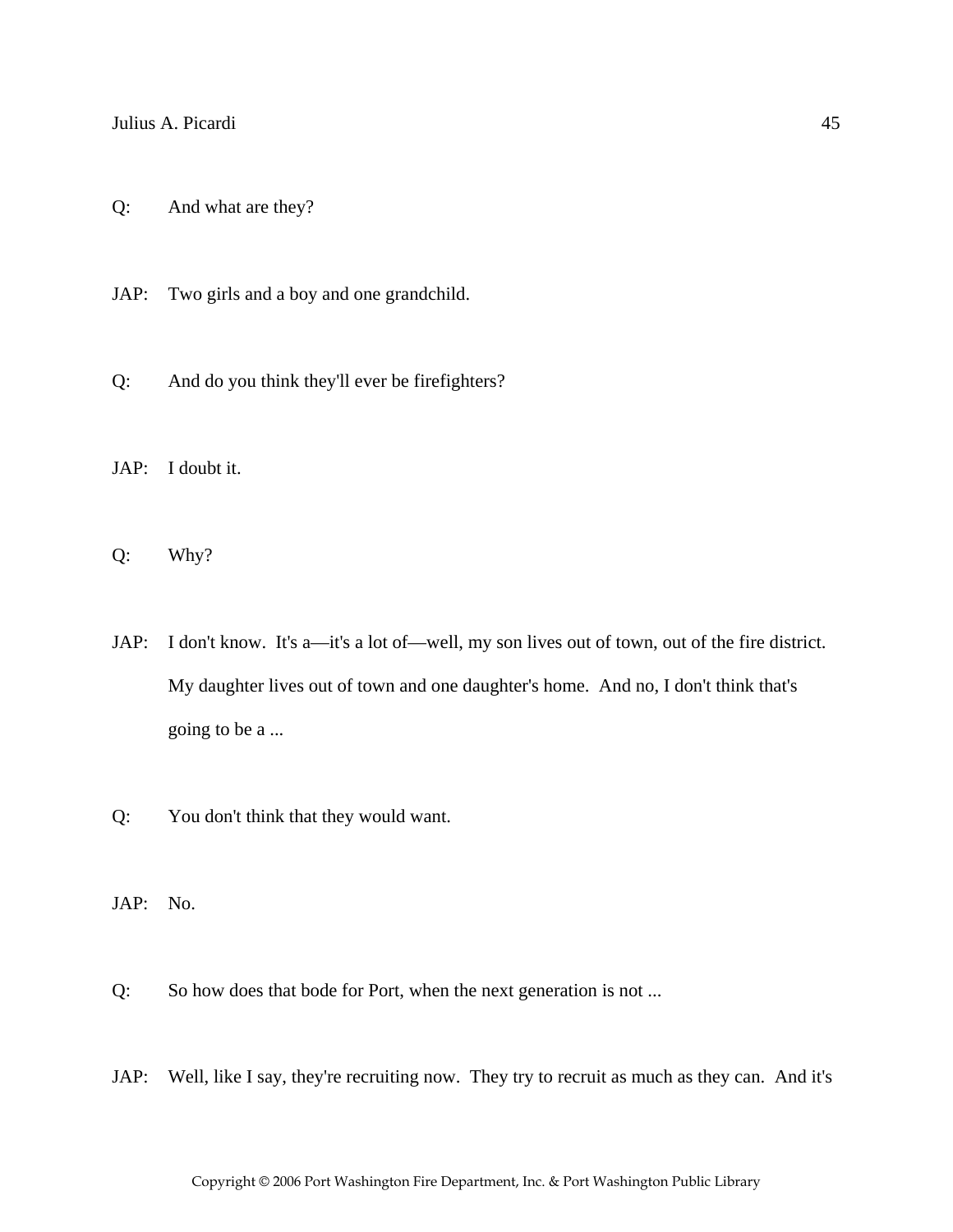a ...

- Q: But, if you, being in a firefighting family are not producing the next generation ...
- JAP: Yeah, yeah, yeah.
- Q: ... where are they coming from?
- JAP: Well, they would have to come probably from the personnel in town, maybe. Young group or something. I'm not sure, you know. And then the local fellows. We also—you got to step back a minute. We have what they call Explorers. From thirteen to seventeen, these guys, they work at all four companies that we have. And when they become seventeen, now at seventeen you can join. When I was, it was eighteen, see. Seventeen. But they have four years of training.
- Q: And you recruit them in high school?
- JAP: Recruit them all the time. Some family members, their children, brothers and sisters, whatever. And also what happens there is that they—they have to—they go through training, but they can't fight fire scenes. They can't be in a fire. But they're learning the equipment and everything that's going on now. When they're seventeen years old, they got that much under their belts. So they can go on probation now.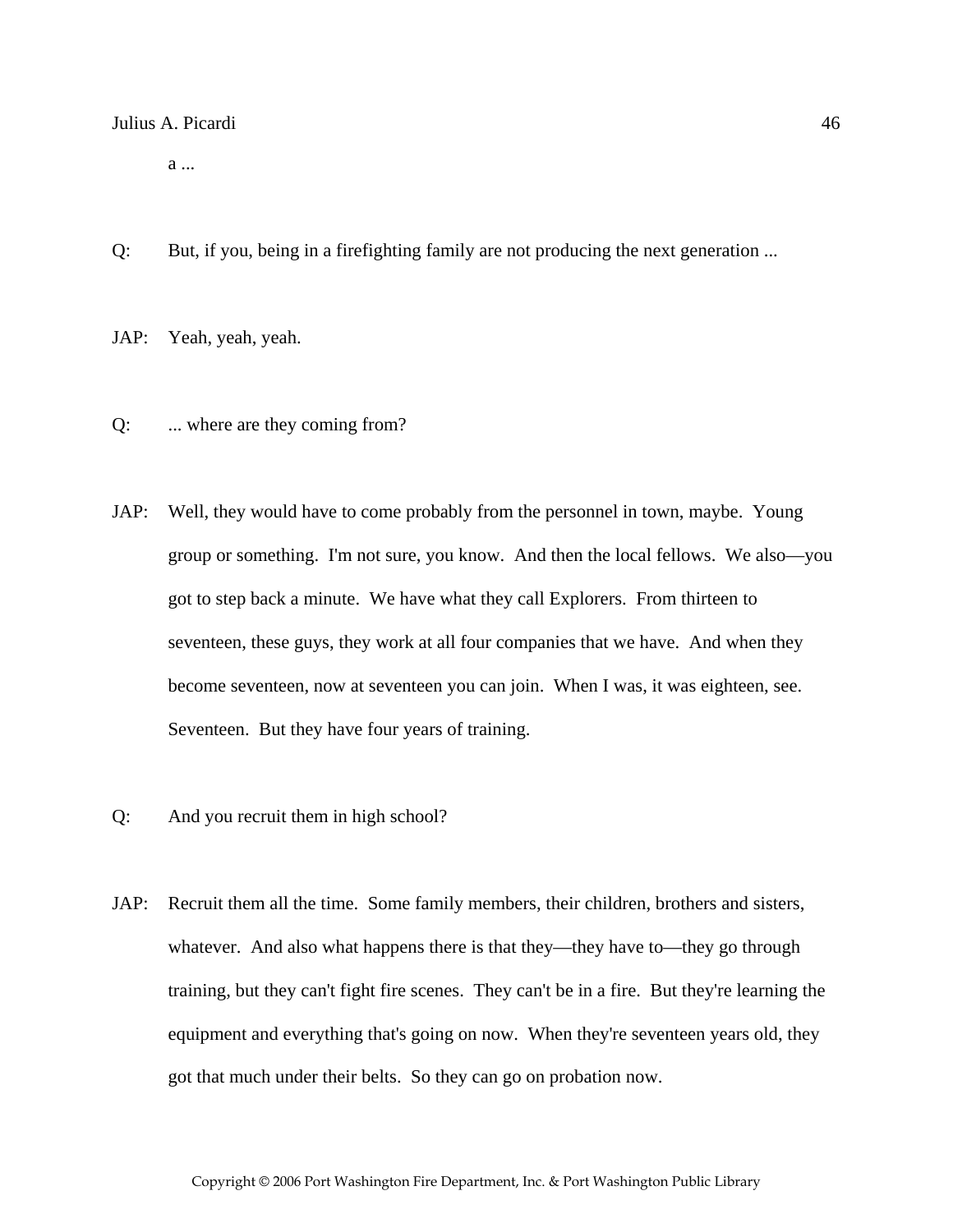- Q: So do they come to the fire station?
- JAP: They come to the fire station ...
- Q: I mean, to hang out?
- JAP: Oh yes. And then to work. They work, too. And they work nights taking care of the equipment, because the guys will show them the equipment and see, you know, how they're dressed and all, you know.
- Q: Now, the fire station was a sort of social center during the early years. Can you explain what you did as a social center?
- JAP: Yeah, at the time, we always ended up doing something, going on. A lot of time, it was a birthday, or the guys get together. But thank God, there was never any violence of any kind. Any kind of, you know, personal matters. If a guy had a gripe, they'd go outside and settle it. Go someplace else and settle it. We don't want it inside here, you know.
- Q: Well, what kind of grips would they settle ...
- JAP: Oh, I don't know. For some reason, a kid would say, well, you did this or you did that, or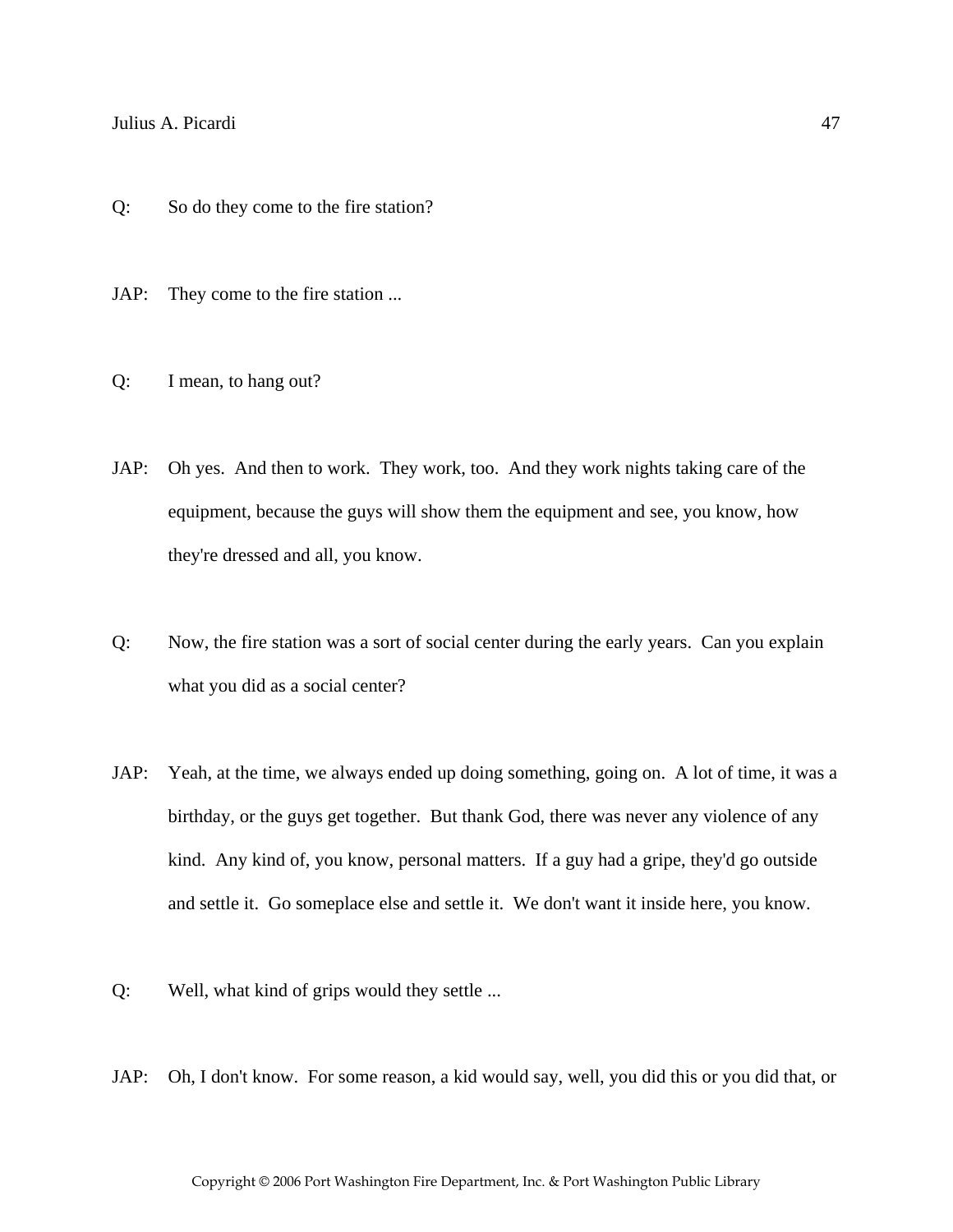"How come you ran against me for an office?" Something like that, you know. And they would get a little hot under the collar.

- Q: So, personal animosities?
- JAP: Yeah, personal. Yeah, yeah, right. But it would not be really serious. We never had anybody, you know, punch each other out. But then, social-wise, we get together sometimes, we get down there, we have pizza, and we have a bar down there, but you got to be of age naturally. When I say a bar, beer, probably soft drinks. We have soda machines for the kids. And there's always something going on, you know. You go down there and watch television, a football game or something like that, you know. Baseball, whatever.
- Q: So you watch TV together.
- JAP: As a rule, yes. Yes.
- Q: And you went out with the fellows?
- JAP: Fellows. You went out with the fellows. You'd go somewhere. We went—like ... [little hobbies] ... we used to—the group used to go out to dinner, but we'd pay out of our own pocket, which is just to get together. And we used to have a—we have during the year,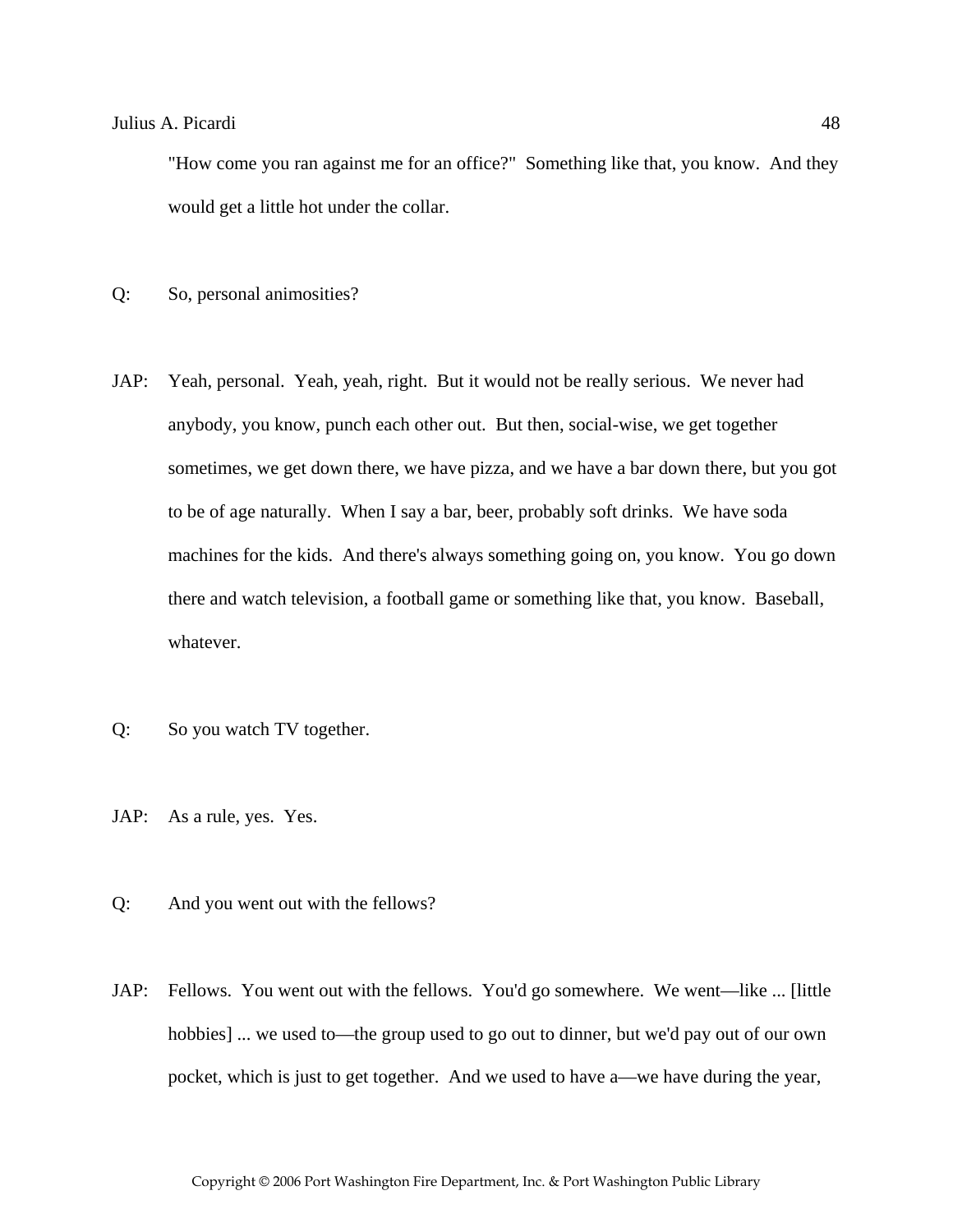[we have two picnics. One, we have this after Labor Day; Memorial Day we had it down](http://www.pwfdhistory.com/trans/picardij_trans/pwfd_picnic001.jpg)  at Manorhaven Park. And we have another one sometimes, at the local ...

- Q: And what happens at the Memorial Day, Manorhaven Park party? What—do you have games there?
- JAP: Well, we have games for the kids. A little street car. They do big—what would you say—they jump. What do you call that big ...?
- Q: Trampoline?
- JAP: Yeah, trampoline. One of those huge things. And they have rides for the kids on the fire truck, if we had an insurance policy for them.
- Q: So they would get rides in the fire truck?
- JAP: Oh, yeah. We had a special insurance policy for that.
- Q: You have to have a special insurance policy for that?
- JAP: Oh, yes. You have to. Anybody gets hurt, yes, sure.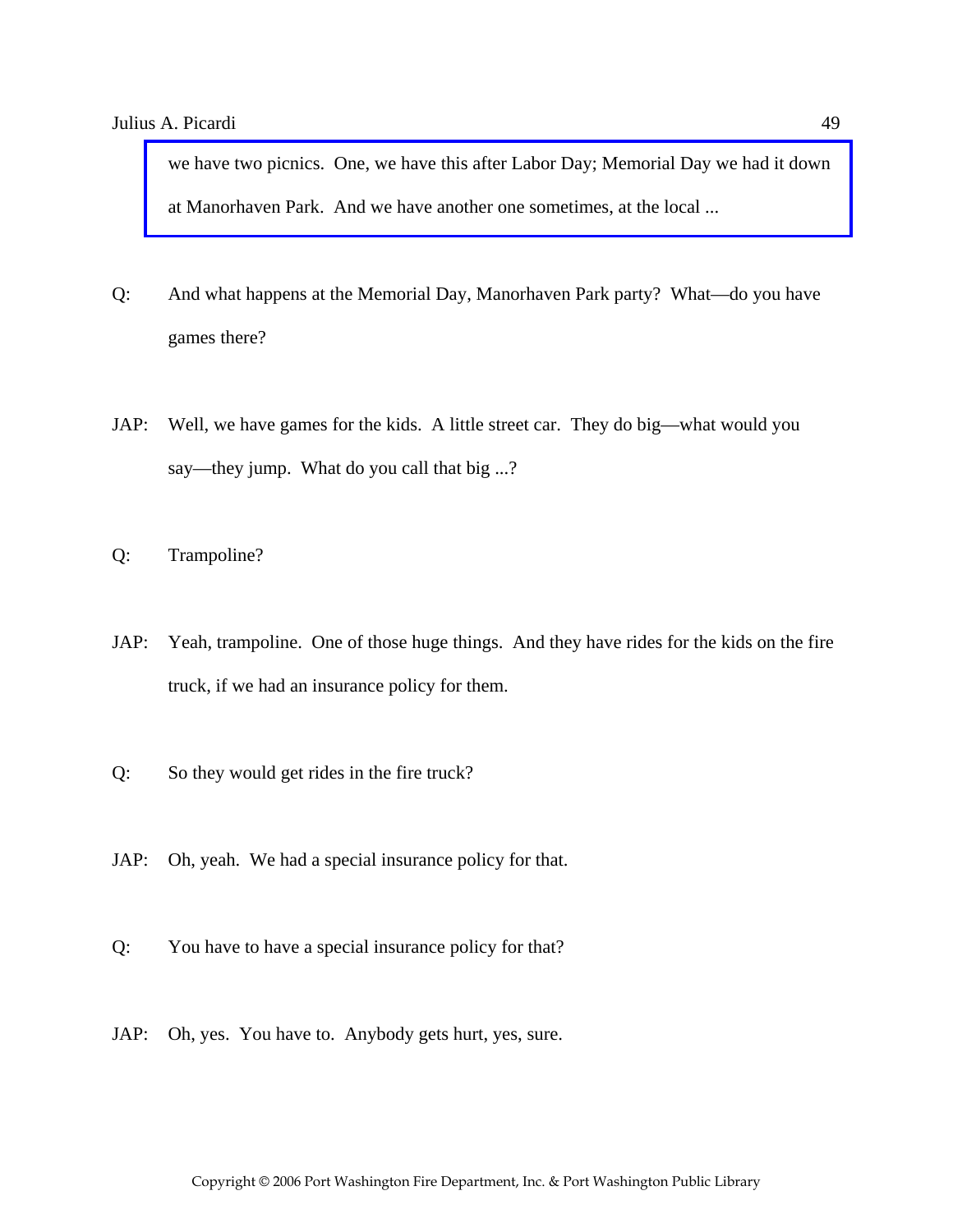- Q: That's rather expensive, isn't it?
- JAP: Well, just for the one day. You get to have the kids, you know, gives them—it keeps them average happy kids so you don't have to watch over them every five minutes. And they have—and our fellows cook. They cook wonderfully.
- Q: And what do they cook? What are some of your favorite dishes?
- JAP: Well, sausage and peppers.
- Q: You have what?
- JAP: Sausage and peppers.
- Q: Sausages and peppers.
- JAP: Steak or burgers. All kinds of salad. Of course, they cater that. And there's always something there. I mean, pretty much, and you had the seats there. You sit down and talk, to the people. And they have volleyball for the kids, or they have rides for the kids on those little trolley car that runs around in a circle. But you have to keep the kids happy too, because the parents feel they want to. (laughs).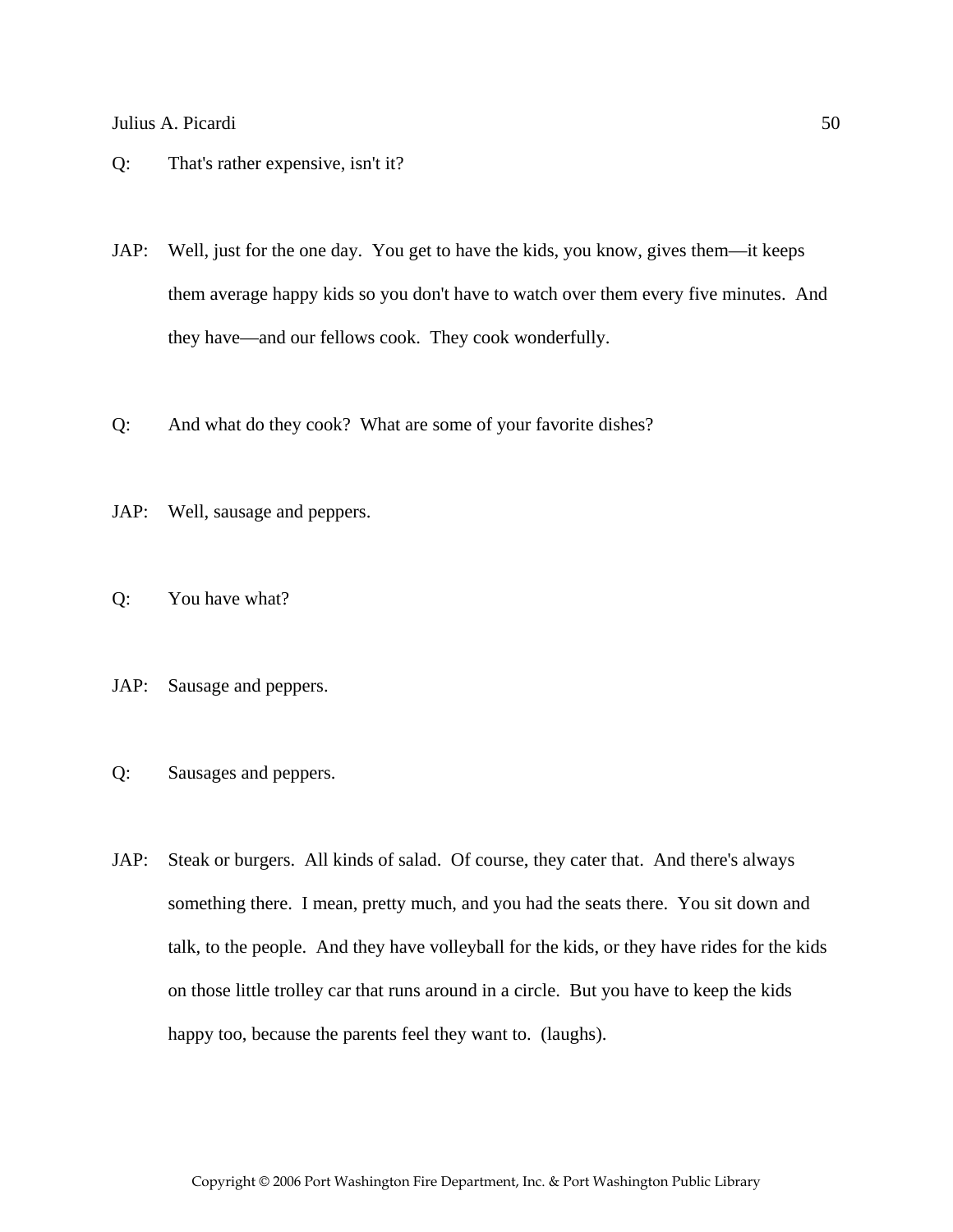- Q: So, at the Memorial Day services at each fire station, where you have the, you know ...
- JAP: Well, we all have it—four companies have it at one location. We used to have it individually, but it was, you know, it wasn't that good, because now we have everybody together.
- Q: Oh, you have them all together?
- JAP: All four companies down at the Manorhaven Park.
- Q: No, I meant to say the actual morning services.
- JAP: Oh, yes. We have services ...
- Q: You have those at each station?
- JAP: Station. We have the—they read off the deceased members and we raise the flag. And this year I put a wreath—we put a wreath in front of the place. So they all have their own—we have two chaplains in the Port Washington Fire Department, and they ...
- Q: Chaplains that are part of the Fire Department?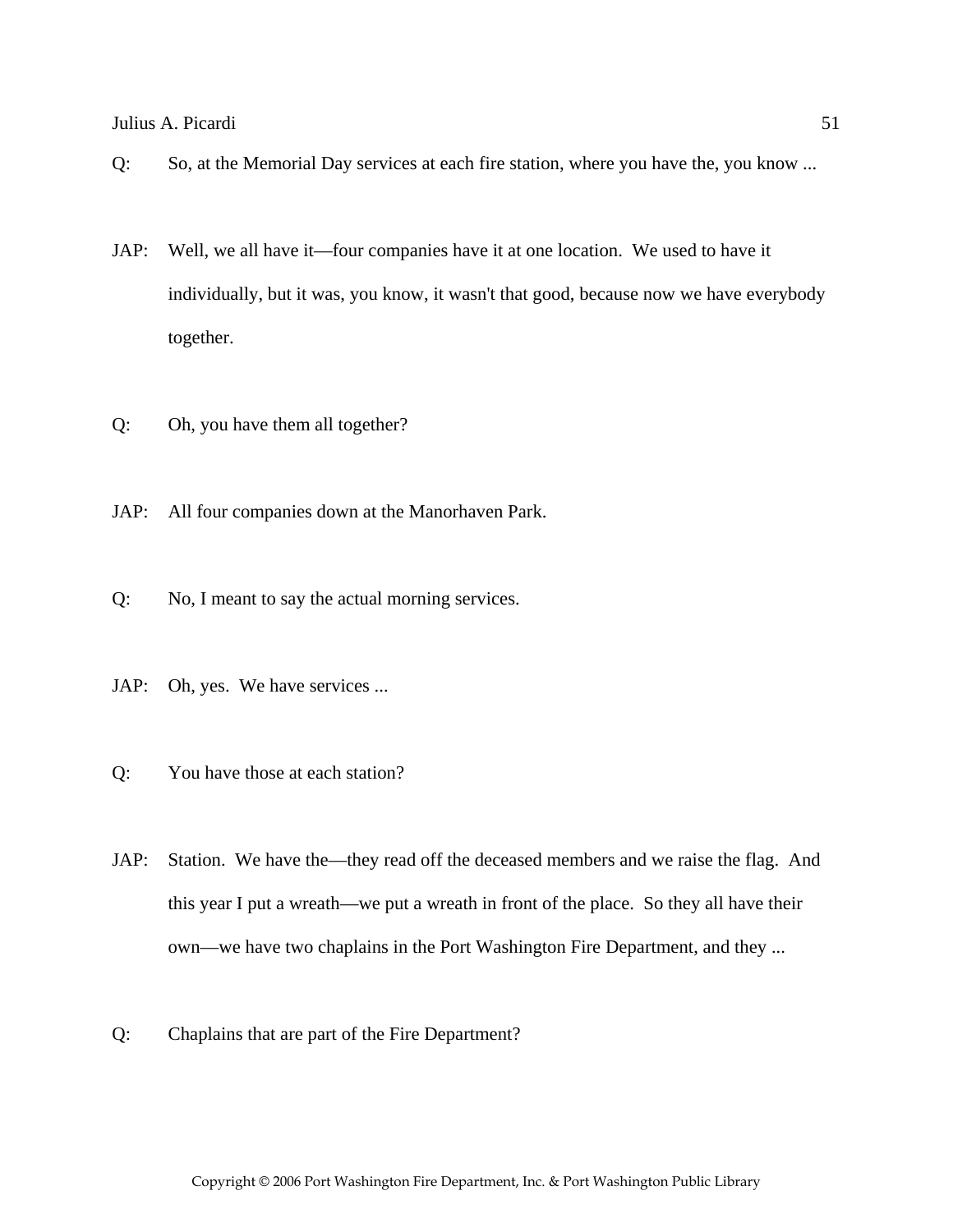JAP: Yeah, part of the Fire Department.

Q: And how are they chosen?

JAP: They are—they're part of our members.

Q: But do they volunteer ...

JAP: They volunteer, but they're very active in church. They're very good. Both Catholics. And very active in the—they know the—they also participate at funerals, stuff like that. And they also say prayers at the Memorial Day, you know, services.

Q: And at your funeral services for the firemen?

JAP: Full dress uniform.

Q: You were all in full dress uniform, and you meet at the ...

JAP: We meet at the—sometimes it's the fire station, or sometimes at the funeral home, yes.

Q: As a show of respect?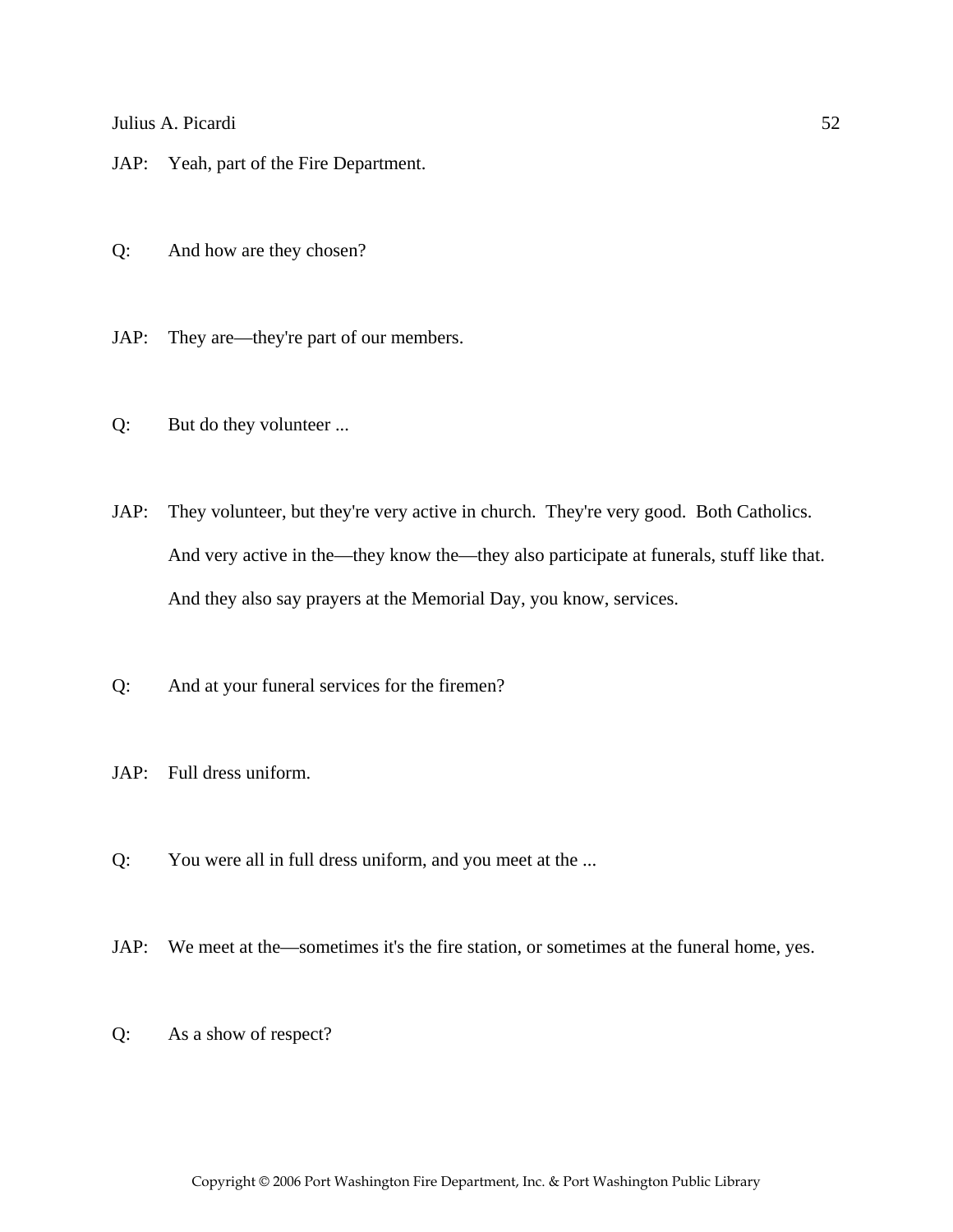- JAP: Absolutely. We just lost a member. Richard McCabe. I don't know if you read in the paper. And they said it was a—I couldn't make it that day, but I went to the services. They said they had about a hundred and fifty personnel, Fire Department members at St. Peters. You've been to St. Peters? They said it was a huge amount.
- Q: And how does the ceremony go? You line them ...
- JAP: Well, we get up, you line up, and you're seated. And then they go through all the services and things, and a couple of our fellows, you'd walk out with the casket. And then the trucks follow them. That's what they do. So it's tradition in New York. Both our aerial ladders, the big ladders, the high ones, they make an arch, and they go through the arch up on the Boulevard. Yeah.
- Q: So you stop the truck and then ...
- JAP: No, they're up there already. They're up there waiting by the time that church is out. And the police are there to help in traffic, and then when they ... [do that's enough] ...
- Q: [So they make the arch with the ladders.](http://www.pwfdhistory.com/trans/picardij_trans/pnews881208e_pz.jpg)
- JAP: The ladders on each side.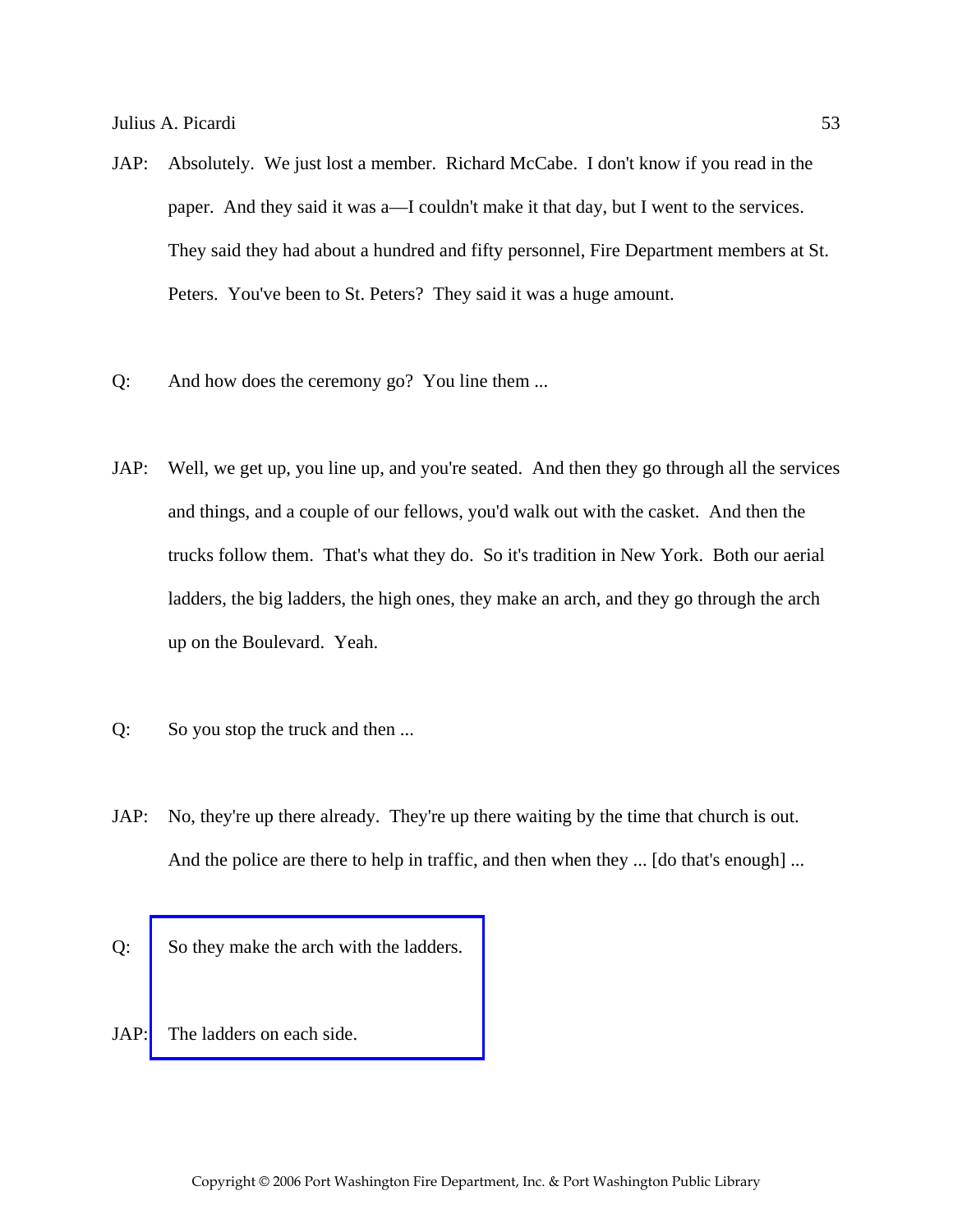- Q: On each side. And that's in front of St. Peters?
- JAP: No, no, that's in front of the cemetery. Nassau Knolls Cemetery on Port Washington Boulevard.
- Q: In from the cemetery on the Boulevard.
- JAP: Yeah, yeah. Before they get into there. And they have the—it's a tradition in New York City. They do it, the New York City firefighters, they do that.
- Q: What happens, Jules, after the cemetery, from these funerals?
- JAP: When the funerals are over, we usually go back to the fire station and have refreshments for the personnel and ...
- Q: Is that like an Irish wake?
- JAP: Not really, no. It's a general, you know, general food and social gathering, and they talk about you, because everybody's sad, of course. You know that. But then after a while when everything is done, then we all go home after that.
- Q: The company officers, what are your feelings about them?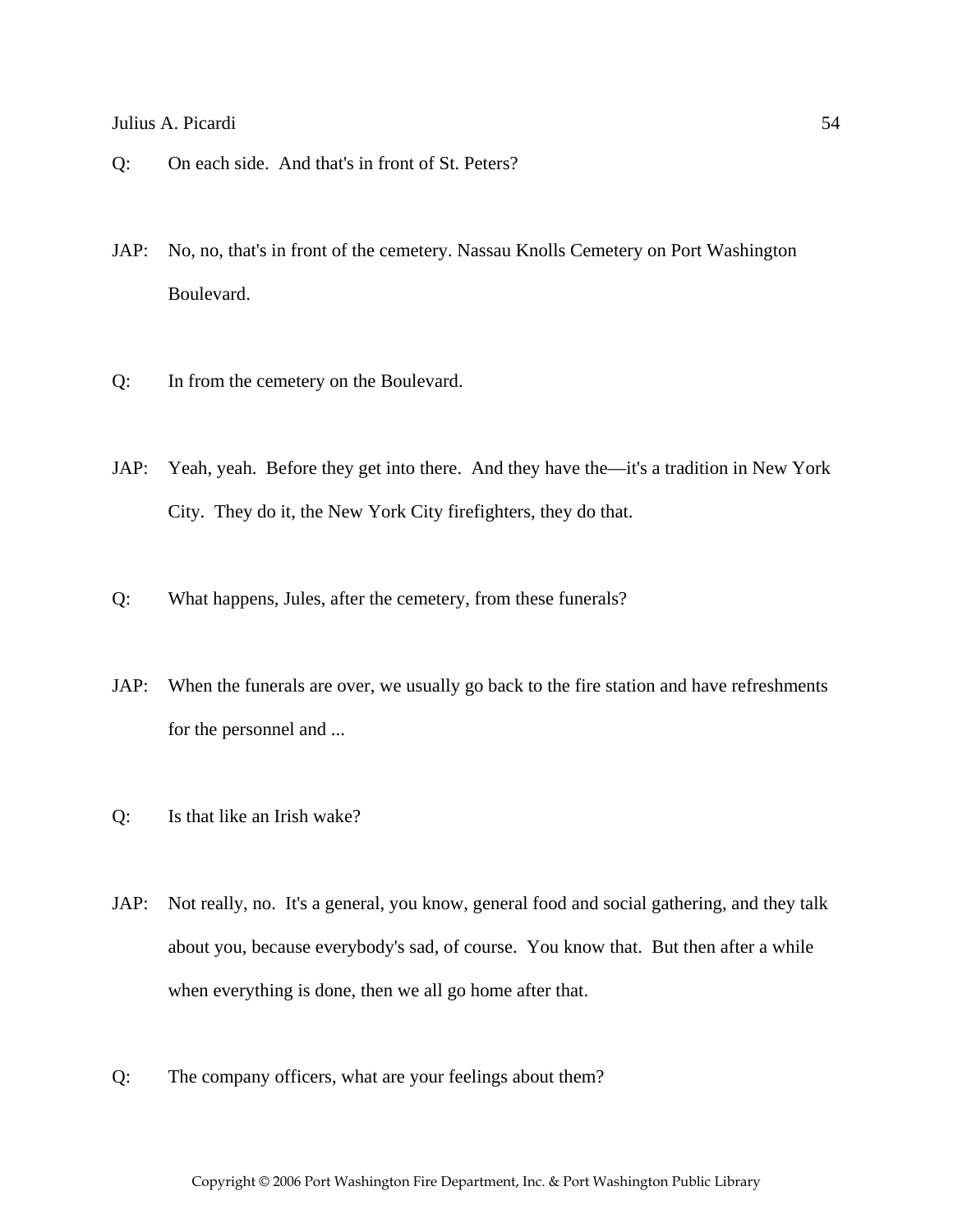- JAP: Well, the company officers usually come from the ranks. They work from the engineer up to Lieutenant, First Lieutenant, and to Captain. And they have to go to school to qualify for that. And down the road, they also can run for Chief if they feel like it and up to it. But in fact, now, they're all qualified, and they come up the ranks.
- Q: Are they voted on?
- JAP: Oh, voted on. Yeah, yeah.
- Q: But they could be qualified, but if somebody doesn't like them, then what?
- JAP: Well, in other words, if somebody runs against them and opposes them, then you have two people to vote for.
- Q: You mean people don't generally oppose someone who is trying to be Chief?
- JAP: Well, sometimes. But, usually, the Chief's more actively involved, because they've been there and they had all—and they got the different stuff they went in for the six years.
- Q: And there's also a feeling about running twice because other people are waiting in line?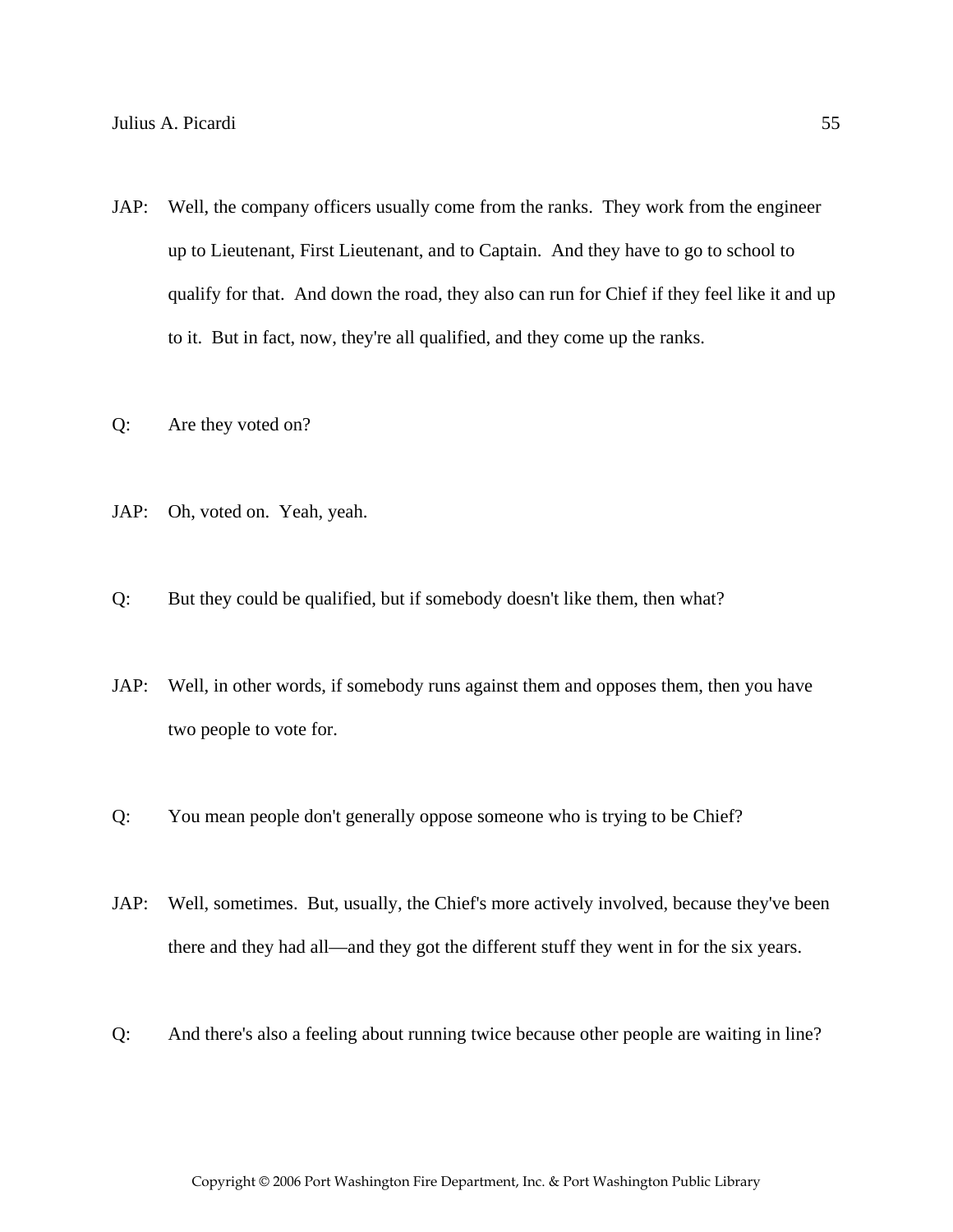- JAP: Well, all right, but we had the one, I was telling you, one of the Chiefs there went twice, and he was well qualified and he had the time. He was available. And I didn't see there any kind of hard feelings, because he was qualified. You know, all the experience he had, you know.
- Q: Can you think of what was a call that you were called out on that was unusual?
- JAP: [\(Laughs\). Oh yeah, I'll tell you one. We had a call about, oh, it's got to be forty years](http://www.pwfdhistory.com/trans/picardij_trans/pwfd_news042.pdf)  ago. There was a Pan American airplane on the end of my block, somehow they—they must have hit or something, and ...
- Q: A Pan American plane?
- JAP: Yeah, a plane. It was a plane. Somehow—and I don't think it was anything serious, but ...
- Q: Hit where?
- JAP: Hit at the end of Delaware Avenue and Port Washington Boulevard, in that area, okay?
- Q: You mean they were  $\ldots$  [???]  $\ldots$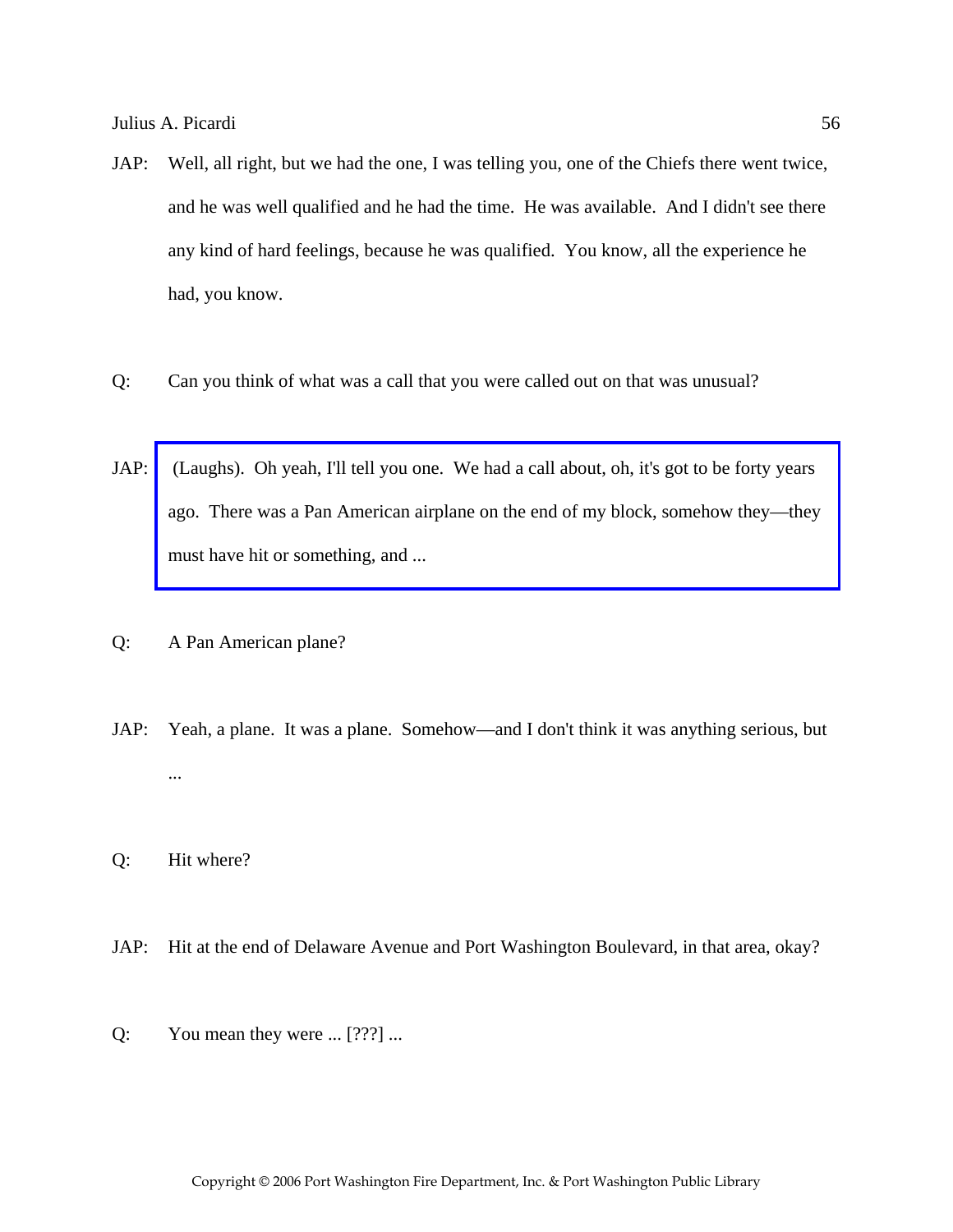- JAP: Two planes touched each other, and part of it came down. Part of it, not all. I guess I don't remember the results, and the plane got back safely. But we were called in and we had to pick up this piece of—I forget what it was, a wing or something. I'm not sure. And that's going back about forty years ago.
- Q: And—but you have no idea how it was resolved with the flight itself?

JAP: No, no.

Q: You had a part there.

- JAP: Yeah, but the plane did land safely somewhere. We heard that.
- Q: So, there was no loss of life.
- JAP: No, no, no.
- Q: But you had to go pick up the part?
- JAP: Well, we had to—of course, we had to—we got the call, and we had to rope it off and keep the people away from there and the traffic at the time.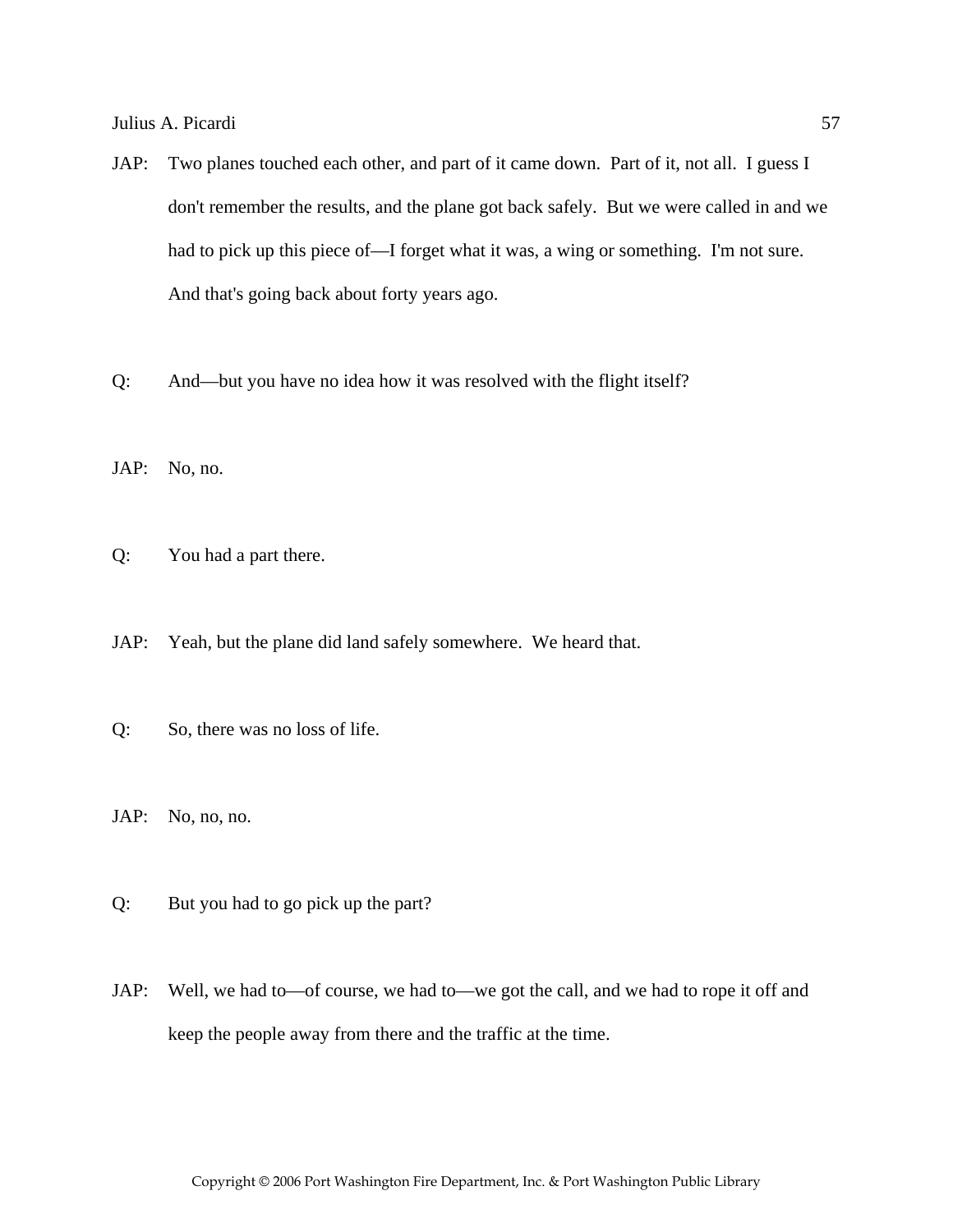- Q: And what did you do with the parts? Did that have to go back?
- JAP: I guess the FAA guy, the government had to take it, I'm sure. Yeah.
- Q: So, that was quite an unusual ...
- JAP: Oh, it was. Yeah, yeah. And, of course, we had people call us sometimes, there'd be a cat in a tree or something like that, and you'd (laughs) ...
- Q: That's the silly call.
- JAP: Yeah, yeah.
- Q: You had nothing sillier than a cat (laughs).
- JAP: No, not that I—not that I recall. ... [END OF SIDE A; BEGIN SIDE B] ...
- Q: Do you ever remember wondering if you were going to die in any fire that you went to?
- JAP: Well, it's a funny thing. You always have that fear hanging over your head.
- Q: How do you cope with that fear?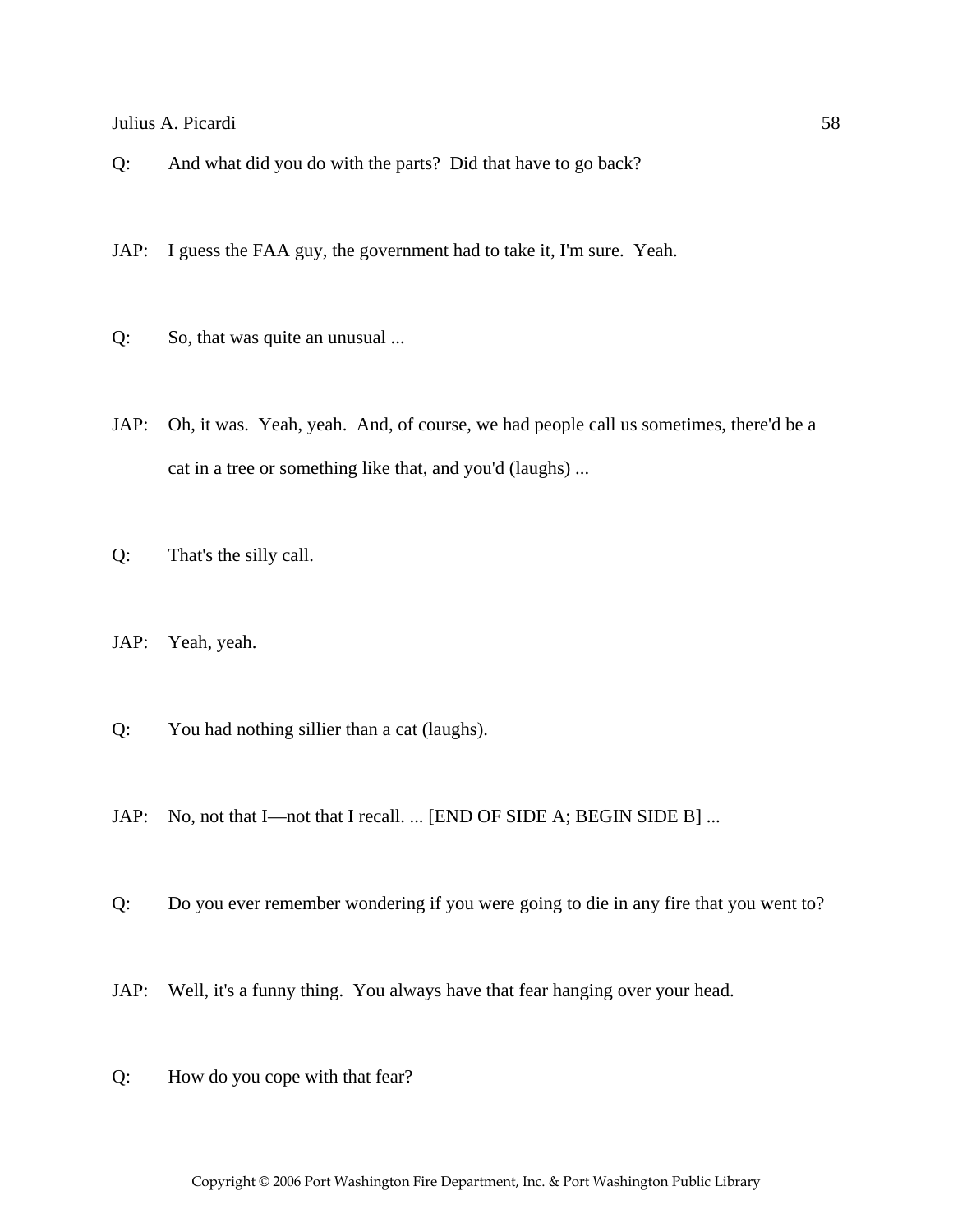- JAP: Well, first of all, you know, you get there and you focus on what's there, the job you have to do. And you get in there to save somebody or, in other words, your training comes into effect. That's why you go for training in various ...
- Q: But do they give you classes in psychological stress?
- JAP: [Yeah, we had a couple of them, because we had lost one of the firefighters many years](http://www.pwfdhistory.com/trans/picardij_trans/pnews881201_pz.pdf)  ago, and we had to ...
- Q: That was what? Bobby Dayton?
- JAP: Bobby Dayton, that's right. And we had to—it was kind of—you're also a family, and so he was a member of the family. And unfortunately, that happened, and we all had to go through psychological ...
- Q: You had to go through psychological counseling?
- JAP: ... yes, counseling, right.
- Q: But what makes you do this hazardous job? What's inside of you that makes you ...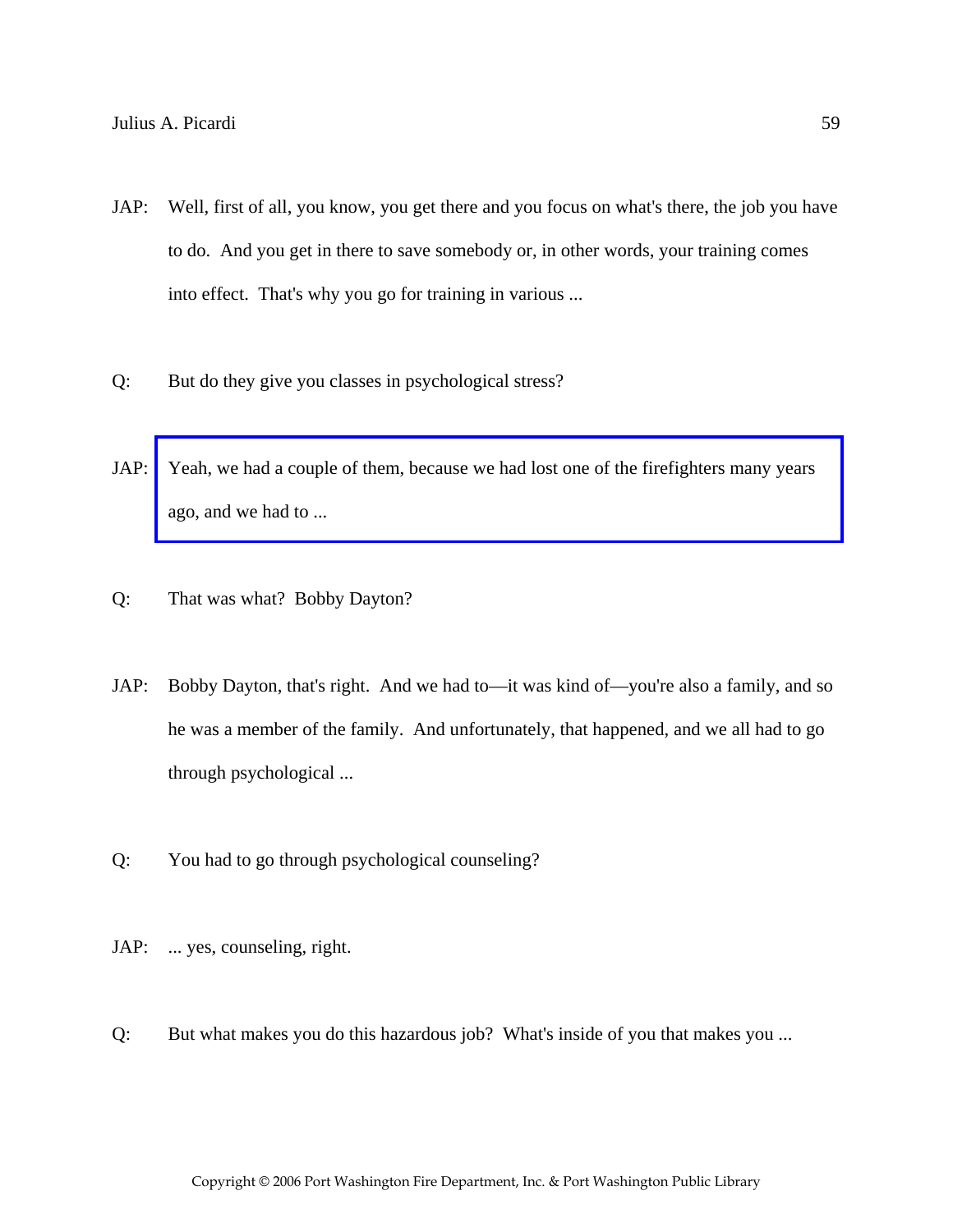- JAP: Well, whatever makes it motivation. I can't honestly answer that, truthfully. But you got there, and you say, you're concentrating, you're focusing. Everything is behind you so everything you're focused on is ahead of you. And you go in there and you say, okay, I got to do this; I got to do that. Or help this one, help that one. And for some reason, you just push it aside and you focus on that one particular duty.
- Q: Have you ever received any recognition for anything or ...
- JAP: No, not really. But the Chief always tells us you fellows did a good job at so-and-so fire or so-and-so fire.
- Q: And what was the most moving rescue you ever made? Can you tell me?
- JAP: Well, let me see. We had a cave-in one time. I forget where it was. The guy was there digging a trench. We were all there helping him. He was up to here in dirt.
- Q: He was up to his chest?
- JAP: To his chest, because he was digging a trench by hand. A plumbing contractor. I forget where it was. I think it was up on—someplace up at the Park. And it was good to be there and we were talking to him. I was holding his hand and saying, "Everything'll be fine. Just be careful." The guys were digging and digging out. And it's the same thing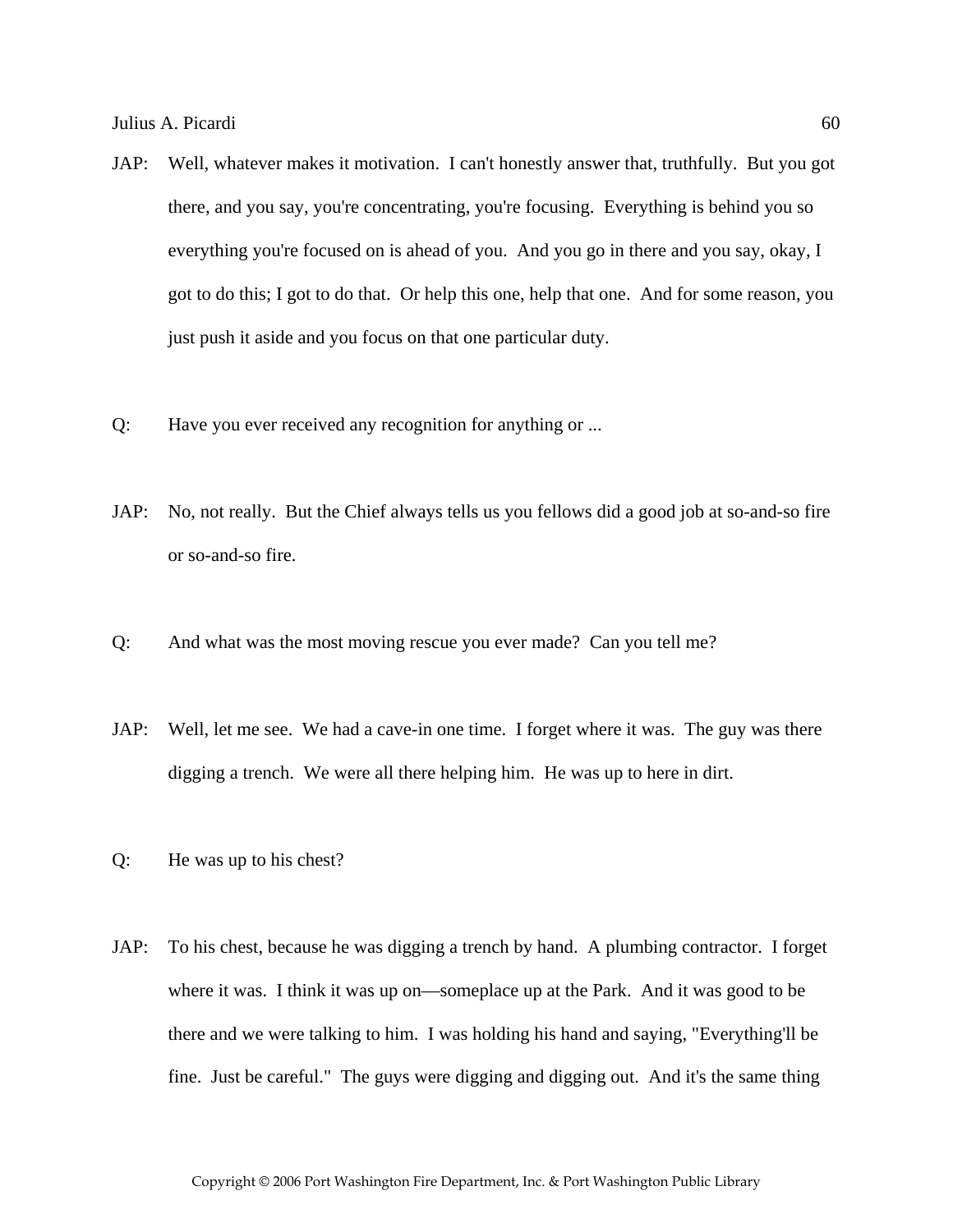happened down where, you know, I think it was John Shields called Shields Hardware right on the corner past the library?

Q: Yes.

- JAP: When they were building that place, a guy went underneath there and was in a cave-in there.
- Q: You had a cave-in at Shields?
- JAP: Shields, yes. We had one of our guys, there was just enough opening in there, he was [thin, skinny, to get in and to grip him by the legs and pull him out. And he was able to fit](http://www.pwfdhistory.com/trans/picardij_trans/dnews_960820_pz_web.jpg)  there. That was very close.
- Q: Now, what had happened, though?
- JAP: What happened was that somehow they were building the foundation. He got in there, and the thing goes, it just got him in here and kind of it covered him over. But there was enough space in there where this guy could crawl in and pull him by the legs.
- Q: Who was the one who crawled in?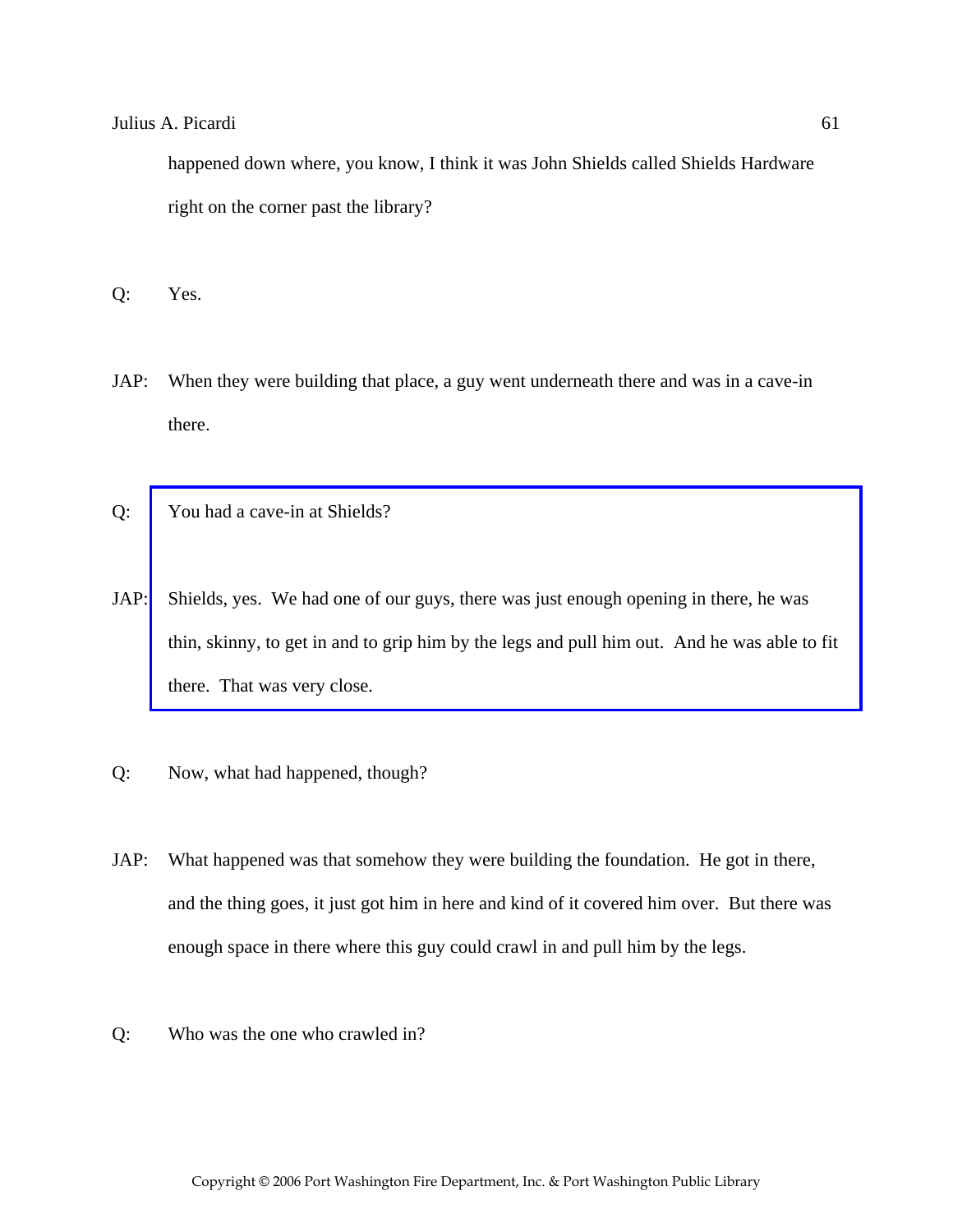- JAP: Oh, I don't remember now, to be honest with you. This is what? twenty-five years ago. Yeah. I forget who it was. I don't remember, honestly. He was big enough just enough to get, one of us could get in because of our size, but it was enough to get in there just pull him out. And they were lucky, believe me. Matter of fact, we had the, we called the Syosset Fire Department. They have a special group who goes in and goes to these various cave-ins and stuff like that. A guy one time fell in a water tank someplace out ...
- Q: He fell in the water tank?
- JAP: Not here. Not here. This was in Syosset, in that area. And the Syosset firemen went over there and they brought a guy in with—it was empty. All right? And he was doing a little cleaning or painting, and the guy went down there with a—he went down in there with a what do you call it? harness. And he was able to pull him up. He was able to pull up to the top. These guys were good. You meet everybody there. Oh, my God, there must have been forty, fifty different firefighters and people there.
- Q: Have you ever been involved on a police investigation for arson?
- JAP: Okay. When St. Francis many years ago had two fires within six months time. Suspicious.
- Q: St. Francis Hospital?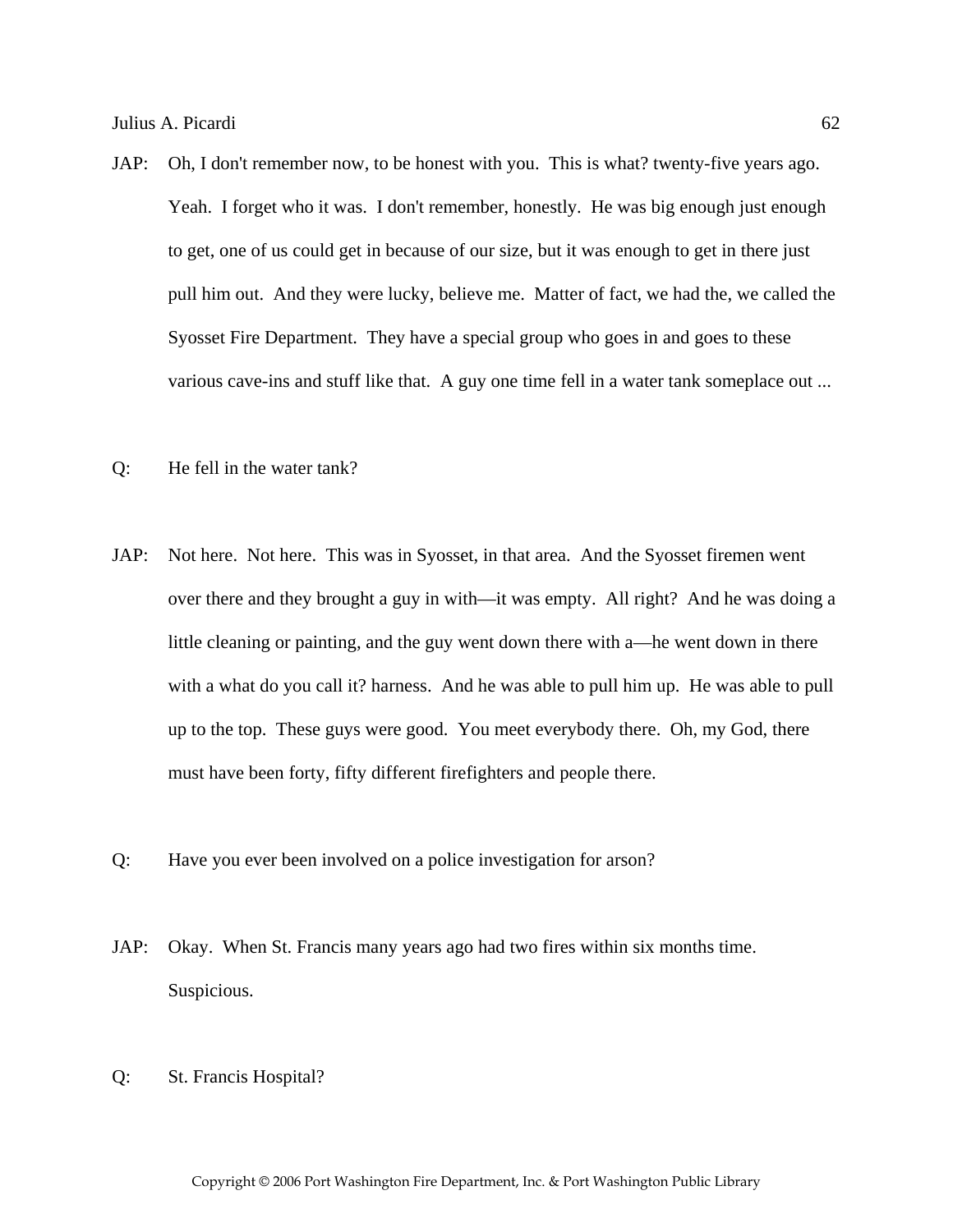- JAP: Hospital, yes. This was way back when they had the first employees living in the—the help used to live there in apartments.
- Q: The help used to live there.
- JAP: Yeah. These were the civilian help I guess, not the doctors. And the first one—well, I worked with the Fire Marshal, Nassau County, we went around picking stuff up and check this, they could tell where the fire started, or how it started. And this one girl, one of the females there, she was the one that knocked on all those doors. She said—she was the heroine, I guess they call it, and she got everybody out.
- Q: She did what?
- JAP: She got everybody out. Knocked on their doors and got them out. The second fire, she did the same thing. That's when they got wise.
- Q: So they were suspicious.
- JAP: Oh, yeah. But they were—the second time it happened, and she did the same thing. She wanted to be known as the heroine.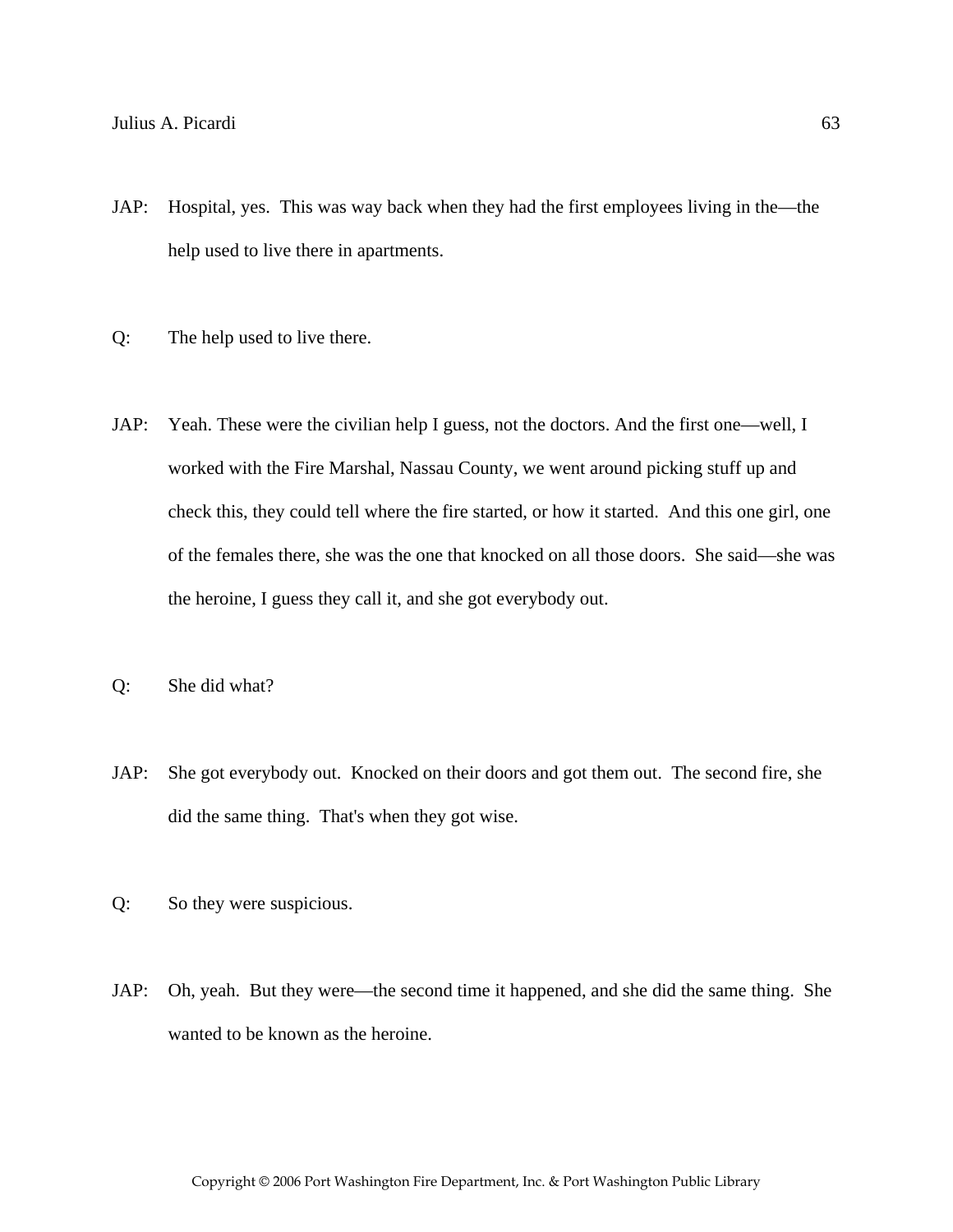Q: Heroine, yeah.

JAP: But not the drug.

Q: (Laughs) Not the heroin.

JAP: But they got her. She was a little psycho, I understand.

- Q: And what happened?
- JAP: So they arrested her. Oh, yeah. But it was—I forget—one fire, I forget where it was. In the room or the closet. I don't remember exactly offhand. But it was in the middle of winter. I remember that. Yeah.
- Q: And ...
- JAP: Aside from that, there's been—well, we'll call the Fire Marshall in if there's any suspicion. It's up to the Chief. He'll say, "Okay, investigation." The Fire Marshall, he's got to come from Mineola, and you've got to wait for him. Especially if there's any—if they have any suspicion or smell any kind of inflammatory fluid.
- Q: Now, you were in the Fire Department during the '50s and '60s when there was great—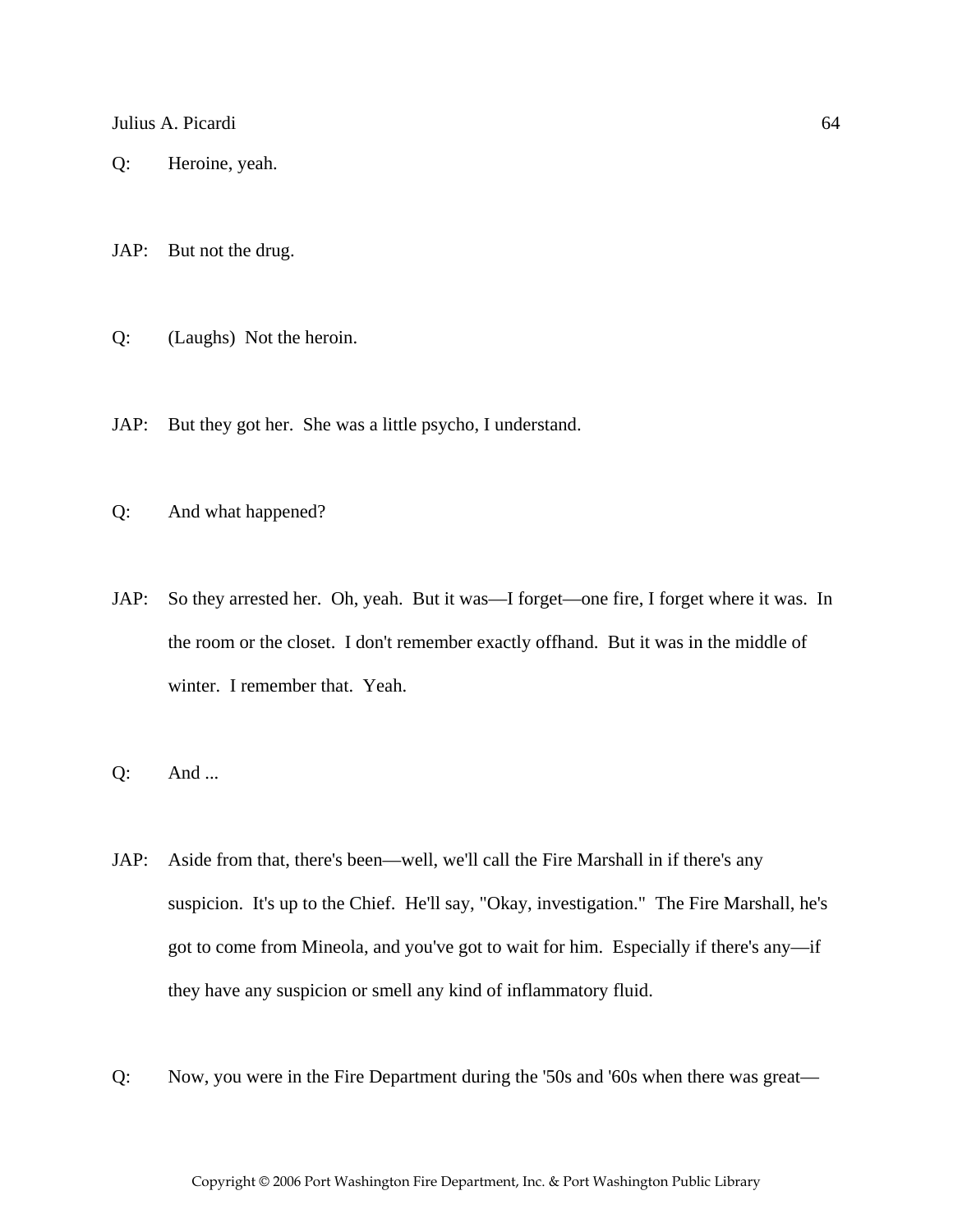you know, great social change. You used to, if you had firemen with long hair or if they were dressed like hippies, how did the Fire Department deal with that?

- JAP: [All right. The reason why, for that, they'd tell them that, especially with beards and stuff](http://www.pwfdhistory.com/trans/picardij_trans/news_cocks199a_web.jpg)  and the long hair ...
- Q: Beards, yes.
- JAP: ... yeah, and long hair, you put a fire mask on now. You got a beard. You know, how're you going to have total closure. Right? Because you can't. That's why you had to be shave all this off, the long hair, to put your equipment on. Because hair can burn. And they used to—it's like if you have a beard or something, how're you going to put the fire mask on this way.
- Q: So how did these men take that?
- JAP: Well, they didn't like it, but they had to. You either be a firefighter or you're out, you know. We're looking out for your safety. Don't forget that. Remember that.
- Q: So, did you have any resentments at that time?
- JAP: No, I never had a beard (laughs).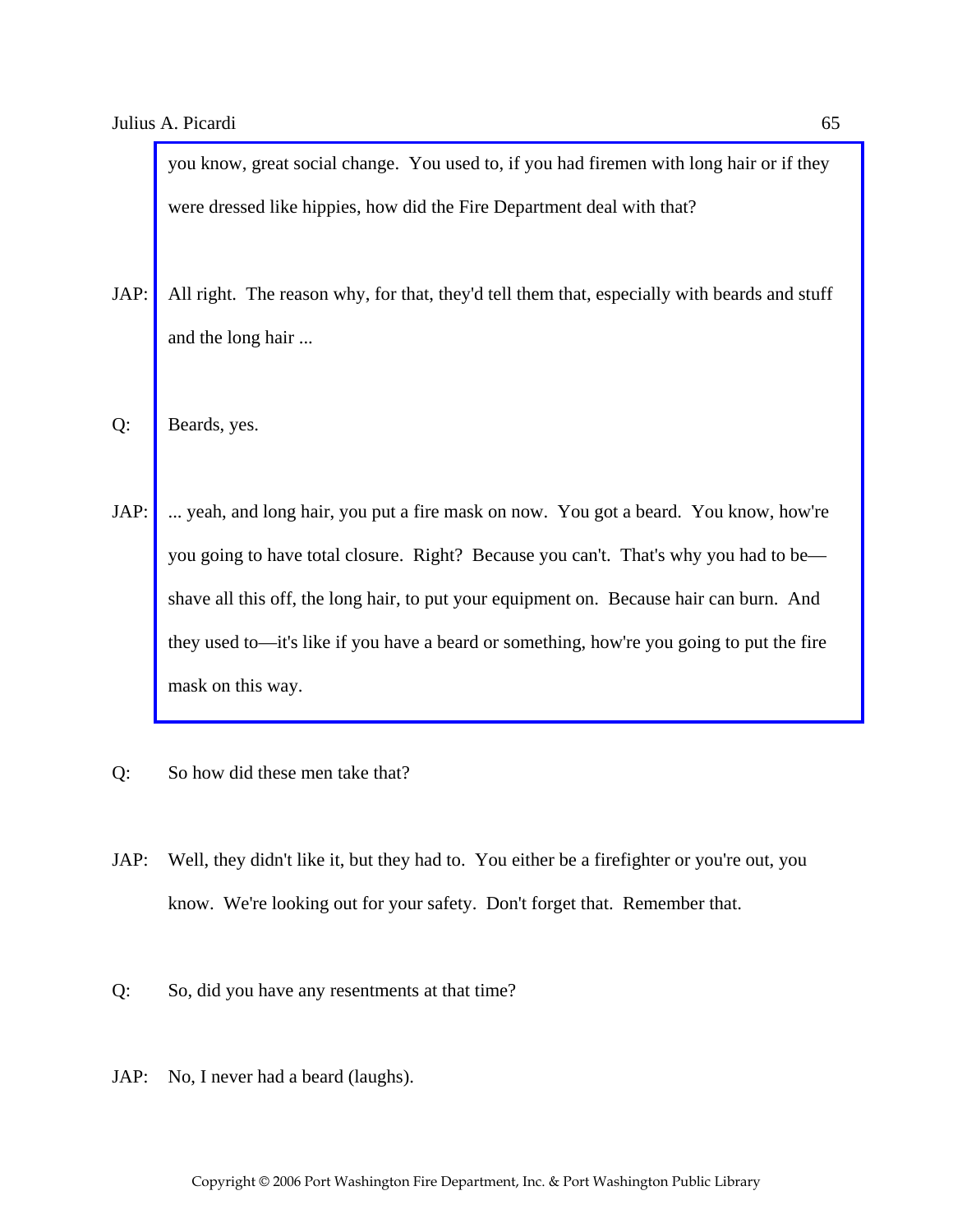- Q: No, I mean, these other ...
- JAP: I don't know. I just—they accepted it. They maybe didn't like it, but they accepted it. They had to. Because it could be a life-saver, you know. So ...
- Q: What other social changes have you noticed in your Department over the years.
- JAP: Well, I find ...
- Q: Back then versus now?
- JAP: Yeah, well I find now, of course, in those days—you're going to get a younger group today. Of course, they want to have a good time, you know. I mean, you know, we when they get to the fire station, it's just a hang out like a second home from home, away from home. But they got to behave. You know what I mean? You know, you're there for a reason. And anything about our firefighters, if a guy, if he has been drinking, let's say, if he's had half a bottle of beer, you don't go to the fire scene. Because, I mean, I'm not saying it's going to affect him ... [but I can put half a dozen bottles above him] ...
- Q: In other words, if you've had a beer, you're not to go to a fire.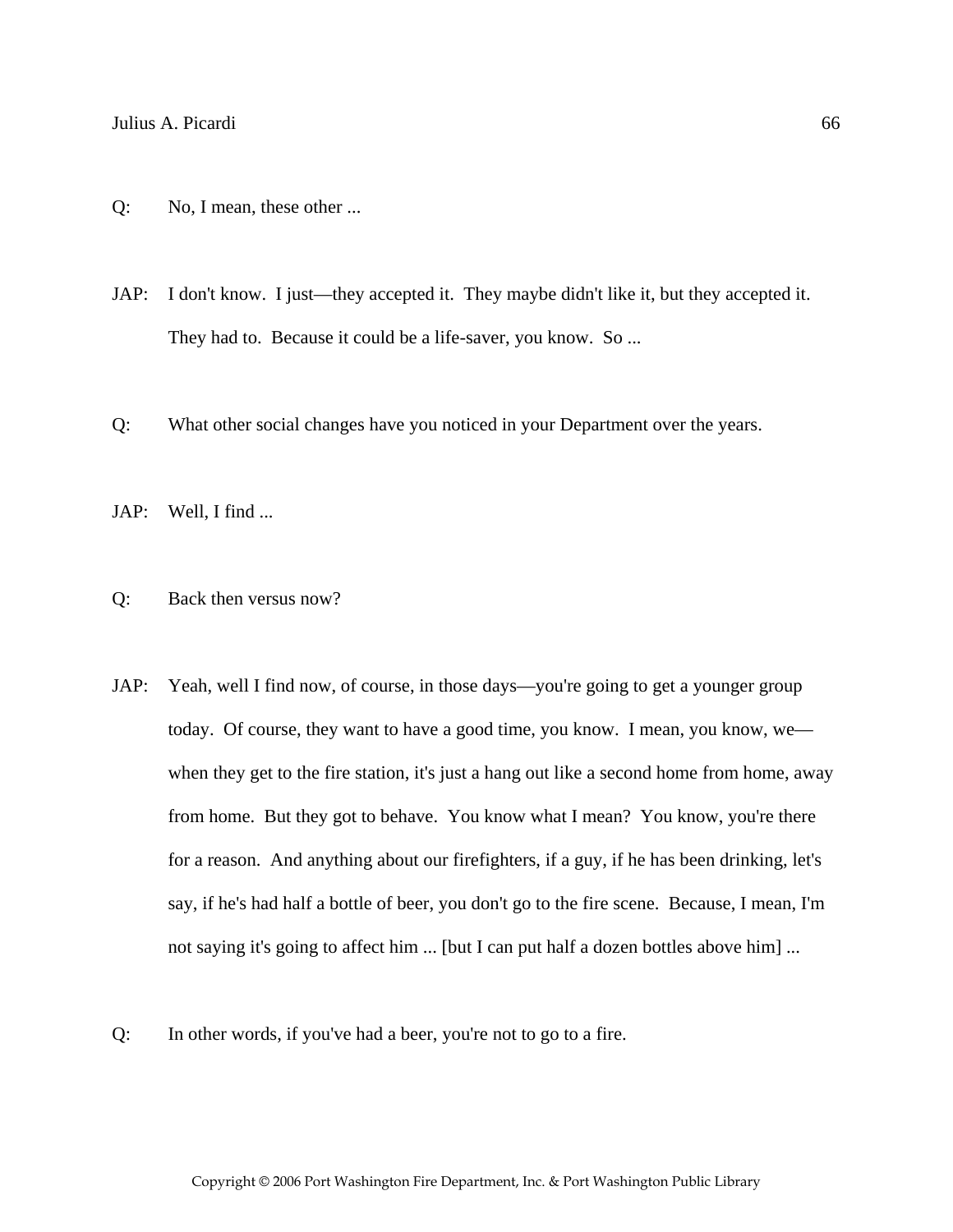- JAP: Usually, a lot of guys would do it and get away with it. I mean, I haven't seen it. But the Chiefs are there; your officers are there. And they can see what's going on.
- Q: And if you're not fit ...
- JAP: Right, and then get the driver's seat and you sit there and ...
- Q: So, they don't put you to duty. They put you ...
- JAP: To work, yeah.
- Q: They put you in the truck.
- JAP: Yeah, right, right.
- Q: Have you had men that have had drinking problems?
- JAP: No. Not to—I haven't seen it in the fire scene. But what they do on their private time is their own. But they don't dare come to a fire if they've been drinking. Because you could tell when somebody's drinking. I'm not a drinker. I haven't drank in many years. But you could see somebody, once they have a couple of drinks, their whole attitude changes. I'm sure you know that (laughs). But overall, there's a change in the culture then and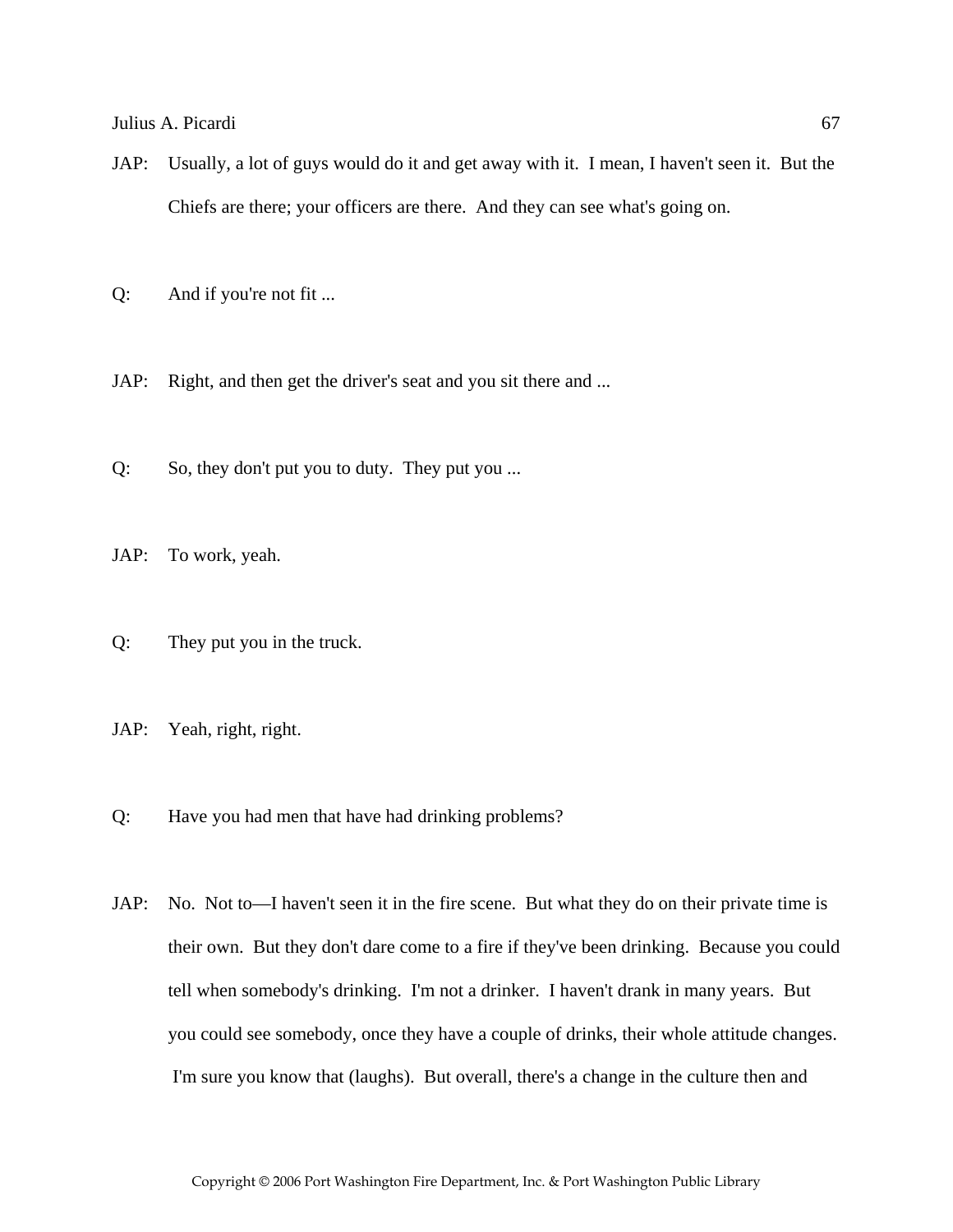now, I feel that the younger group are trying to gradually getting in more and more ...

Q: Camaraderie?

- JAP: ... yeah, trying to get into that area.
- Q: You mean they're not as—they don't feel as brotherly as perhaps the older people?
- JAP: Right. But they're coming around.
- Q: They're coming around.
- JAP: Yeah, yeah.
- Q: And how do you instill that in someone?
- JAP: Well, see what it is, we have—if we have like—we had a cook-out some days. That's how we—cost you ten dollars a piece. The guys come there and have something to eat barbecue and stuff like that. And you get more—try to get more of a relationship there if you can. And there're a couple of guys they, you know, they have an attitude. But, you know, you push them aside. I'm not saying that, you know. Your company officers, they know what's going on, the Chiefs. And they call the shots.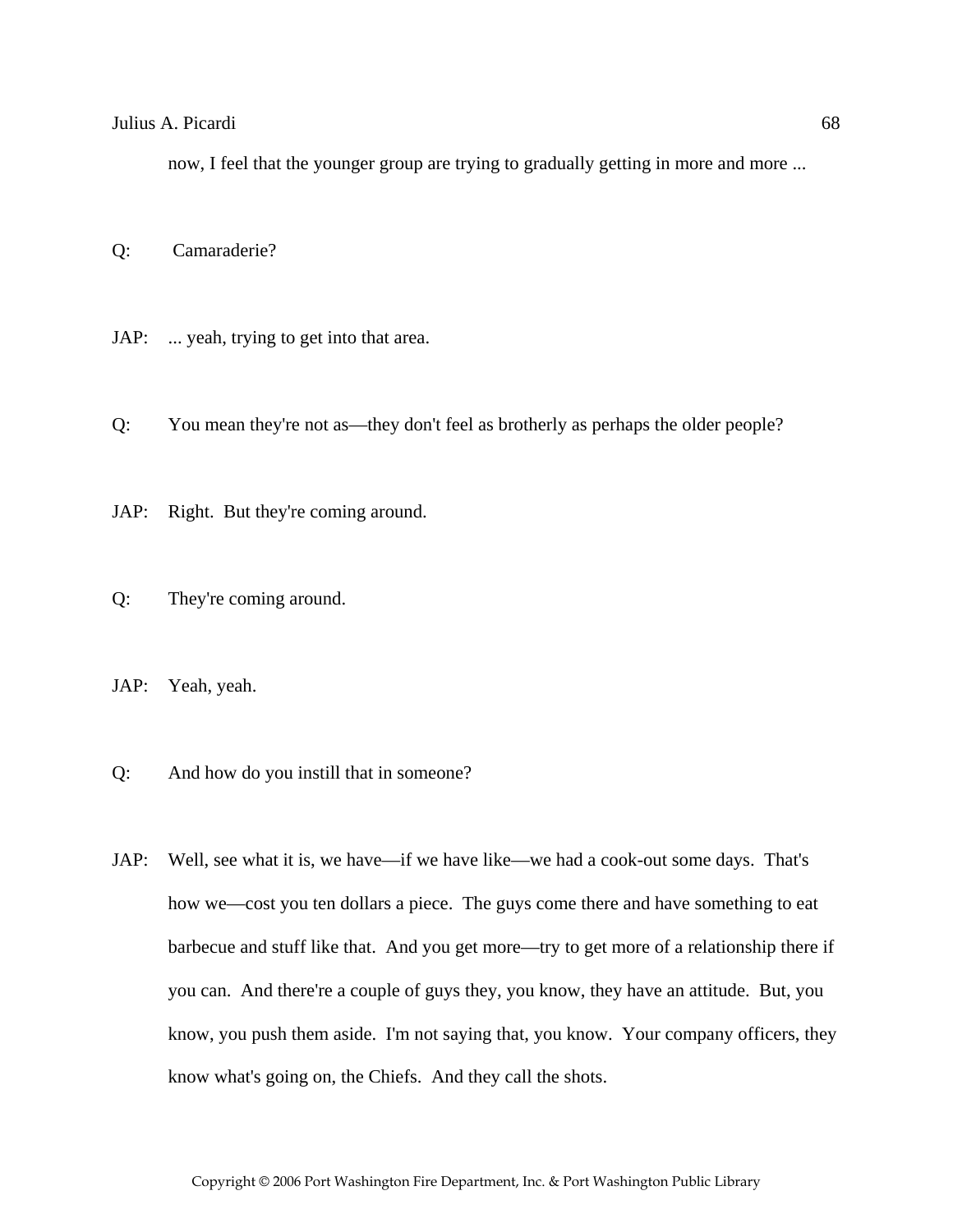Q: Now, the rituals in a fire station of, you know, cooking food and that sort of thing, it doesn't apply to you because you don't stay in the station.

JAP: Right, okay.

- Q: But you do ...
- JAP: We have a—what they call a kitchen committee. They do a good job.
- Q: And how are they elected?
- JAP: Well, they're mostly volunteers. They're firefighters now. And they volunteer their cooking duties or whatever, and they do a real good job. And most of the time, like I say, at the fire meeting, we'll have a little snack. Or after a big fire, our Auxiliary comes in and they'll bring sandwiches in and Gator Aid, stuff like that to us at our fire scene. But, most of the fellows, when you take an office there, you take an oath.
- Q: Do you know the oath?
- JAP: No. It's something like "I hereby—I, Julius Picardi, hereby report for my duty as—I'll say—captain." And bing-bing-bing-bing-bing-bing. And that's it. And you fulfill that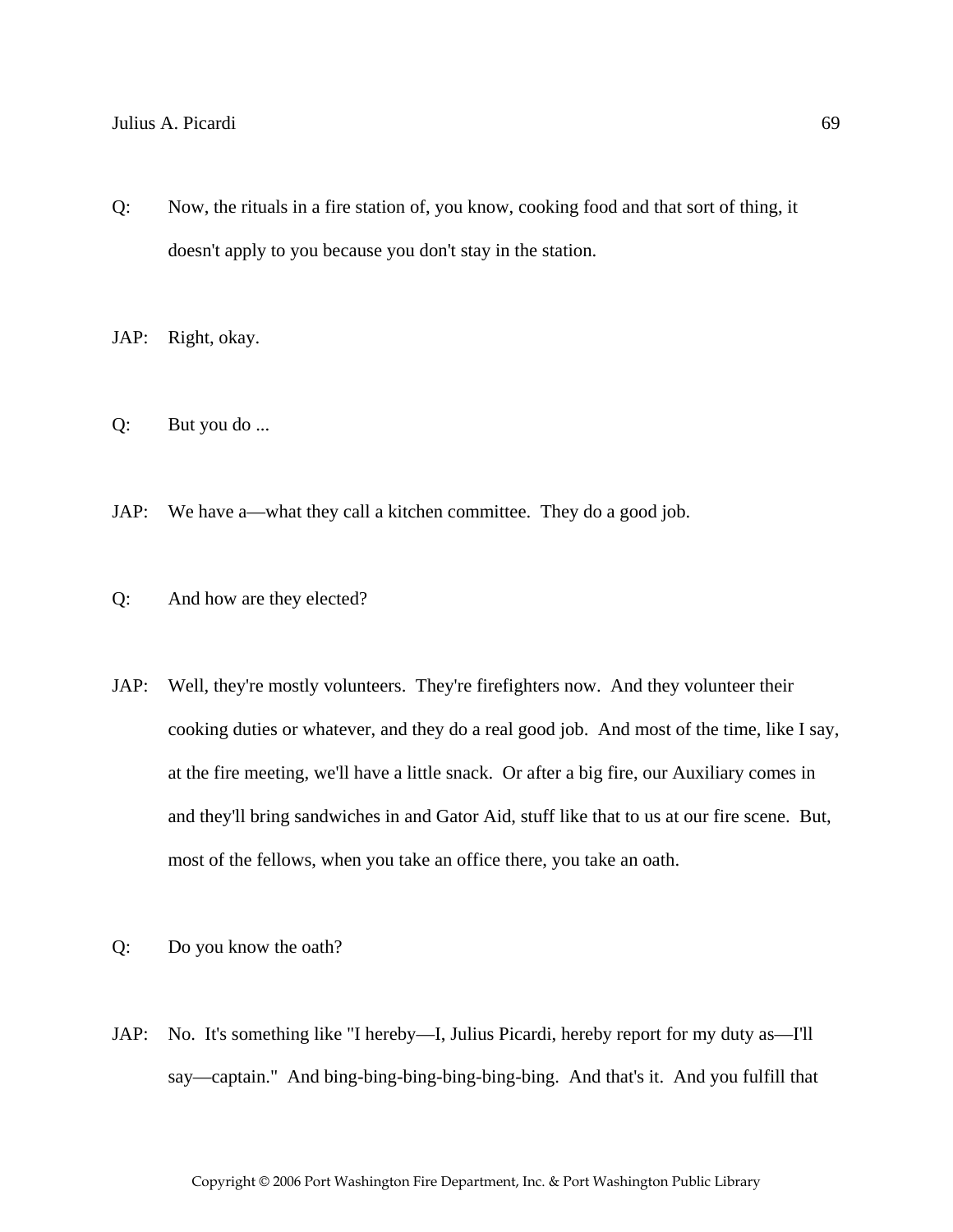duty. And you respect this captain. He's there. If they got something against you, they'll pull you in a corner somewhere. "Hey ..." try to realize that—do this, do that. But try to be careful. They don't—you don't chew anybody out in front of the public. That's bad news.

- Q: So, on this committee—this kitchen committee—do they take a vote as to what people want to eat?
- JAP: No, usually, they'll come up with something. A barbecue or hot dogs, hamburgers, or pasta or something, you know. And sometimes it'll be ...
- Q: What's your favorite recipe?
- JAP: Italian. Pasta's mine, yeah.
- Q: Pasta?
- JAP: Yeah.
- Q: What kind of pasta?
- JAP: Well, you know, the spaghetti. And of course, there's the ...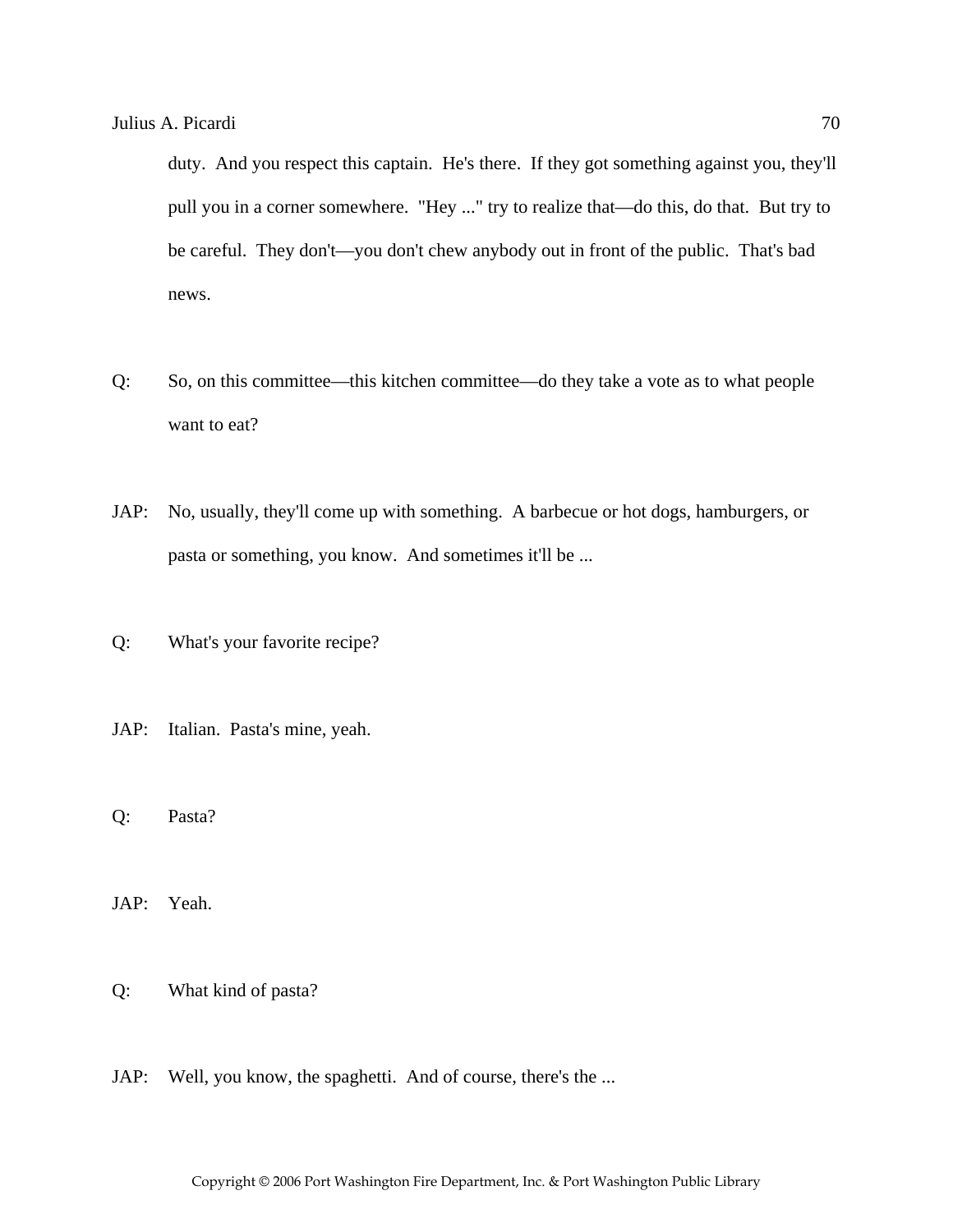- Q: With vegetables or ...
- JAP: ... vegetables. Yeah, vegetables. And lasagna. And I mean I came up the ranks as an Italian family trying to cook so...
- Q: And Italians usually cook sausages and peppers ...
- JAP: And then there's chicken and there's always something. And that's a real, you know ...
- Q: Do you have homemade pizza?
- JAP: No ...
- Q: Or do you know any Italians that make homemade pizza?
- JAP: Not that—when we I was home, I used to more.
- Q: Your mom used to cook it?
- JAP: Oh, yes. Yes. Yeah.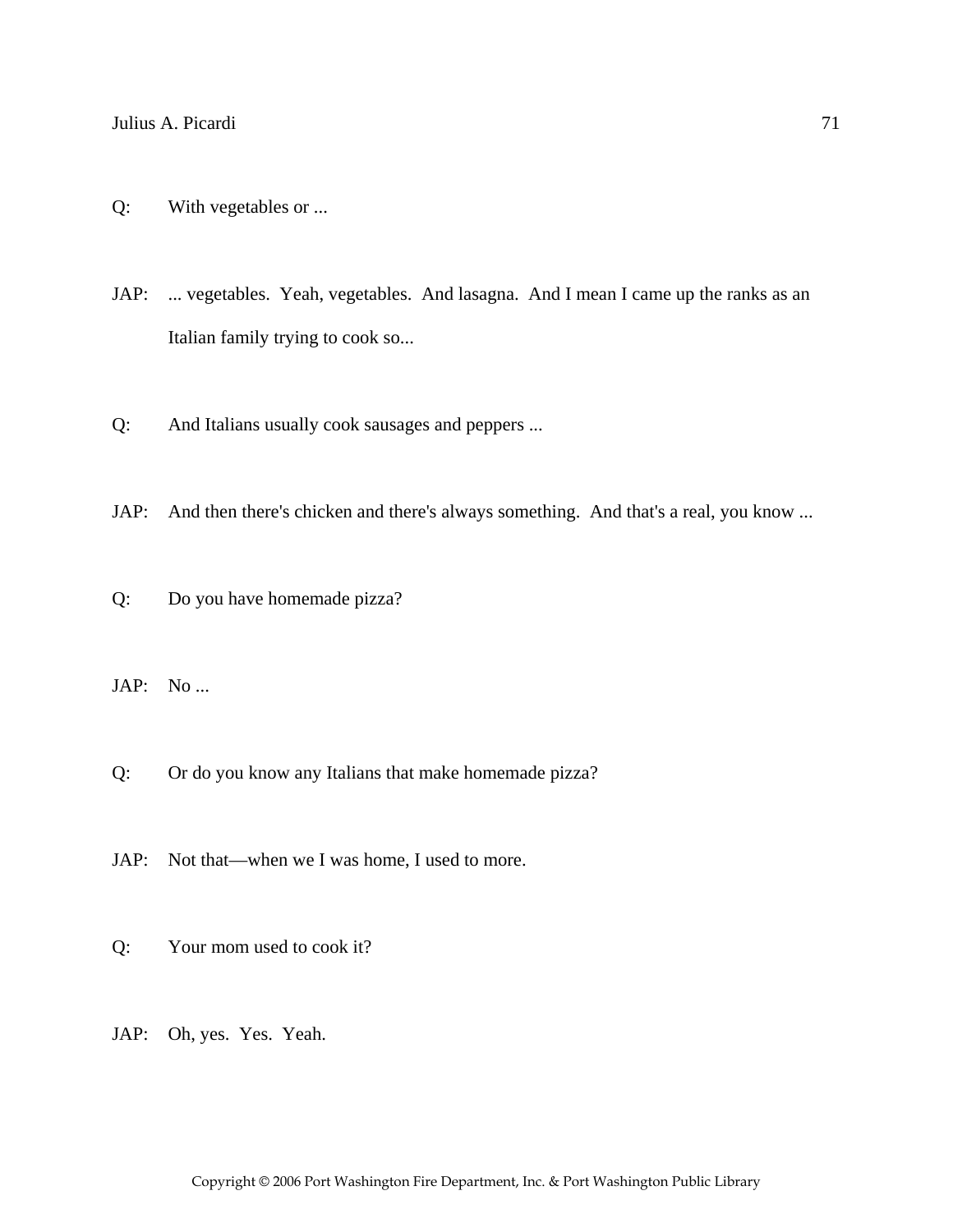- Q: Now, how do you feel that our Long Island Fire Department compares to other departments on Long Island?
- JAP: Well, I'll tell you, our department's supposed to be one of the—not the best, but one of the finest. But all departments got—they're all top shelf, and they're all good. They all have the same situation we're in. Training is very important. And when we have battalion meetings, they come up with ideas. Or we have mutual aid or something like that, they'll say okay—or if something comes up, they'll say, well, we'll have a—we found this out this month. Do you want to try this out? Or something like that. See, in other words, there's always ideas coming. And then, in other words, Manhasset won't say "We're better than you," or Great Neck say "We're better than you." We work together.
- Q: Were you in the Great Neck parade last ... [?] ...
- JAP: No, I was away for the weekend, yeah. The hundredth anniversary, but Flower Hill, in three years—that's that company there, in 2007, is going to have their hundredth. We had our hundredth back in '85, my company.

Q: '86?

JAP: '86, yeah, I believe so.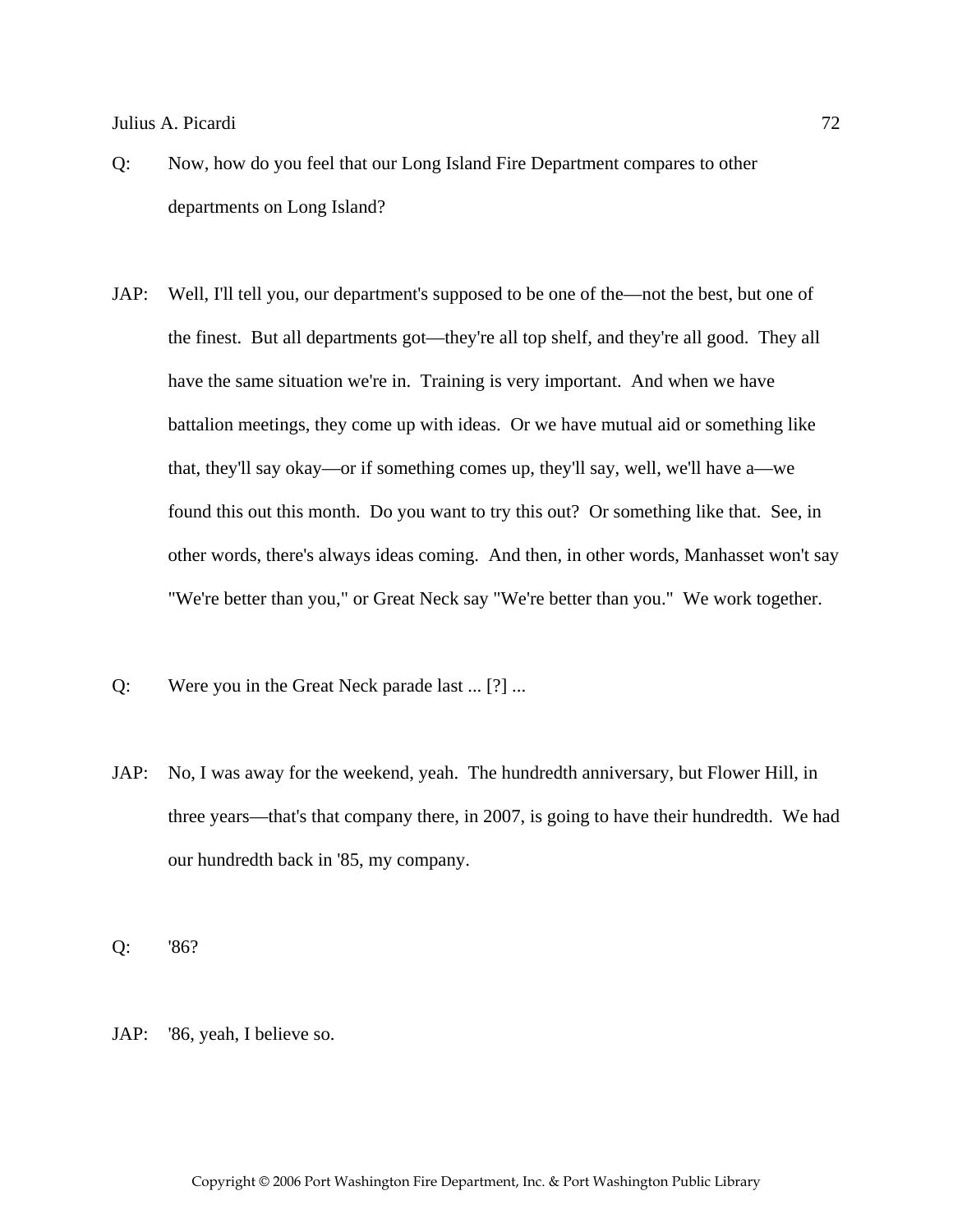Q: '86.

- JAP: And Protection had theirs what? two years ago? That one wasn't too long ago. Yeah, I forget.
- Q: I think they're going to have that next year.
- JAP: Are they? I'm sorry. Yeah.

Q: 2005.

- JAP: Flower Hill's going to have it—2007, Flower Hill.
- Q: Yes, 2005 is Protection. Now, didn't the Fire Department used to do some good works at Christmastime like going to—or, what did they used to do? Or what do they still do?
- JAP: Yeah, we got a group of guys, of course, they put the lights up on Main Street on top of there.
- Q: They put the lights where?
- JAP: They decorate that thing on the railroad station. What do you call that?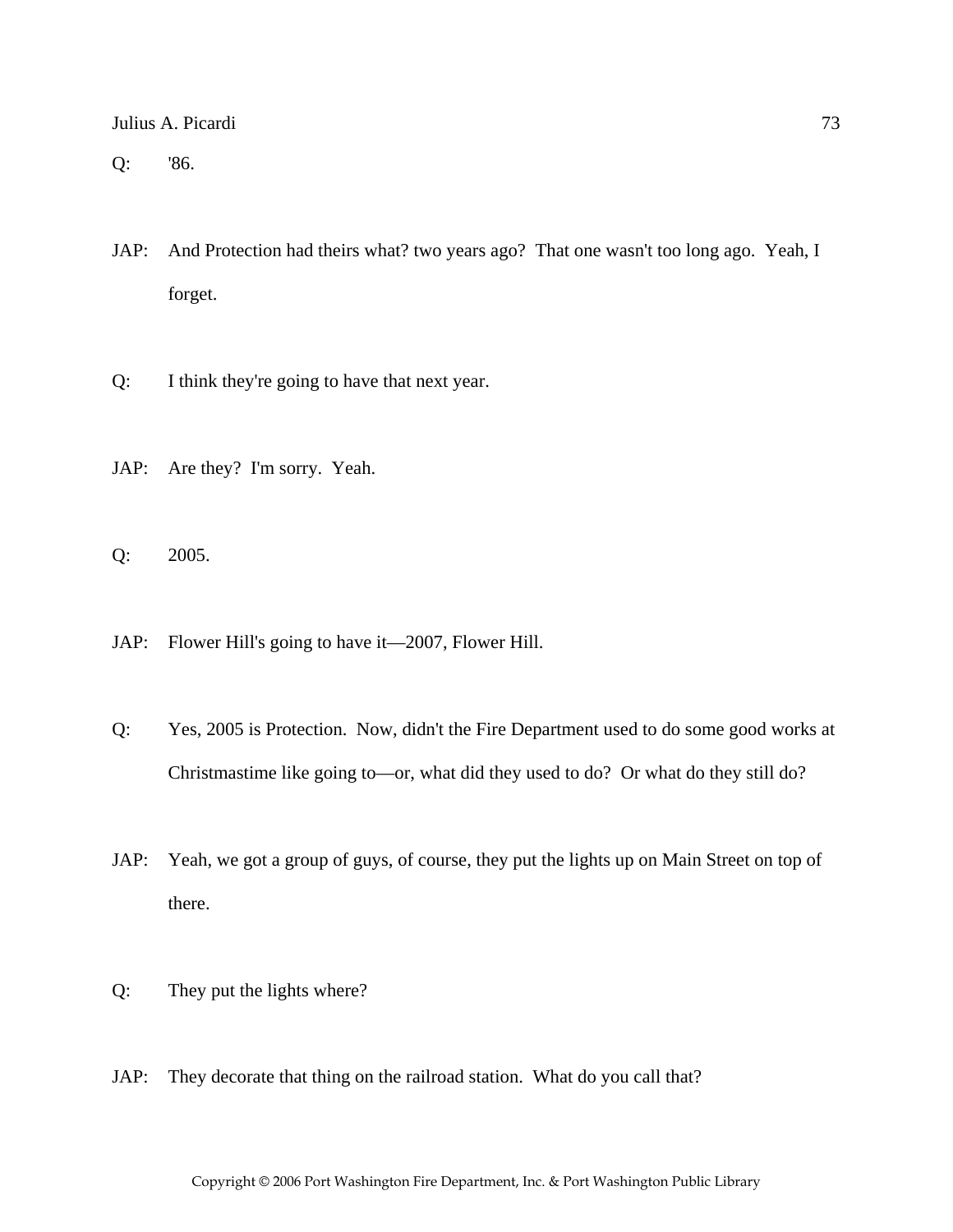JAP: But that Jewish thing. What do you call that thing? They have the ...

- Q: The Menorah?
- JAP: The Menorah, yeah.

Q: Where is the Menorah?

- JAP: [Well, it's there. But our fellows light it up with the trucks. And also they visit, Christmas](http://www.pwfdhistory.com/trans/picardij_trans/ahlco_members14_web.jpg)  time. At Christmas time, our fellows, you know, will be Santa Claus. There'll be two, three guys that are little elves. They'll go to the hospitals to visit the kids. And the nursing home down here at St. Francis. And they bring little gifts to the kids.
- Q: Do you also go to the Helen Keller Center?
- JAP: I'm not sure, to be honest with you. Maybe they do. I'm not sure. I'm not sure, really. Anybody is in the hospital. Remember, they are right there, on top of them where you need them and stuff like that. The chaplains are always there, too, to help you out, if you need anything.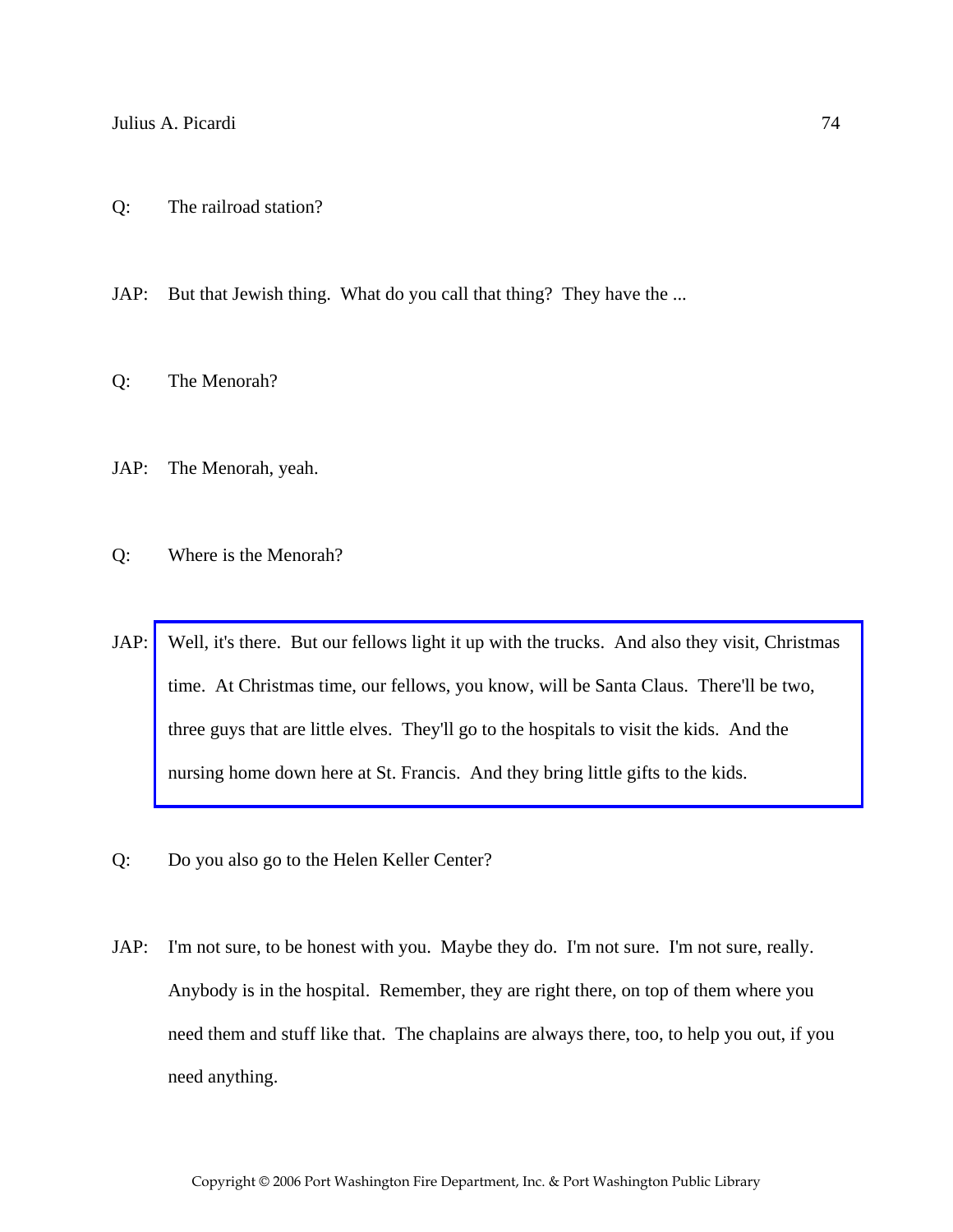- Q: So do they do this Christmas morning or ...
- JAP: Christmas, I think it's just before Christmas. Like a weekend before or something like that, yeah.
- Q: And you pay for this all out of your own pocket?
- JAP: Oh, it's all volunteer. Yes, out of our own pockets. Yeah, it's out of our own pockets, yeah.
- Q: And have you ever worked with hazardous material incidents?
- JAP: Yeah, there was one down here. I forget. We had one in Sands Point about three years ago. I don't remember what it was. Some kind of something in a house there that spilled. The painters were doing something, but whatever this was the stench was awful. So we were called down there. We were there about three hours, and we had to block off that whole area. And the Haz-Mat people came in from the county. They check it out. "Okay, it's fine to go. You can go now." It's the same thing where the same fire we had across from the Methodist Church. The house across the street about two years ago. There was a man that passed away in there. The whole house was gutted. And I don't know what happened. But we were there about three hours, and they had to block off the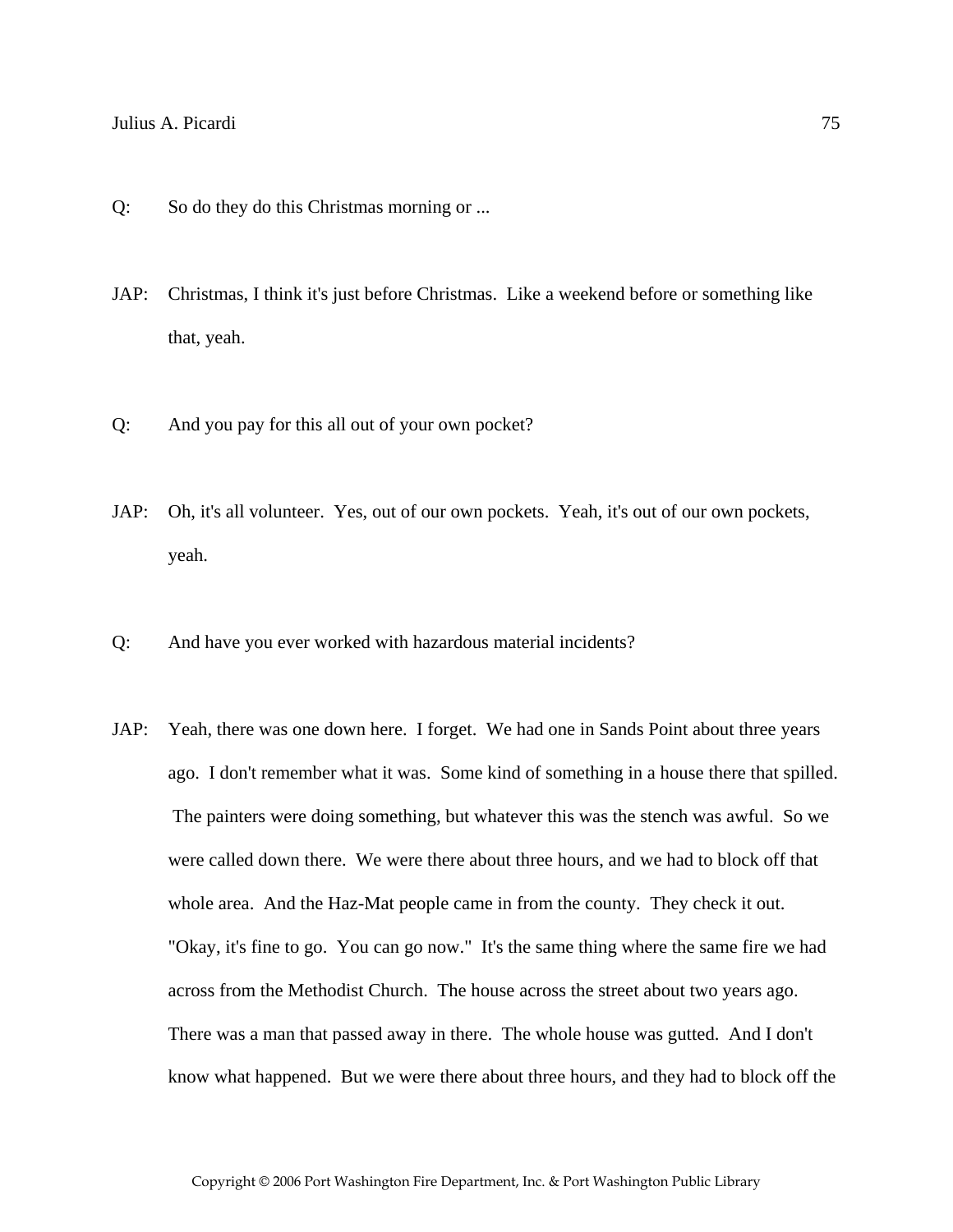whole area.

- Q: What did you have to do during the anthrax scare just recently?
- JAP: Well, nothing really. It was—they didn't tell us anything. All they said, if anything comes up, they would give us information over our pagers. But actually, you know, they didn't—we were aware it was going on. But, if there was any kind of a call, we would go on it. But, to be honest with you, they just told us, wait till you hear from—if anything comes in, wait till you hear from us, in other words.
- Q: Have you fought in any wars?
- JAP: No, I haven't. I had back problems at that time, and they wouldn't accept me.
- Q: Do you feel that you get proper cooperation from your family, your close relatives ...
- JAP: Yes, yes. One thing my family never opposed me trying to be a firefighter. My wife— God bless her—same thing. And they respect you for what you're doing. They don't tell you every day, but, I mean, you can see it, you know.
- Q: And the women, what do the Women Auxiliaries do?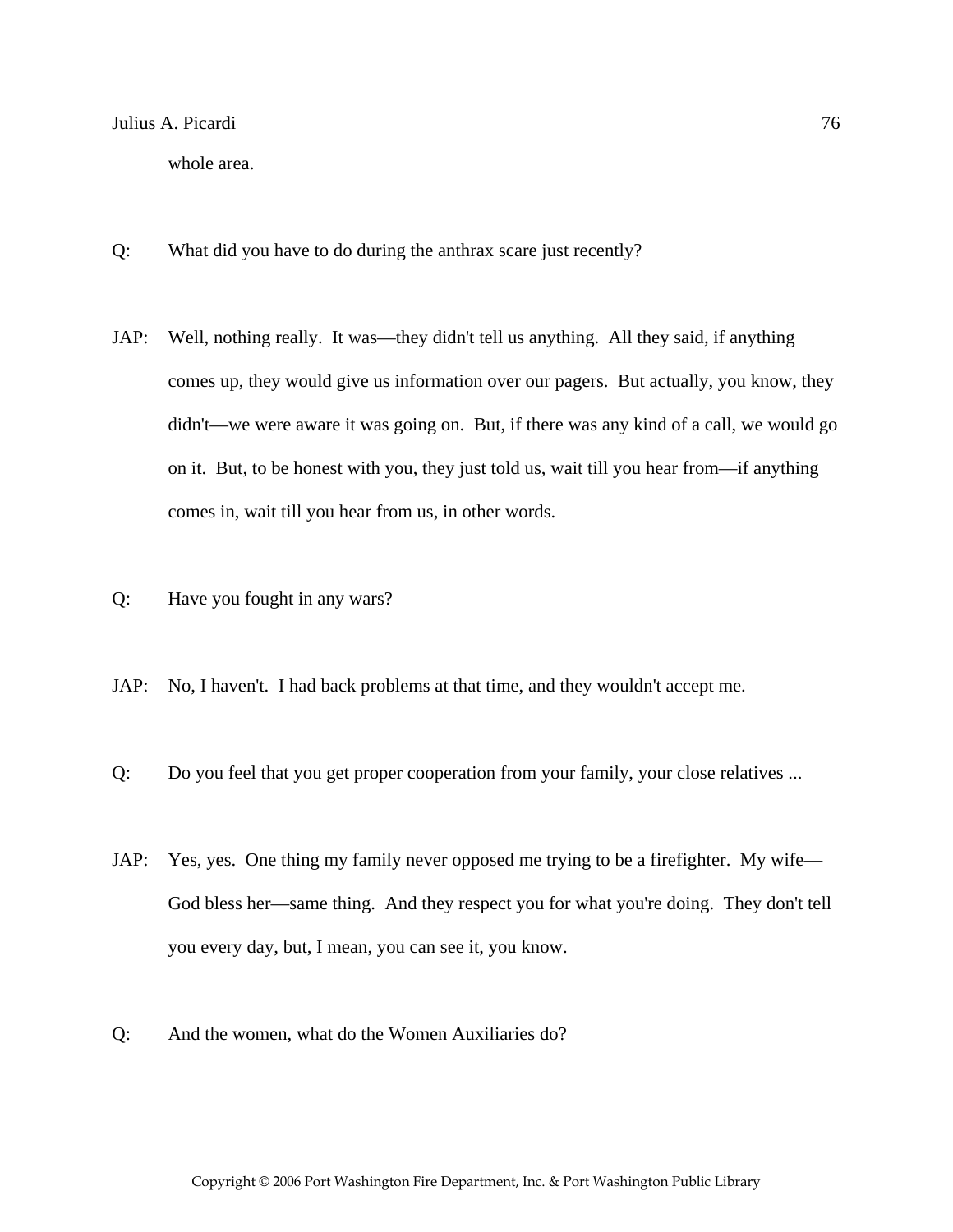- JAP: Women Auxiliaries, they're wonderful, let me tell you. They had their own little group. They're all wives of firefighters. You have to be a family member of a firefighter. And they'll come—the children's Christmas party we have for the kids, they'll come there and run that. Their grandchildren and children. And at the fire scene, they'll come up and they'll have sandwiches for it, if it's any length of time. Drinks, soft drinks. And so many functions. I mean, they're really, really, really good.
- Q: So they're as involved as you are, you could say?
- JAP: I would say yes. Not fighting fires, but they're there to help.
- Q: But they come to the fire scene ...
- JAP: Oh, sure.
- Q: ... in order to feed you.
- JAP: Oh, sure. They'll go the fire station, make up sandwiches or wherever they're picking this up from, and they'll come there and distribute to us.
- Q: You used to have St. Patrick's Day parades in Port Washington long time ago, I believe.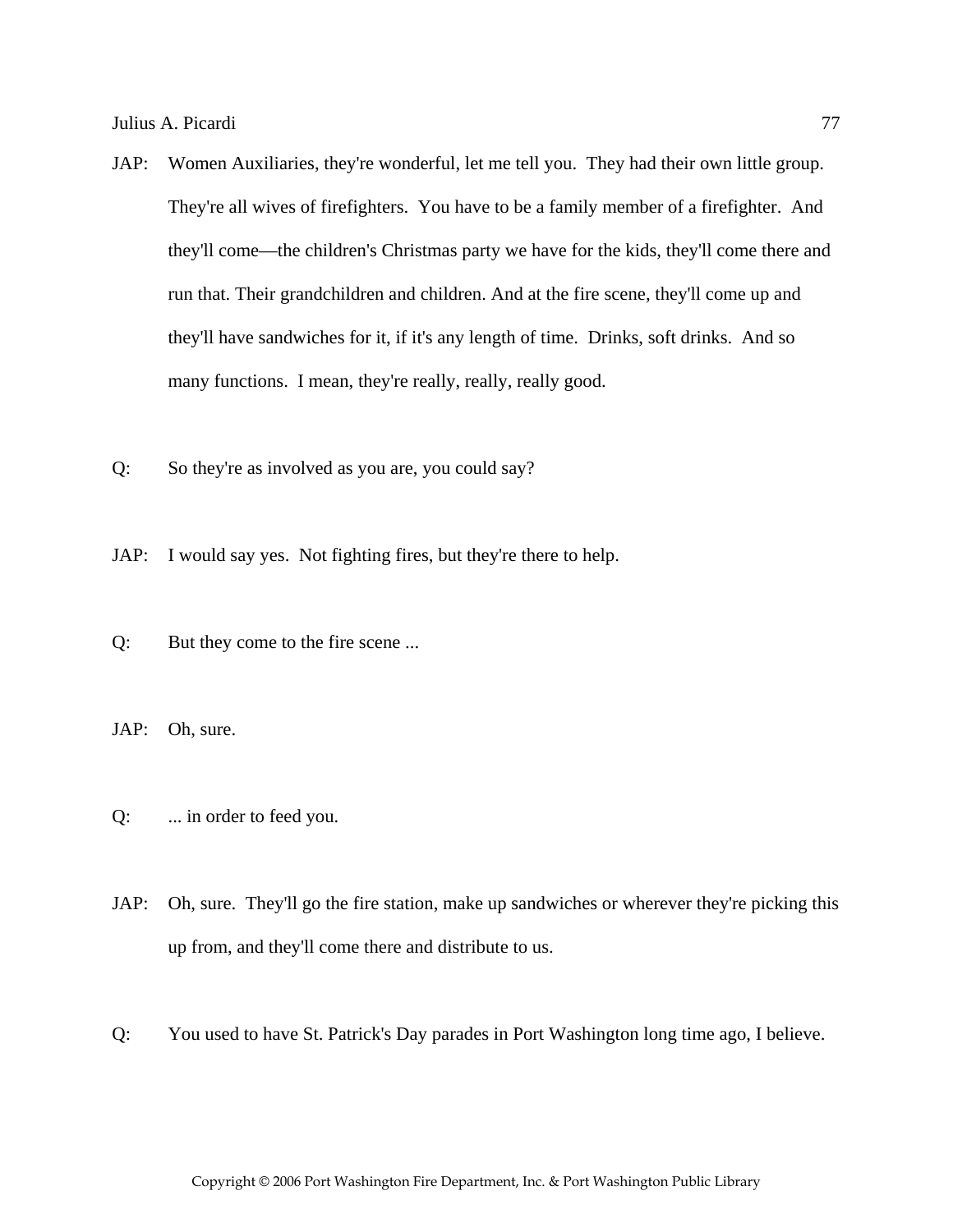- JAP: Gee, I don't remember. It's possible. I don't recall it, to be honest with you.
- Q: What's the most important thing for you to remember in your career as a firefighter?
- JAP: Well, when I was appointed Lieutenant of the Fire Police, that was an honor. I was never an officer before.
- Q: And what is your duty as a Lieutenant?
- JAP: Well, in other words, if my Captain's not there, my job as Lieutenant is to—if we have a large fire or something, a lot of the local firefighters, if they're available, they'll assist us, when we need them for traffic and what-not. But something, you set up the groundwork. And we'll say, "You take care of Beacon Hill Road, Port Washington Boulevard, or ..." put a fire lane line up here. Something like that, you know.
- Q: Is there anything you'd really like to talk about that we haven't talked about?
- JAP: Not really, to be honest with you (laughs), that I can remember.
- Q: Do you think, you know, since AIDS has come on the scene, have you had any, you know, HIV/AIDS—have you had any problems in the Department?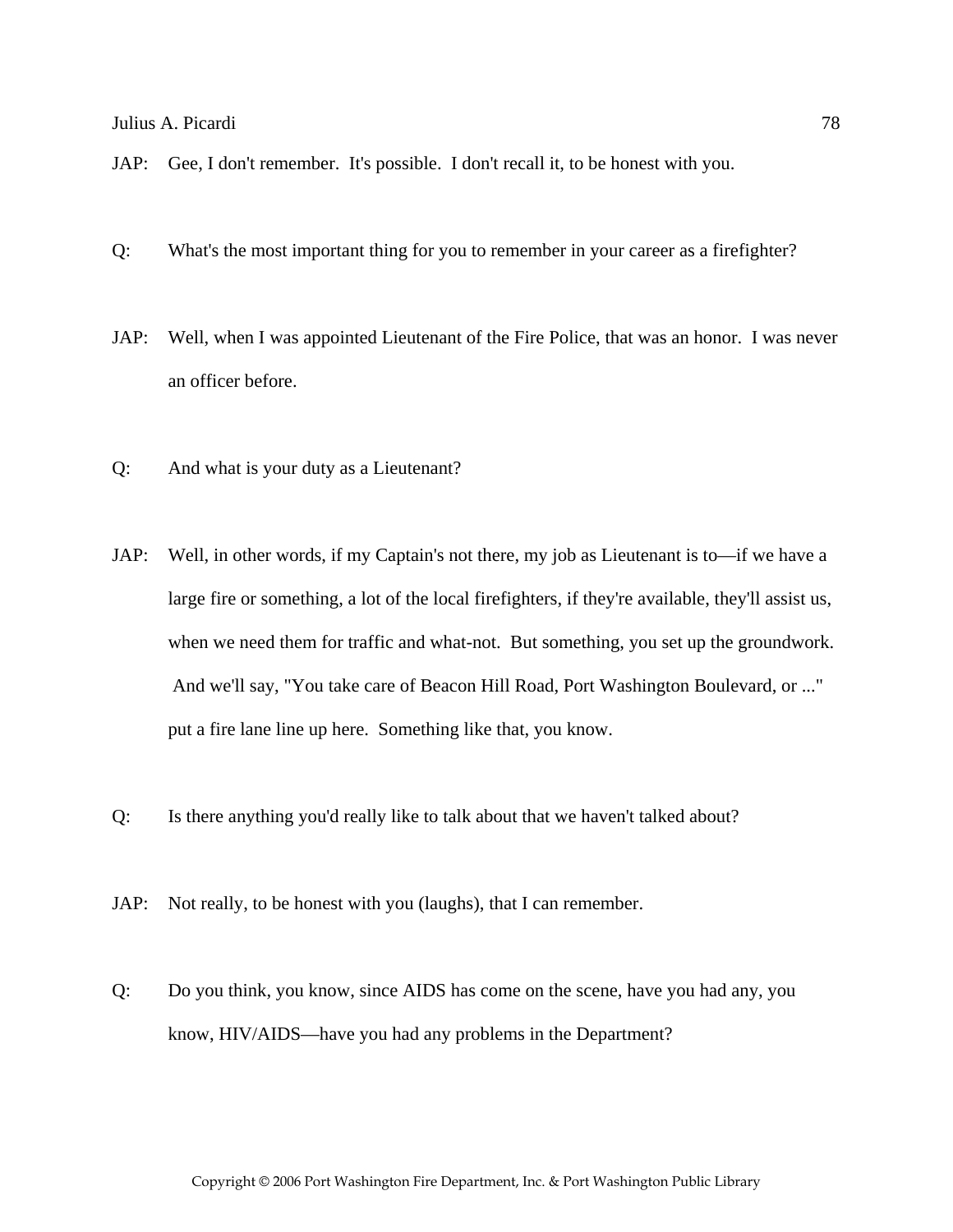- JAP: No, no, no. But the Fire Medics, anybody who handles them, comes out there right at the scene, don't touch anybody unless they put their gloves on. You know, they use Latex, whatever you call it, you know. And actually, no. I wouldn't—if there'd be a car accident, anybody bleeding, for instance, you'd want to try to keep away from the blood. But you got the gloves on, it's fine.
- Q: If you had to do it over again, would you be a firefighter?
- JAP: Absolutely. Absolutely.
- Q: What is rewarding to you about that?
- JAP: Well, just be able to give something back to the community, to help them. I feel like you know, and you get the respect from the people. My neighbors, you know, and stuff like that.
- Q: How does the public perceive you? How do they look to firefighters? Have you ...
- JAP: Oh, I feel—I feel they—I feel that they accept us, and, of course, it's a situation where, you know, we're doing something for you; we're here to help you. We get all kinds of calls, and we go. And if it's a false alarm or something, we don't say, "Hey, what the hell did you call us for?" you know. We don't do that. When we get a call, we attend.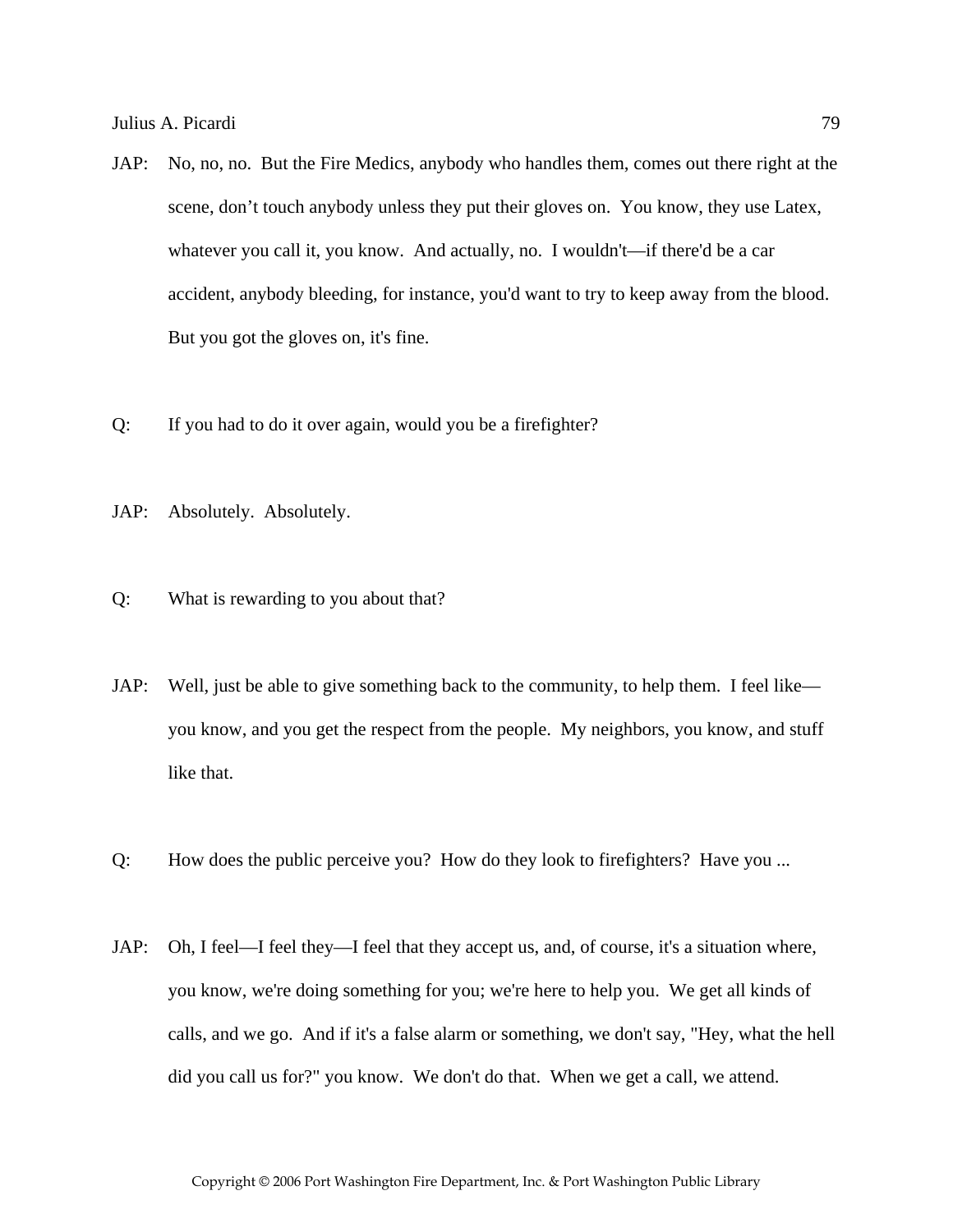- Q: And how serious are the false alarms? Do you have quite a number?
- JAP: Well, sometimes, a false alarm, you're cooking and your alarm would go off. You're taking a shower, and the steam wire make it go off. Many, particularly, we'd go out to three, four times a month to one location. So we'd finally tell them, "Get your alarm fixed," or whatever it is. See I have one right in my room, I change my batteries twice a year. Daylight savings, you know, three or four—what are batteries? Three dollars?
- Q: So, basically, you have a lot of false alarms?
- JAP: Well, I would say we have, you know, we have—yeah, we have a share, our share, yeah. But we don't know they're false till you get there. Well, you can't say "To heck with it." No, you can't. You got to go to them and respond, and okay, you try to talk to the people.
- Q: And how do firefighters feel when they go and it's a false alarm?
- JAP: Oh, they accept it. They accept it. Oh, sure. Sure. Because you don't know what you're going to find, see.
- Q: And what does this cost the company—these false alarms?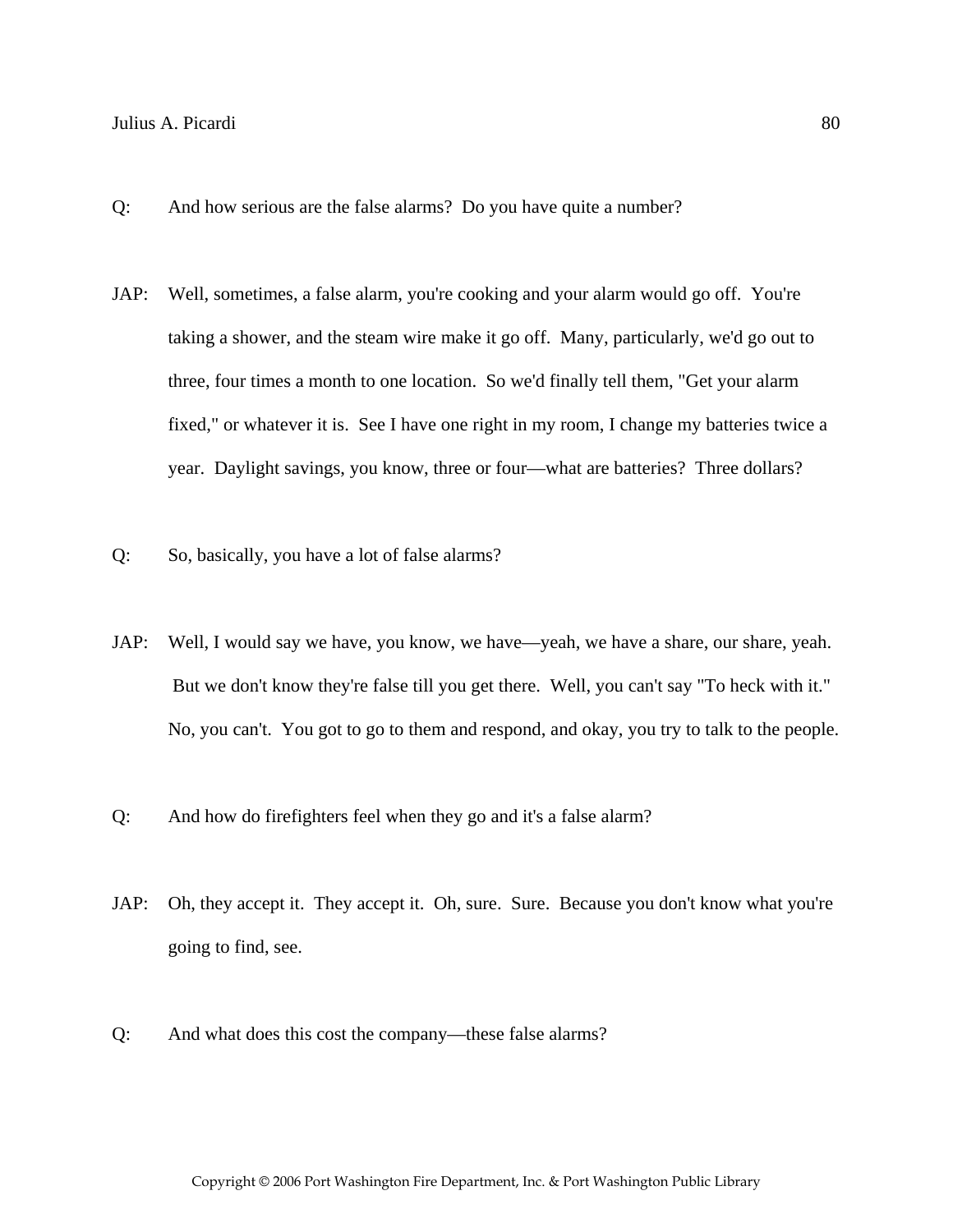- JAP: Well, I don't know. Well, you got—well, you got—well, of course, the personnel is not paid. But whatever you see, your equipment. Your vehicles are back and forth. That's about it, really, you know.
- Q: Can you tell me what was your worst day as a firefighter?
- JAP: Well, my worst day was when we lost Bobby Dayton. That was—that was kind of hard to accept. Because he was a good firefighter. He was a company officer. He was a New York City firefighter also. And that's just pretty hard. And ...
- Q: And what is your—the best day of your firefighting ...
- JAP: When they appointed me Lieutenant in the Fire Police. That was an honor. Oh, yeah.
- Q: Well, can you tell me what the ceremony was when you took your fiftieth ...
- JAP: The fifty year—when you become a fifty year member, they give you—they honor you at their annual installation dinner dance, which is in January. And you have—the members of your family have a table of ten, and all your family members're there. And they honor you with a plaque. And we also, every five years, we get a star, which goes on our uniform.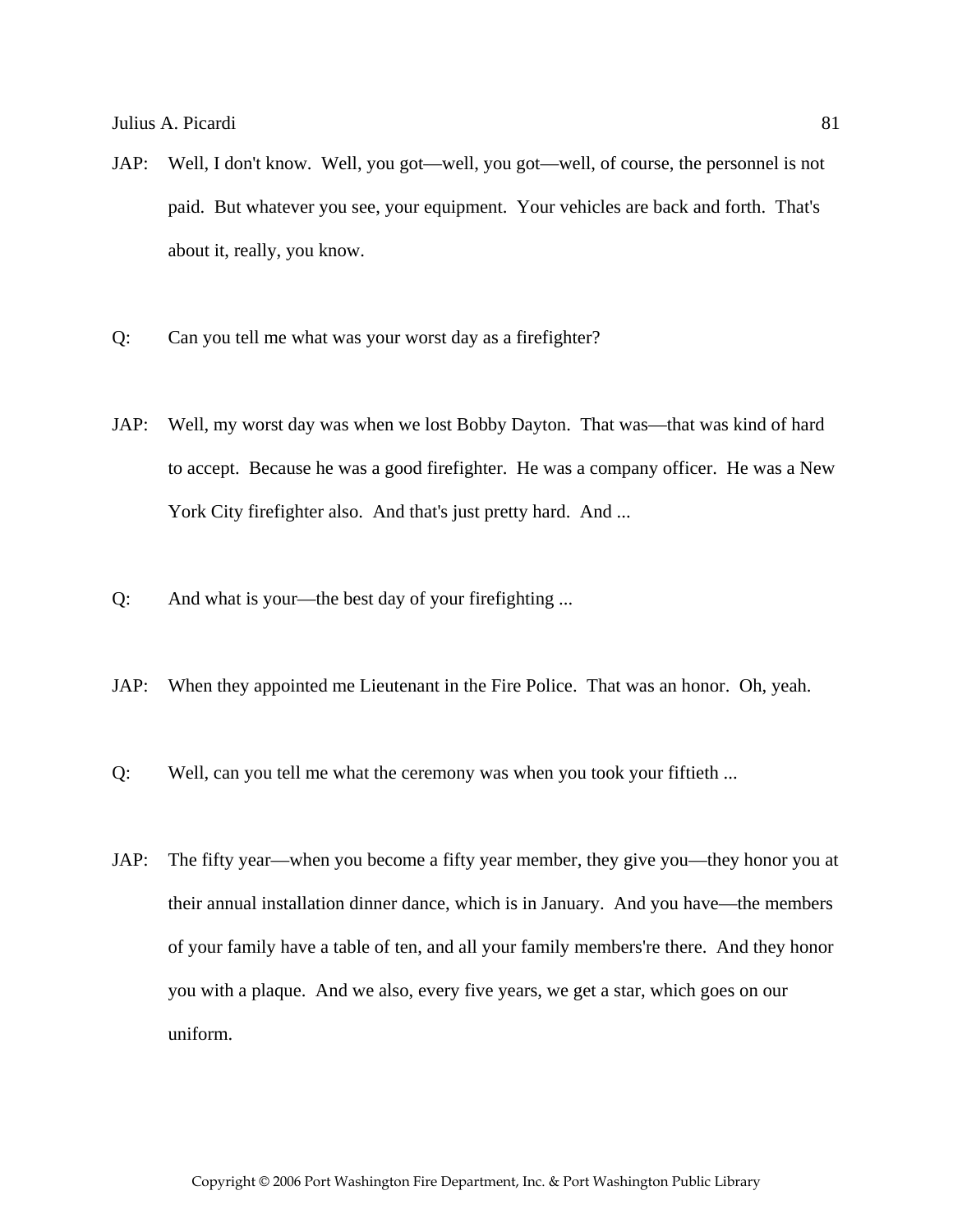Q: A star.

JAP: A star.

Q: For every year?

JAP: Five year.

Q: Every five?

- JAP: Five years, yes. And—but at the ceremony, I'd say they show you real honor. It makes you feel like a—it really makes you feel good. And they also gave us a Fire Department jacket, saying "Fifty year member" on the back.
- Q: Do you wear those to fires?
- JAP: No, I wear them—I can wear it during the week or outside to go to a store. Something like that. But that's ...
- Q: So you get a plaque ...
- JAP: A plaque ...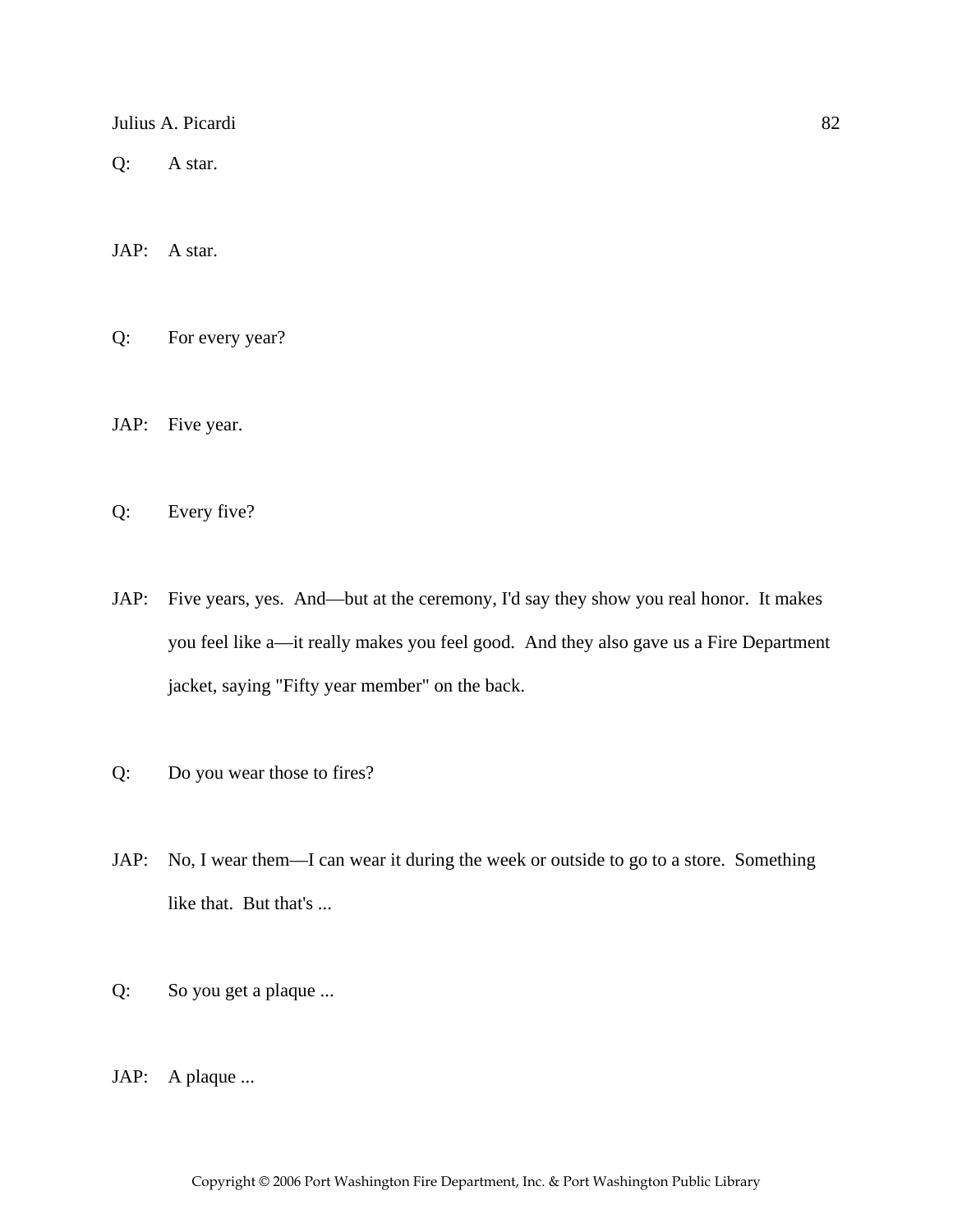JAP: A plaque.

Q: ... and you get a jacket.

JAP: Jacket. Yes, yeah.

- Q: They give you dinner.
- JAP: Dinner, yeah. It's a—and you have your family members. All your full table is family members.
- Q: And where is it usually held?
- JAP: Usually at the fire station, as a rule. And this year it was held at the New York Knickerbocker Yacht Club.
- Q: At the Knickerbocker Yacht Club?
- JAP: Port Washington. I'm sorry, yeah, yeah.
- Q: The Port Washington Yacht Club.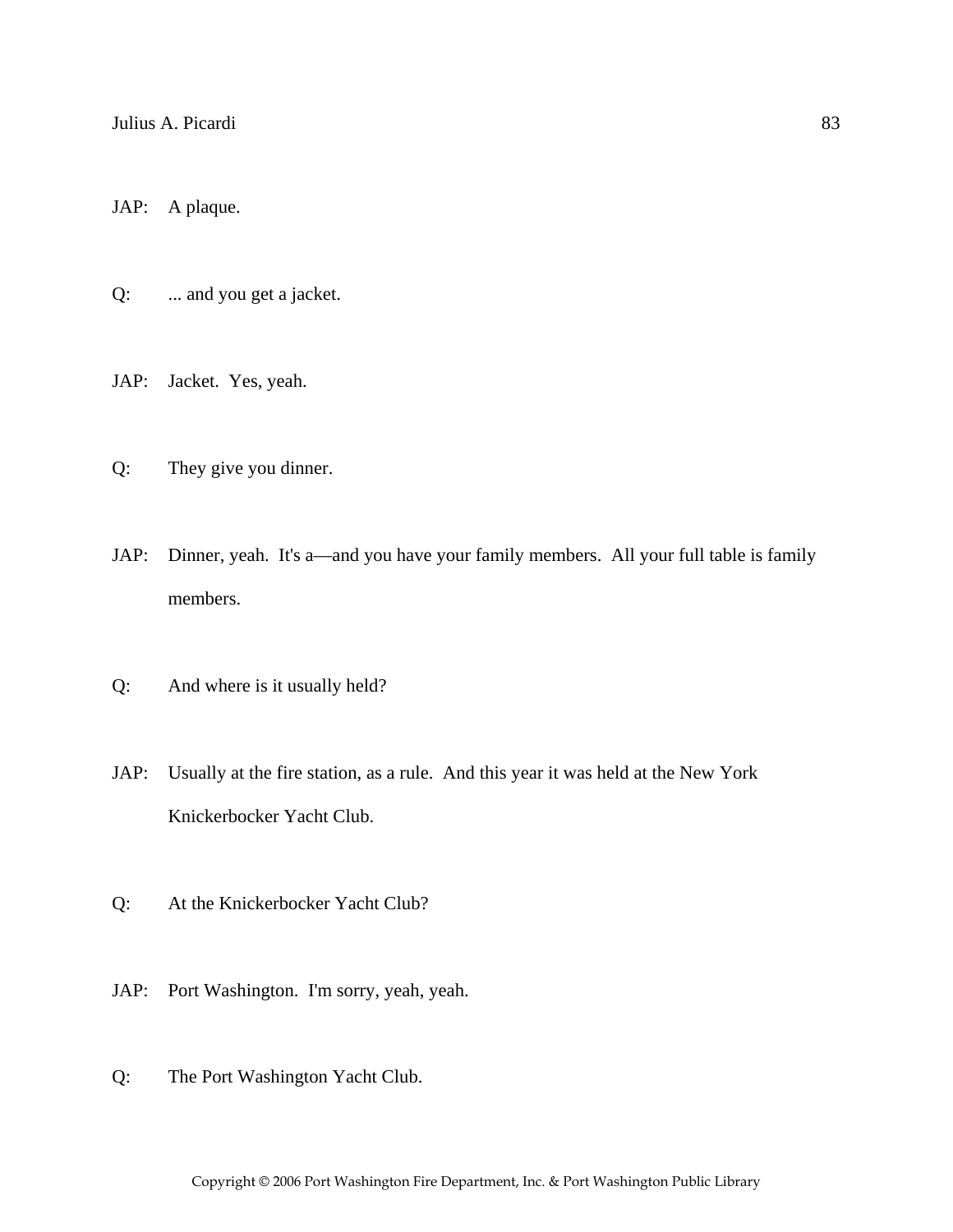- JAP: Yeah. We went to that, yeah.
- Q: Why was that?
- JAP: Well, they figured they had the—they're good to us. I'll tell you why. Once a year at Port Washington Yacht Club, they invite our members down there and the police as a thank you.
- Q: Port Washington Yacht Club does that?
- JAP: Yes. As a thank you of appreciation. And the night is yours. They invite you and really it's wonderful.
- Q: It's an open bar and ...
- JAP: Yeah, open bar. And your food. And the Police Department, the Chiefs come there and your Lieutenants.
- Q: So, both the police and the fire go?
- JAP: Yes. In other words, it's a sign of thank you to us. Yeah.